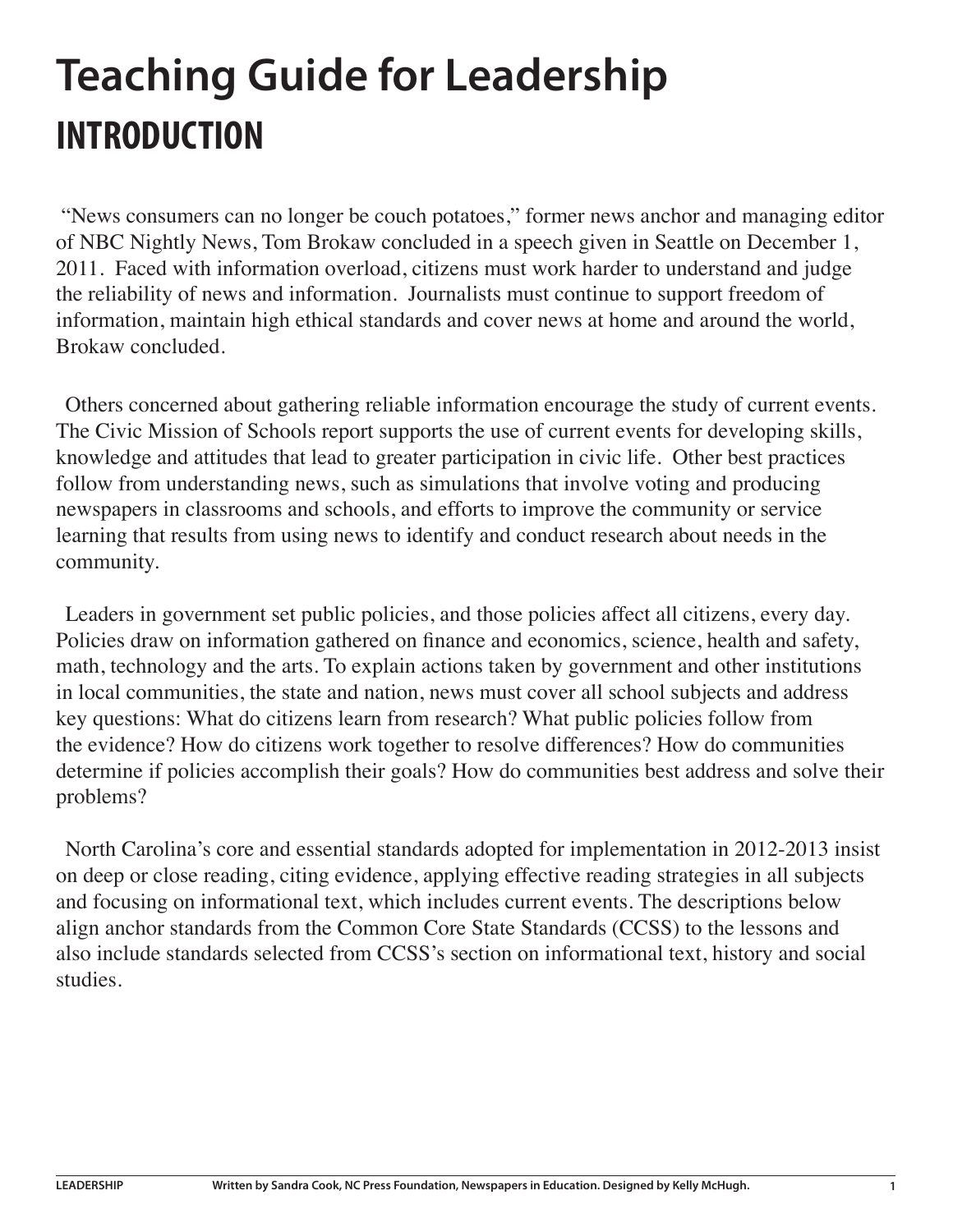# **Table of Contents**

Refer to the Appendix for background information. The Glossary of Newspaper Terms includes any words italicized in the text.

## **ABOUT NEWSPAPERS**

- 1. Navigating the Newspaper
- 2. Types of Writing: Role, Audience, Format, Topic (RAFT)
- 3. Structures of Writing (Informational Text)

# **LEADERSHIP**

- 4. What is a Leader?
- 5. Defining Leadership
- 6. Describing a Leader
- 7. A Positive Role Model
- 8. Qualities of a Leader
- 9. Marks of Leadership
- 10. Styles of Leadership
- 11. Words that Inspire
- 12. Communicate to Lead
- 13. Analyze a Problem
- 14. Argue for a Candidate
- 15. Seeking Peace

# **APPENDIX**

Glossary of Newspaper Terms Types of Writing Terms—Character traits Terms—Civic dispositions Note-taking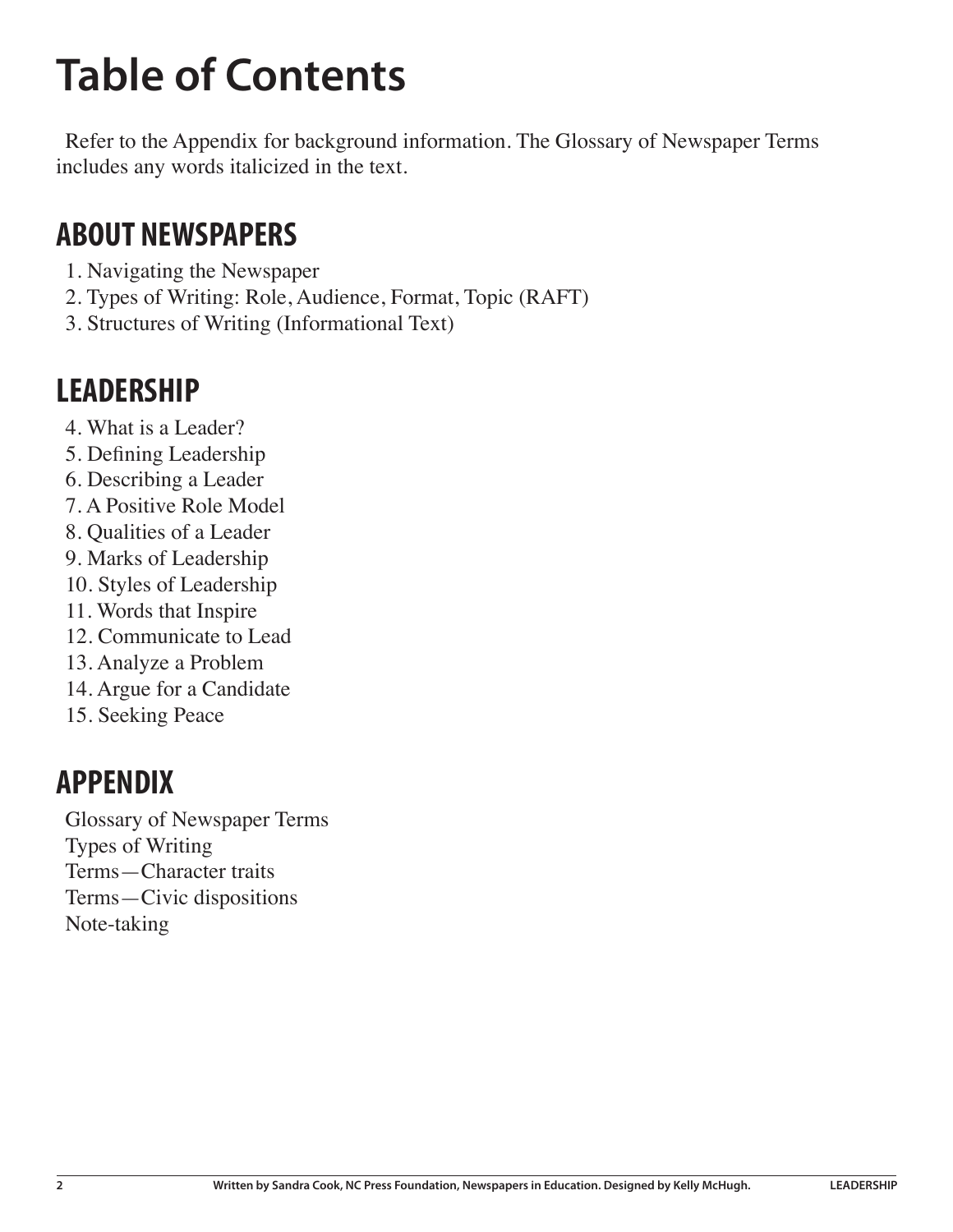# **About Newspapers**

# **Teacher's Lesson One—Navigating the newspaper**

**Purposes for Students:** Identify *flags* (sections and headings at the top of pages and sections) that help readers navigate or locate information in a newspaper. Compare navigational aids in print, electronic or *e-editions* and *websites.* Discuss other ways of reading newspapers (*tablets, e-readers, apps,* etc.). Refer to the Glossary of Newspaper Terms in the Appendix to define words after using context clues to figure out what newspaper terms mean. In the Teaching Guide for Leadership, words in italics are defined in the glossary.

**Description for teachers (how tos):** Have students follow the directions provided below regarding PRINT EDITIONS, E-EDITIONS and WEBSITES:

**PRINT**—Prepare a list of FLAGS (sections and/or page headings) that appear in the newspapers that serve your community. Discuss what the flags tell readers about the content of the pages and/or sections. Often, alongside flags, readers will find items that the sections include.

Or, give students print editions of one or more newspapers, not necessarily the same day's newspaper. Have students check off and list page numbers where they find the flags in their print editions.

Or, have one student write down all that students in a group find on a page or section assigned to the group.

**ELECTRONIC or E-EDITION**—Enter any password required to access an e-edition of the newspaper. To show the newspaper to the whole class, use a projector or whiteboard. Turn the pages, having students check off flags from a list you provide as they find them in the e-edition. Or have them write down flags and page numbers as they appear in the e-edition, as you turn the pages, using the computer and projector or whiteboard. If you are using a whiteboard, you or your students may circle the "flags."

**WEBSITE**—Have students visit a newspaper's website and determine whether the newspaper uses a *pay wall*. Explain that pay walls require readers to pay for the stories they read. Some newspapers give readers a certain number of stories before requiring them to pay. Most newspapers provide a headline and summary for readers to use in making decisions about whether to read and/or whether to pay for the complete story. If a newspaper has a pay wall, ask students how many stories the newspaper allows readers to have access to before charging for content.

If the newspaper allows readers open or free access to its content, on the horizontal bar, have students look for the flags that were in the print and electronic editions. Encourage them to use *drop downs* under the categories. Guide students' reading with questions: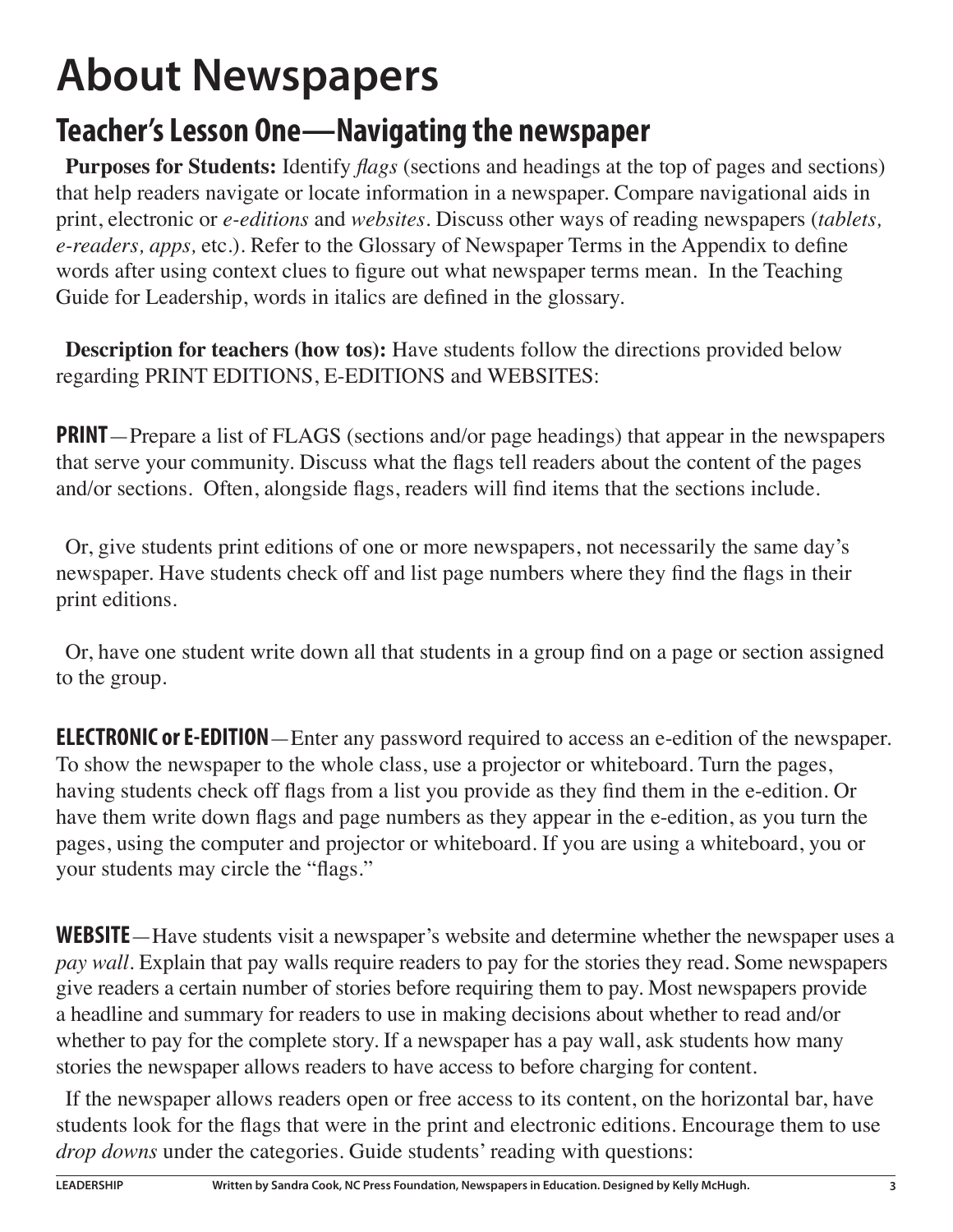1. What helps readers find information on the website?

2. Do section headings that appear in the print and electronic editions also appear on the website?

3. What do you find on a newspaper's website that does not appear in its print or electronic edition?

4. How do newspaper websites direct readers to videos and other content unique to the web edition?

5. From the website, are you able to determine if there are other formats for receiving your newspaper? Does your newspaper have an "app," for example?

Using one or more pages in a print, e-edition and/or on newspaper's website, have students mark the different TEXT FEATURES. Text features common to newspapers and other informational text include *headlines* and *subheads*, *bylines* that credit the reporter, photographs or *cuts, cutlines*, *captions* or explanatory information under or beside photos, charts, maps and graphs and an *index* and/or *briefs*. Headings on the horizontal menu of a newspaper's website include similar flags and more. Refer to the glossary of terms in the Appendix at the end of this guide for definitions.

Explain that headlines and subheads state the main idea of or summarize the story and that some photos standalone and others supplement or tell more about a story. Have them find examples of each type of photo (standalone and supplementary) and discuss how photos affect their interest in and reading of the newspaper. They should interpret the photo before reading its cutline or caption and then tell what they learn from reading the cutline that they do not learn from analyzing the photo. Specifically, have students answer *"who, what, when and where"* based on the cutline, after trying to answer those questions just by studying the photo.

If students identify maps, graphs and/or charts, have them explain their meaning. Discuss with students the items listed in the index, explaining and/or having them explain what each refers to. In print and e-editions, also have students look above or alongside the name of the newspaper for words and images about inside stories (*skybox*) and down the side of the front page, page 2 or other pages in the newspaper for *briefs* that tell where to locate complete stories. Ask them to identify ways that newspapers draw readers into stories on their websites.

As part of ongoing, formative assessment of students, note any items that interest and engage students and any that confuse them. To motivate students, have them pursue what interests them, and, to clear up confusion, provide additional practice with any skill or concept that they do not understand.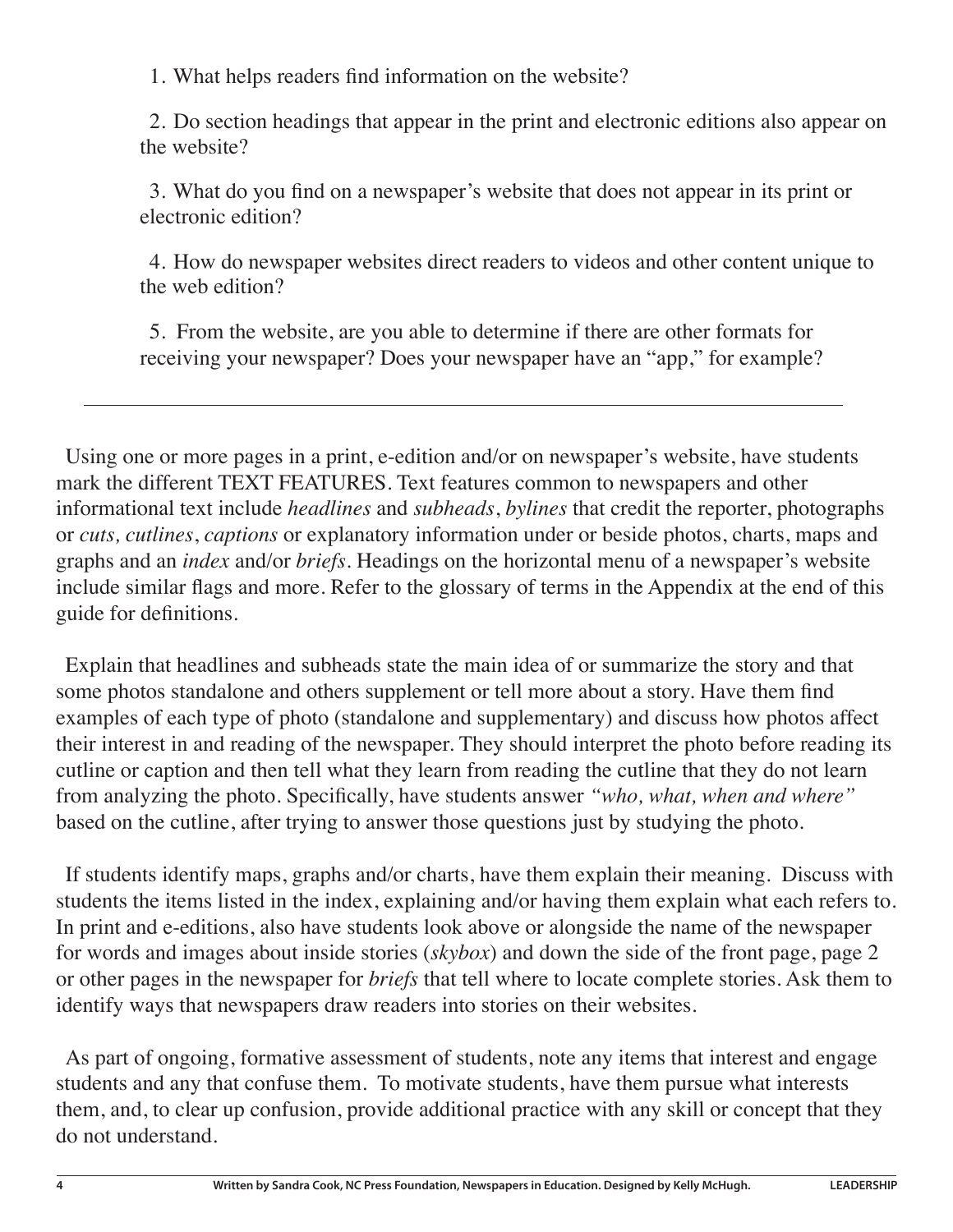**VARIATIONS** for Teachers: Compare the text features in newspapers to those found in other informational text. Ask students if they find the same or similar text features in magazines, textbooks, encyclopedias and other sources of information.

Explain that either or both the electronic edition (e-edition) and website for the newspaper may allow readers/viewers to search for stories published in the past weeks, months or years. Check for references to search options on the site and/or for *archives*. Demonstrate the use of newspaper archives for research on a chosen word or subject, using e-editions and websites, if the newspaper allows users to search through both.

#### **SELF-ASSESSMENT** for Students:

1. What did you learn about the organization of a newspaper, in print and online, that will help you locate information you want or need to know?

2. What did you learn about the organization and unique features of a newspaper's website?

3. Do either or both the e-edition or website provide archives or access to back issues of the newspaper?

4. Apply your knowledge of how newspapers present information to your reading. Also, describe your reading habits and compare your reading habits with the habits of someone you interview. Start by answering the questions below. Then, ask someone the questions. Draw conclusions: How are your habits like or different from the person's habits whom you interviewed?

a. Where do you get news and information?

b. Does the news and information focus on local, state, national, world or some combination?

c. Do you use a different medium for local news, for example?

d. Do you read newspapers in print or on an e-edition, a website or mobile telephone?

e. Do you own an e-reader or tablet that you use for reading or viewing news produced by or for newspapers?

f. How much time do you devote to gathering news each day?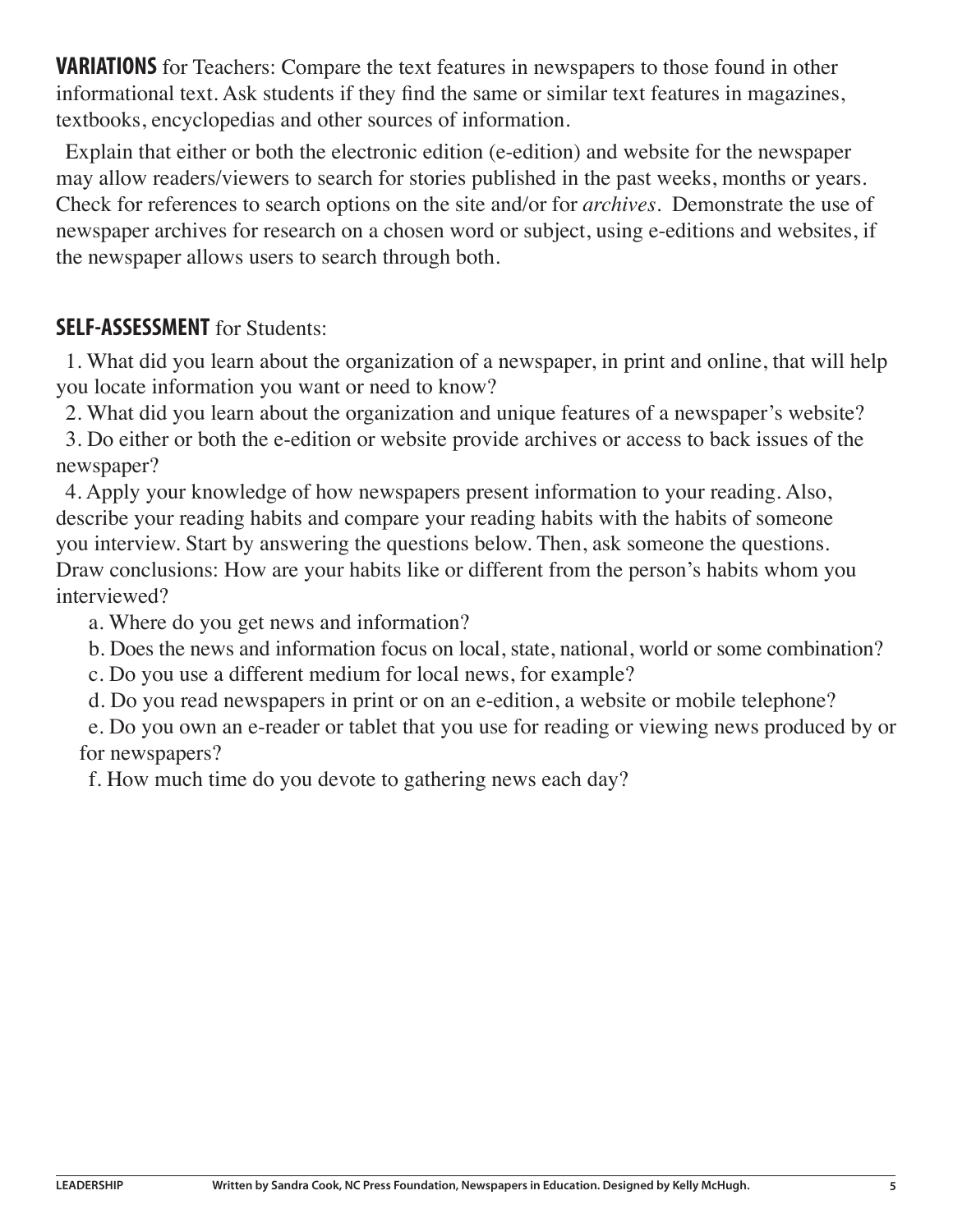# **ANCHOR STANDARDS (Common Core) for Teachers:**

Craft and Structure 5: Analyze the structure of texts, including how specific sentences, paragraphs, and larger portions of text relate to each other and the whole. (informational)

Integration of Knowledge and Ideas 7: Integrate and evaluate content presented in diverse media and formats, including visually and quantitatively, as well as in words. (informational)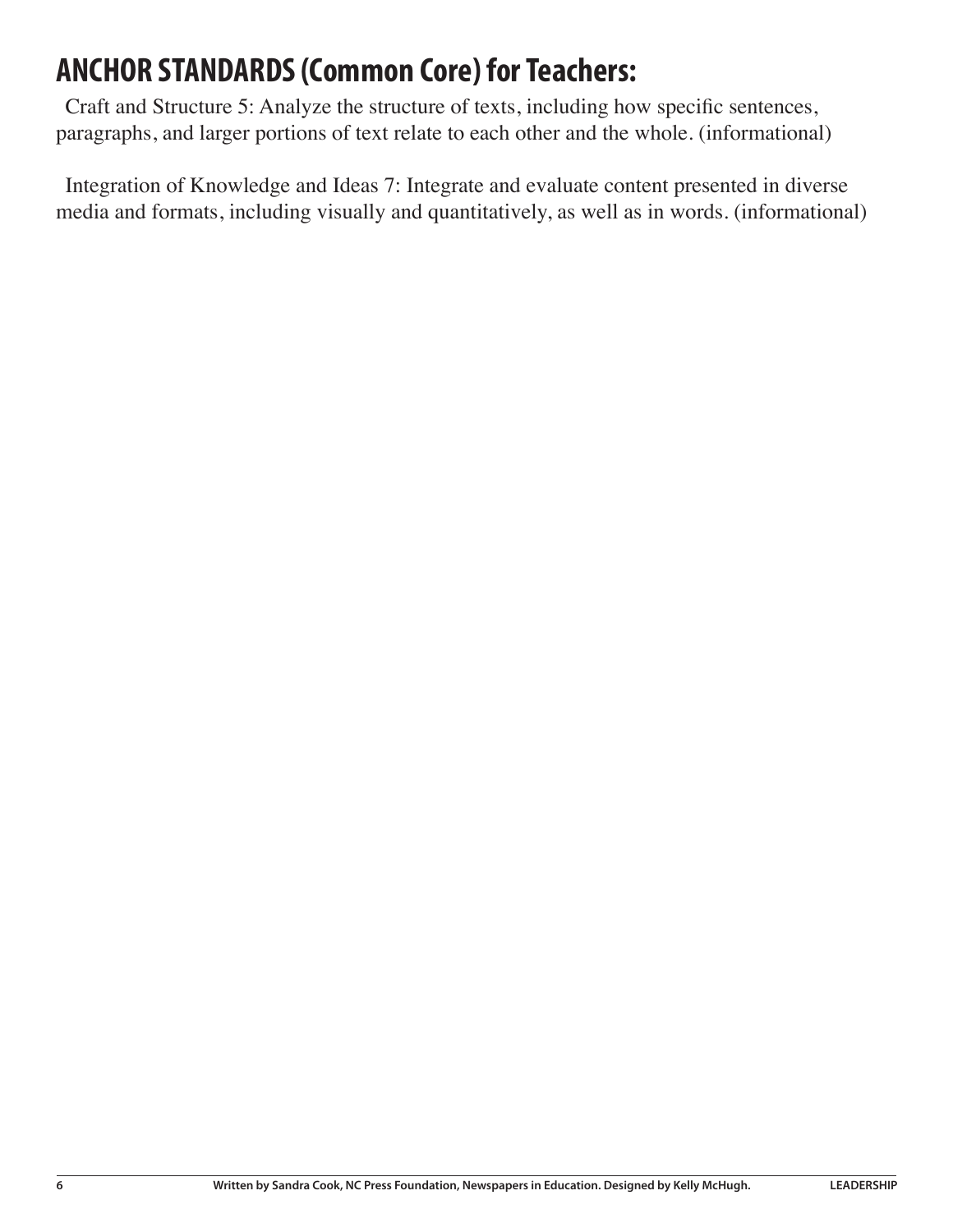# **Lesson One for Students**

# **ABOUT NEWSPAPERS NAVIGATING THE NEWS**

**DIRECTIONS:** Turn the pages of your print newspaper and/or its replica, the electronic or e-edition. Look for flags, the large, bold headings at the top of many pages, which explain what different pages and sections include. Newspapers vary, but most will include flags for the following: Local, Sports, Editorial or Opinion.

List the flags in your newspaper.

Like other informational text, newspapers use text features to aid readers. Find examples of the following in your newspaper, print or electronic editions. Explain how each helps you gather news and information.

1. Page or section headings (flags)

- 2. Bold lettering (headlines)
- 3. Subheadings
- 4. Photos (cuts) and/or illustrations
- 5. Cutlines (information below or beside photos) or captions
- 6. Maps, Graphs and Charts
- 7. Index (skybox and/or briefs)

**FOLLOW-UP:** What navigational aids help readers find information on a newspaper's website? Which features also appear in the print and e-edition? Which are unique to the website? Use a Venn diagram to show how the print and e-edition compare with each other and how they compare with the newspaper's website.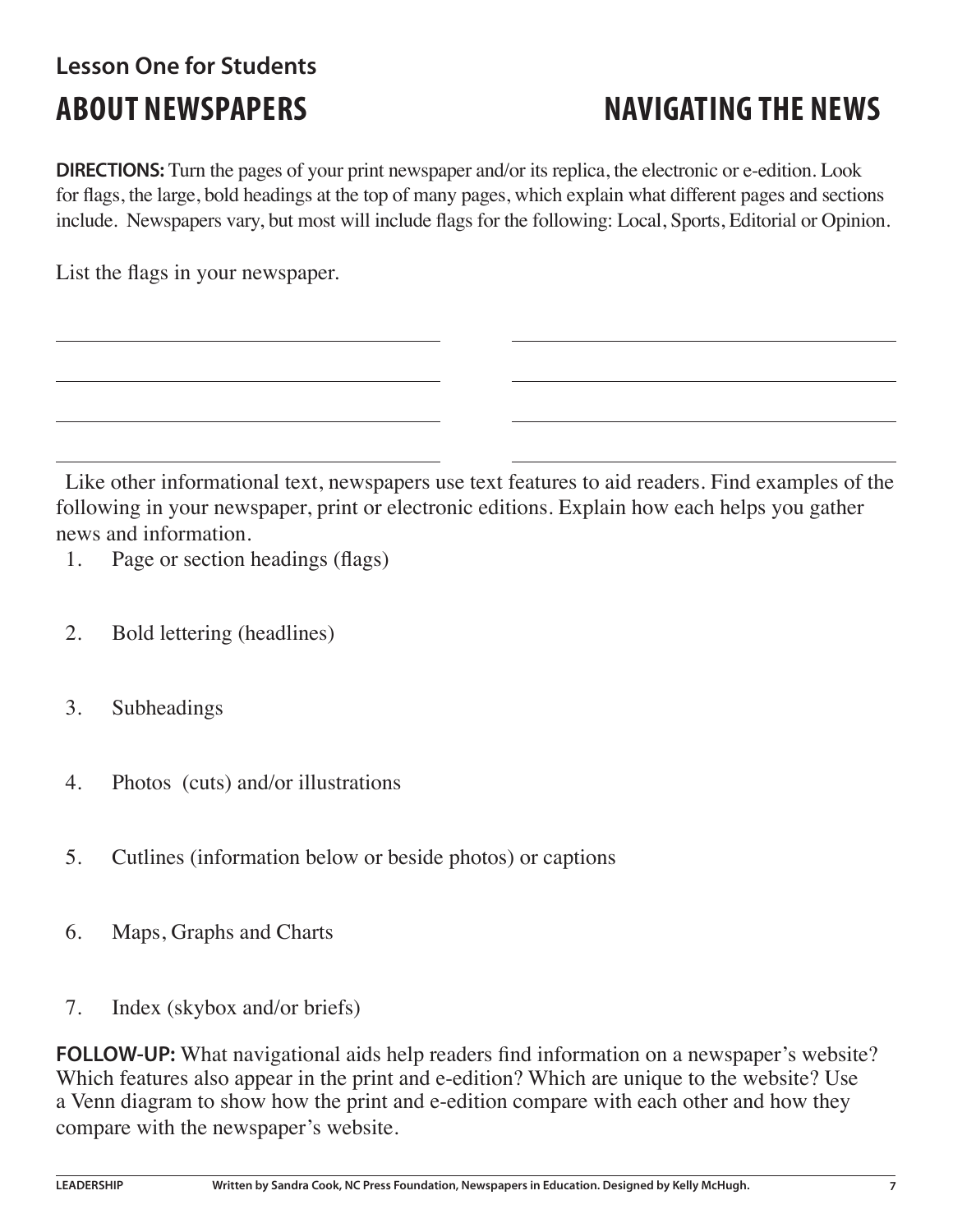### **Teacher's Lesson Two—Types of Writing: Role, Audience, Format, Topic (RAFT)**

**Purpose for Students:** Identify the different types of writing, the different purposes for writing and the audiences or readers/viewers that stories and ads appeal to.

**Description for Teachers (how tos):** When completing this activity with students, refer to the TYPES of WRITING chart in the Appendix. Highlight the different purposes for writing that include reporting, interpreting and using evidence to argue for or against something or someone and the ways that formats, such as *Twitter, blogs, social networks* and the Web, affect the flow of information and approach to writing.

Help students locate samples of each type of writing, so that they have models when they look for writing about voting and elections. You may provide the examples or students may work in groups to identify and present different types of writing.

Similarly, provide or have students find examples to show different writers in the newspaper (roles) and people likely to read or view what they create (audiences). Suggest that students use a T-chart that lists roles or reporters/writers on the left and readers/ audience on the right.

Ask if they find ideas expressed by young people, either in stories written by young people or in stories that quote young people. Ask if any stories or ads appeal to young people and ask if they would comment online on any stories or share the stories through social networking.

**ROLE**—Who writes for the print and online editions of the newspaper? Is the writer a reporter, columnist, letter writer, *editorialist, cartoonist,* advertiser or other? Does the writer blog, post to Twitter or a social network? Is the writer an observer, spectator, participant, policy maker, family member or other reader offering ideas or promoting a candidate, political party or position on an issue in an advertisement? Is the person who writes an expert on the topic? How do you know? Does he/she provide a job title or other background? How do you verify the claims?

**AUDIENCE**—Who is the audience for specific stories? Do the stories appeal to all voters? Do stories appeal to individuals or groups who will be affected by what is reported? Do letters address issues affecting parents, young adults or the community at large? Do ads appeal to specific groups?

**VARIATIONS** for Teachers: Have students identify different sources of news that newspapers use, in print and online, such as *wire services* and s*yndicates* and stories, *letters to the editor* and *blogs* written by citizens in the community. Make students aware of different ways to find news about voting and elections in their newspapers, asking the questions below:

1. In print, does the newspaper use a logo or symbol to signal readers that a story deals with the election?

2. On its website and through mobile devices, where do newspapers publish their election stories? 3. When you visit the website, do you see where to locate stories about voting?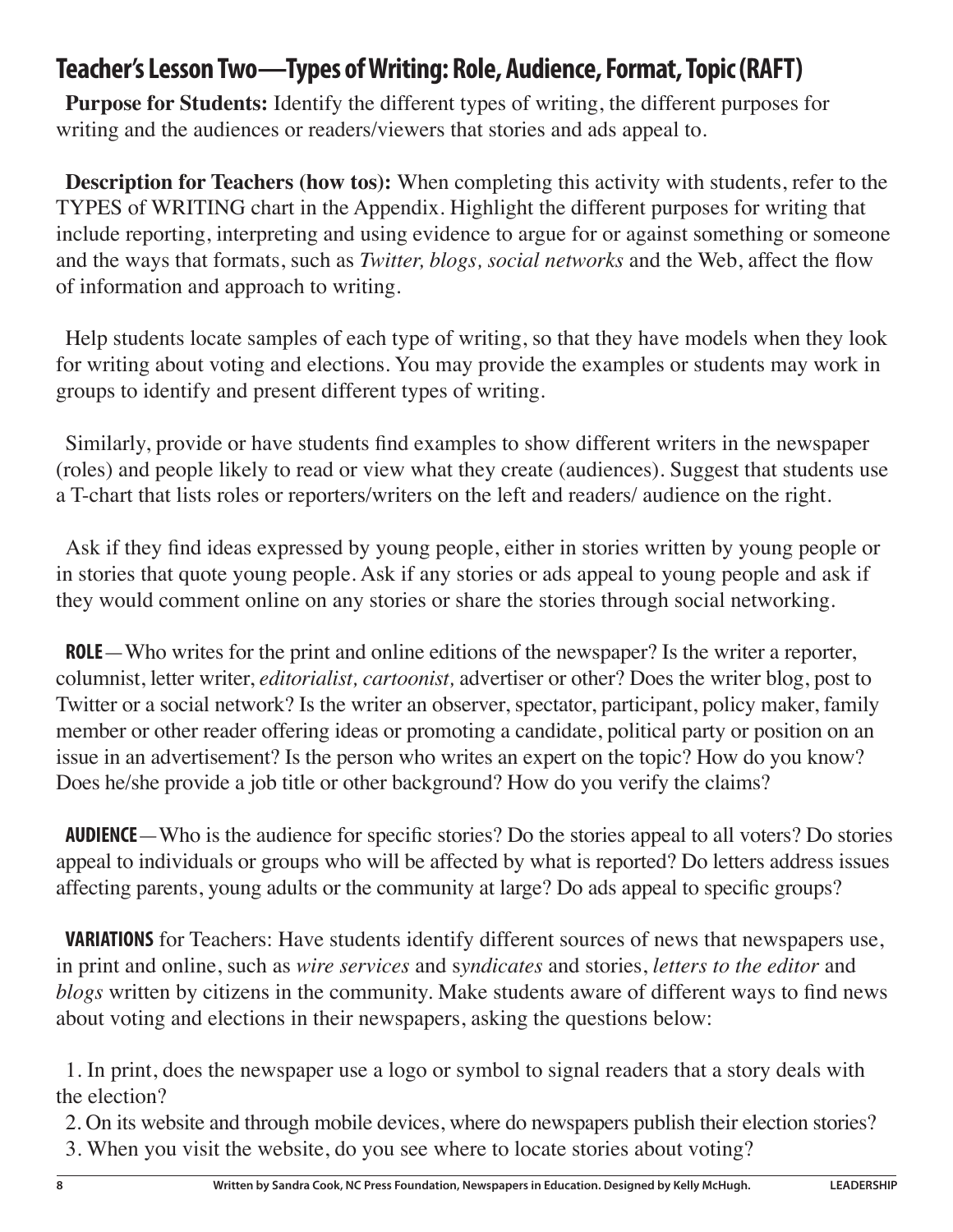- 4. Are local and state offices and candidates highlighted?
- 5. Do blogs focus on any aspect of the election?
- 6. Do you find a voting guide or a calendar of events that involves voting?
- 7. Do you find videos on voting or the elections?

8. Are videos furnished by wire services, syndicates, video journalists who work for the newspaper or videographers who work on their own (citizens, readers)?

Check the glossary at the end of this teaching guide for definitions of terms, such as the following: *Associated Press* is the best-known *wire service*, collecting and distributing stories among its members. Syndicates form to serve groups that share interests. Newspapers purchase content from syndicates that distribute and sell cartoons, comics, stories, columns and other to newspapers. Video journalists use video cameras to gather information and tell stories.

#### **SELF-ASSESSMENT** for Students:

1. How does knowing who wrote or created a story, *feature, column, editorial* or opinion or *editorial cartoon*, video or advertisement affect the way you respond to it?

2. How does recognizing the purpose for writing affect your reading of text or viewing of a photo, video, advertisement or other visual?

3. How does the appeal to a certain audience affect your response?

4. In your writing, practice RAFT (role, audience, format and topic). Interview someone about voting, the election or leadership. Before the interview, decide on your role, audience and format (type of writing or visual presentation). If using cameras, ahead of the interview, discuss with your subject that you will use the camera for photos and/or videos and ask for permission to use the cameras.

#### **ANCHOR STANDARDS** for Teachers:

Craft and Structure 6: Assess how point of view or purpose shapes the content and style of a text (informational).

Integration of Knowledge and Ideas 7: Integrate and evaluate content presented in diverse media and formats, including visually and quantitatively, as well as in words. (reading)

Text Types and Purposes 2: Write informative/explanatory texts to examine and convey complex ideas and information clearly and accurately through the effective selection, organization, and analysis of content. (writing)

Research to Build and Present Knowledge 7: Conduct short as well as more sustained research projects based on focused questions, demonstrating understanding of the subject under investigation. (writing)

Research to Build and Present Knowledge 9: Draw evidence from literary or informational texts to support analysis, reflection, and research. (writing)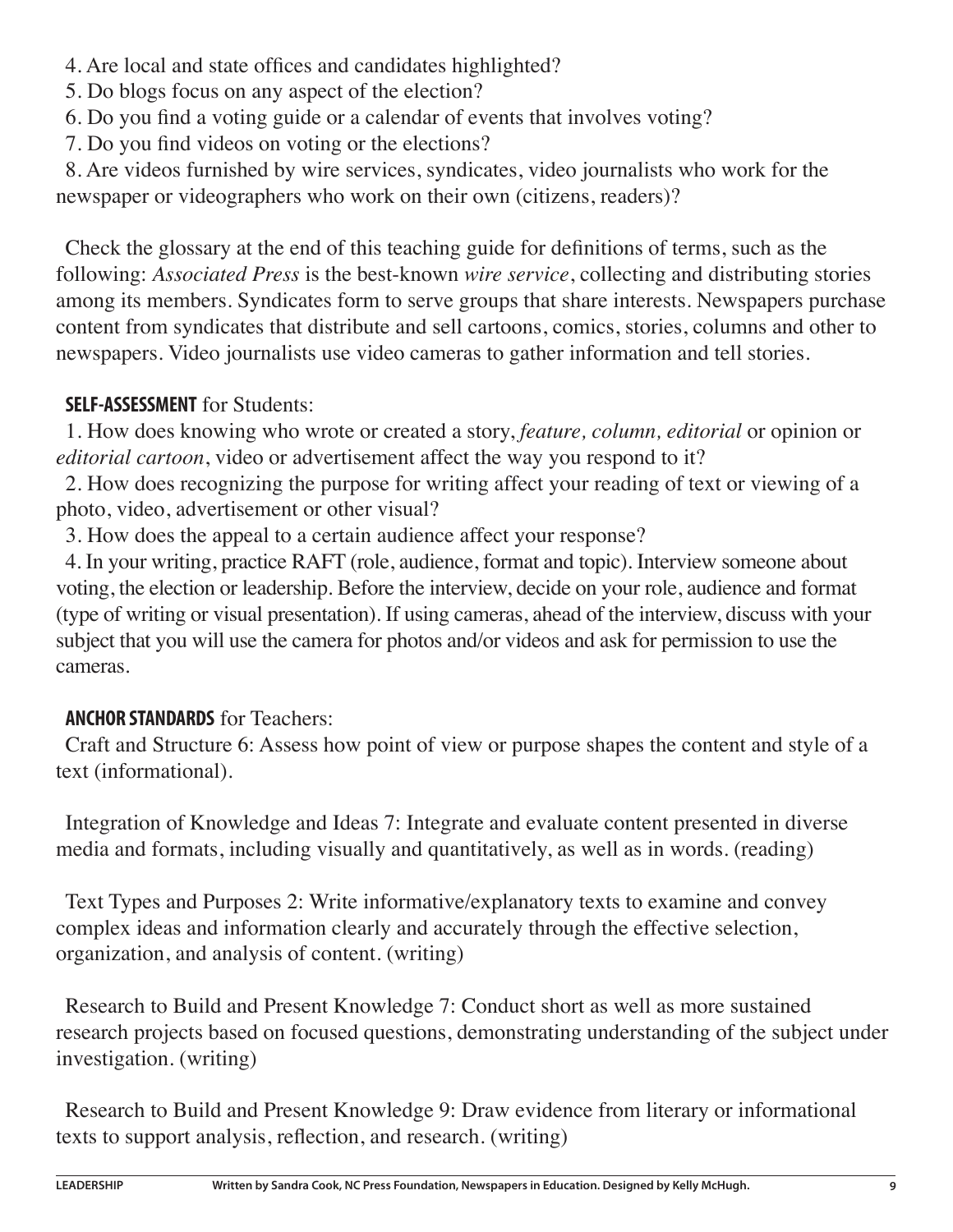Range of writing 10: Write routinely over extended time frames (time for research, reflection, and revision) and shorter time frames (a single sitting or a day or two) for a range of tasks, purposes, and audiences.

#### History/Social Studies

Craft and Structure 6-8.6: Identify aspects of a text that reveal an author's point of view or purpose (e.g., loaded language, inclusion or avoidance of particular facts).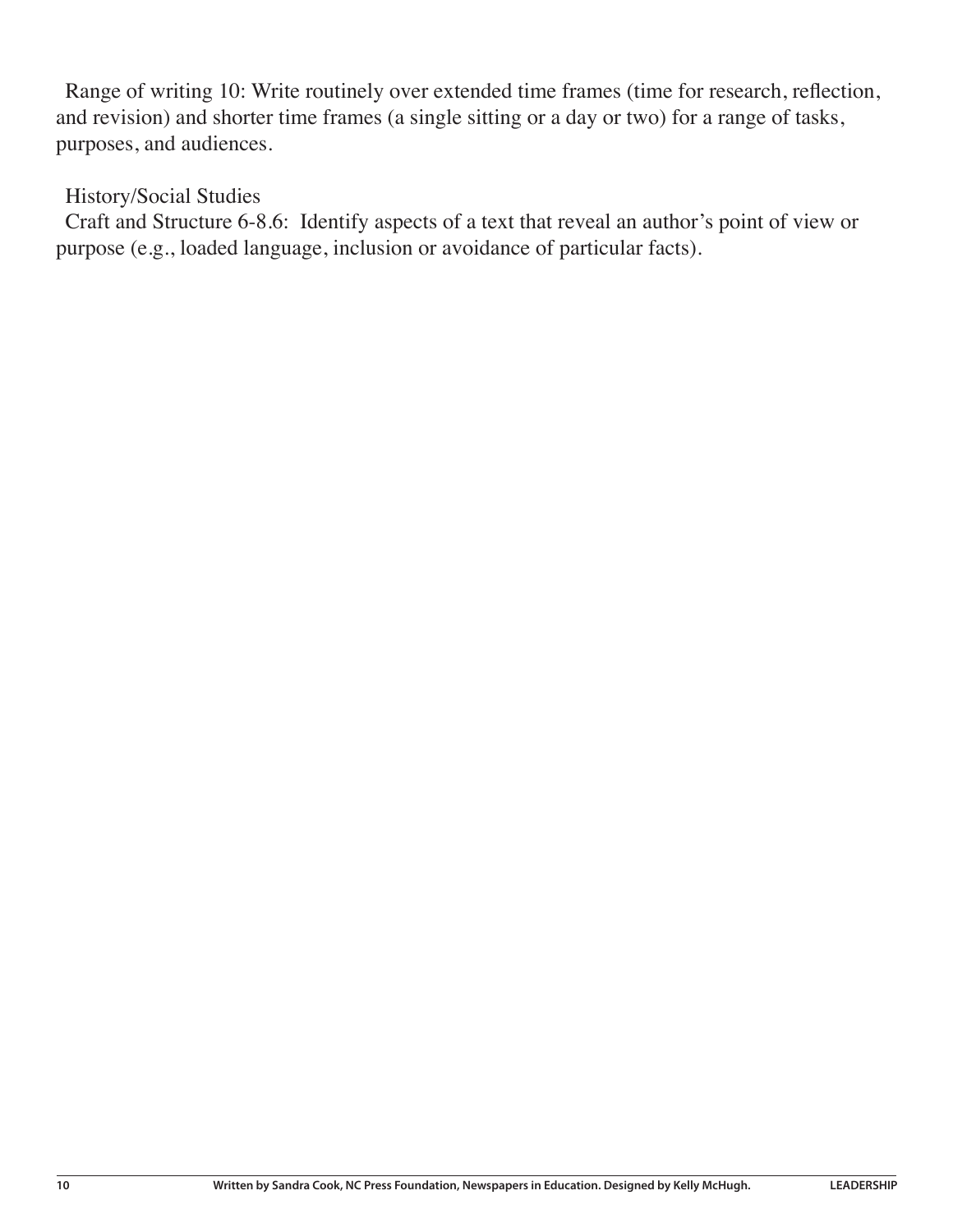# **Lesson Two for Students**

# **ABOUT NEWSPAPERS TYPES OF WRITING (RAFT)**

**DIRECTIONS**: Focus on VOTING or ELECTIONS as your TOPIC. Identify the ROLE of the writer and the targeted AUDIENCE for each FORMAT or type of writing or visual element listed below and found in your newspaper, print or electronic edition, also called a replica or e-edition. List any other type of writing you find in spaces provided.

| <b>Role</b> | <b>Audience Format</b> |                      | <b>Topic</b> | <b>Date/Page</b> |  |
|-------------|------------------------|----------------------|--------------|------------------|--|
|             |                        | News story           | Voting       |                  |  |
|             |                        | Feature story        | Voting       |                  |  |
|             |                        | Advice column        | Voting       |                  |  |
|             |                        | Editorial            | Voting       |                  |  |
|             |                        | Editorial cartoon    | Voting       |                  |  |
|             |                        | Political column     | Voting       |                  |  |
|             |                        | Letter to the editor | Voting       |                  |  |
|             |                        | Advertisement        | Voting       |                  |  |
|             |                        | Photo                | Voting       |                  |  |
|             |                        |                      | Voting       |                  |  |
|             |                        |                      | Voting       |                  |  |

**FOLLOW-UP**: What more do you find on the topic of voting on your newspaper's website?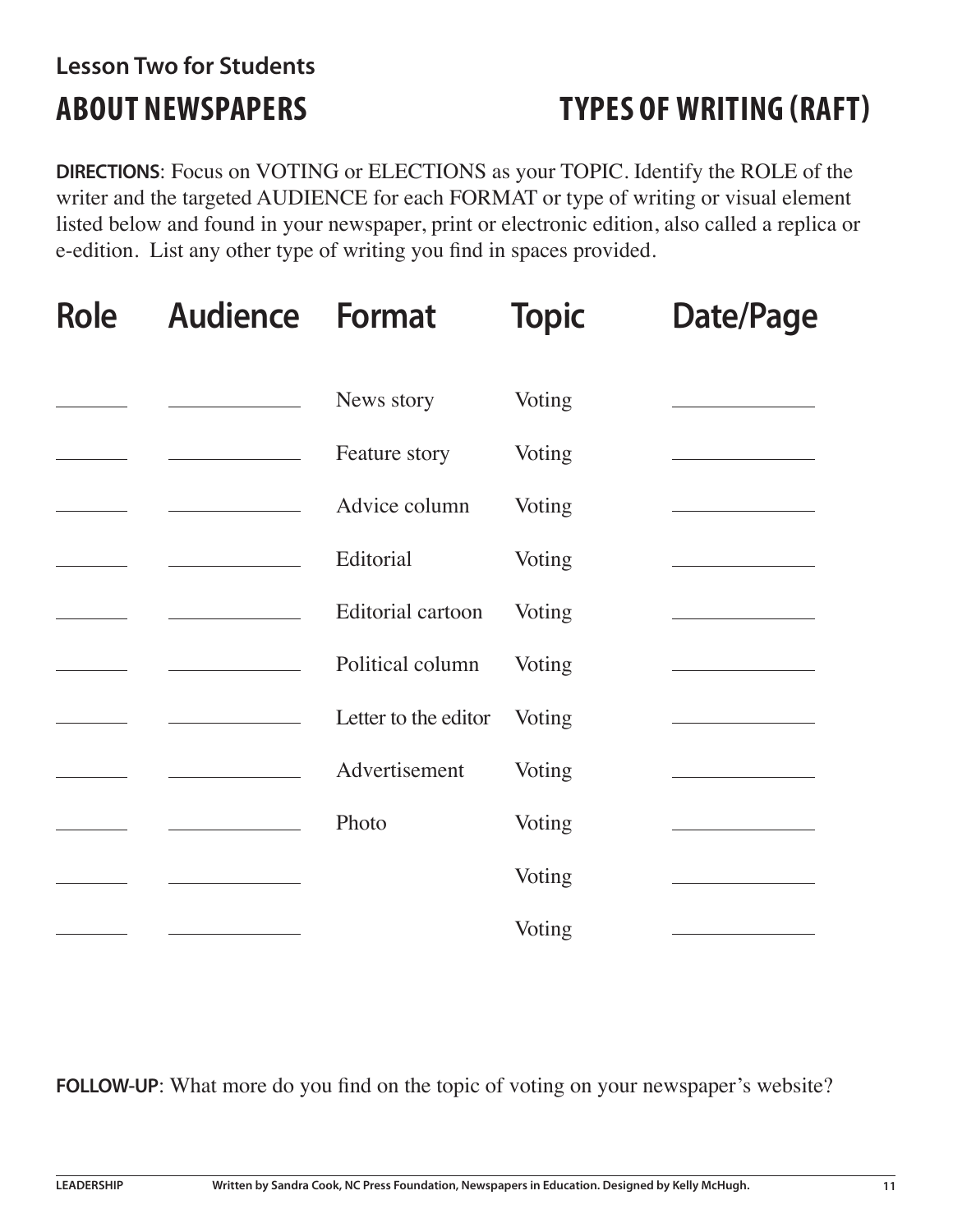# **Lesson Three—Structures for Writing (informational text)**

**Purpose for Students:** Identify ways that writers organize their ideas and prepare information that any bibliography requires.

**Description for Teachers (how tos)**: Students should complete a graphic organizer about a news story they read to help them understand the author's outline and logic. Select or have students select one of the following graphic organizers associated with the specific text structure and record complete bibliographic information, required to complete the lesson. If students are unfamiliar with the graphic organizers, provide them or have them search for organizers on the web. Students may draw the organizers based on models you provide. If students are unfamiliar with the graphic organizers, provide them or have them search for organizers on websites, such as http://freeology.com/graphicorgs/ and www.eduplace.com/graphicorganizer/ and more (accessed February 2012).

| Description lists                                                | Lines extending from CIRCLE; fishbone                                                                      |
|------------------------------------------------------------------|------------------------------------------------------------------------------------------------------------|
| Sequence provides order                                          | 1,2,3,4; first, second, third; storyboard; cycle                                                           |
| Comparison/contrast shows similarities                           | Venn diagram; two columns or T chart<br>('alike' and 'different')                                          |
| Cause/effect shows logic                                         | One cause, one effect; one cause with lines<br>to many effects; multiple causes with line to<br>one effect |
| Problem/solution shows logic<br>and results                      | Problem, causes/effects, possible<br>solutions, preferred or chosen solution                               |
| Question/answer resembles interview<br>(advice columns, for ex.) | Question and answer (direct or<br>indirect quotes)                                                         |

Have students use a graphic organizer to clarify and organize their ideas. They should outline what they learned about a topic before they write, making logical inferences from a series of stories and other writing that they collect about voting or leadership. Ask them to cite evidence in texts for inferences they draw. Refer students to a list like the one above to help them choose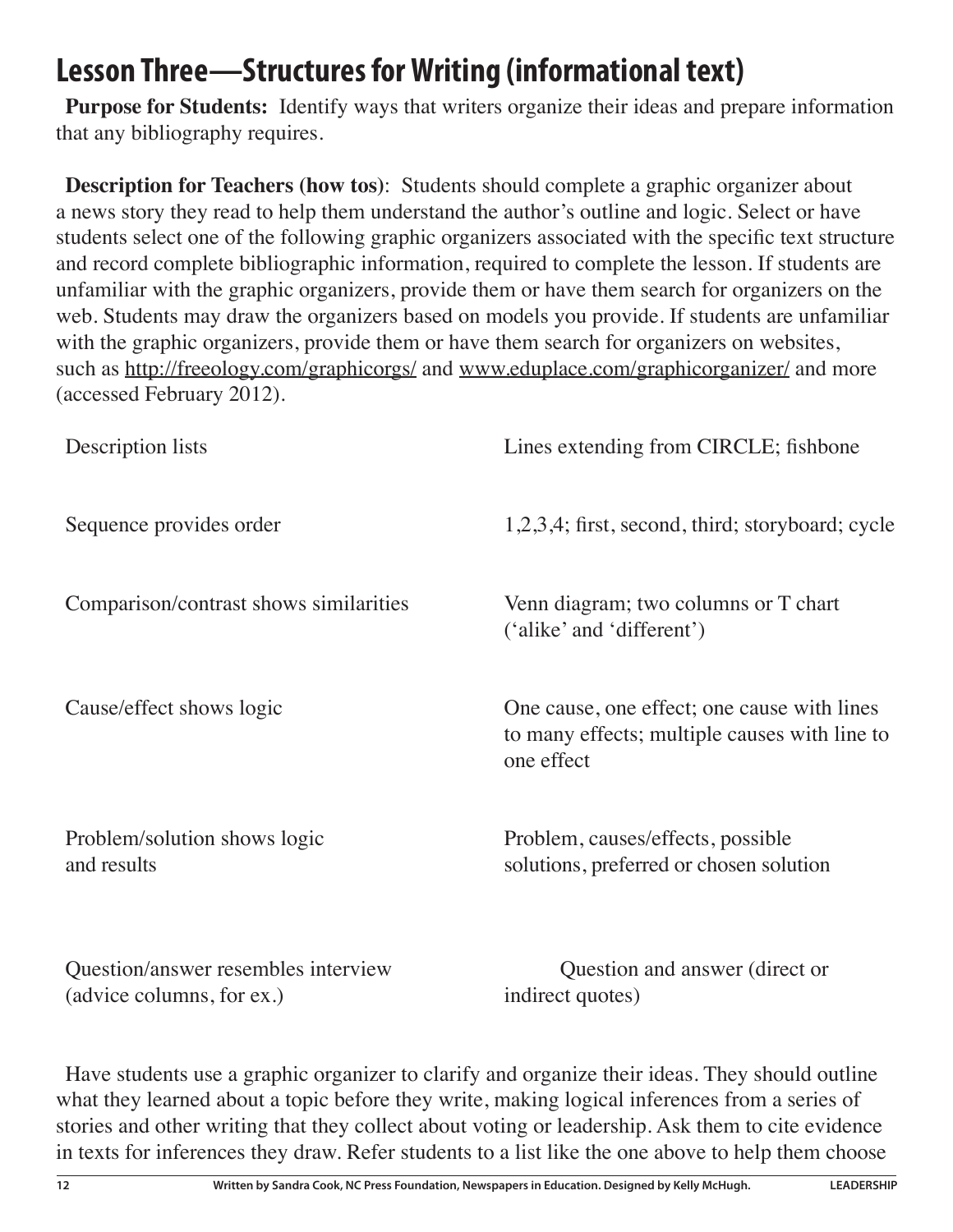an organizer based on their purpose for writing and use questions to direct their choices:

1. Are you describing someone or something?

2. Are you listing events in order?

3. Are you explaining similarities and differences?

4. Are you explaining cause/effect relationships or analyzing a problem?

5. Do you plan to write answers to specific questions?

**SELF-ASSESSMENT** for Students: After studying examples presented by your teacher, work together to find examples of different text structures on your own.

1. Were you able to find an example of each text structure in the newspaper?

2. Did you outline what you learned about a topic on a graphic organizer and use that graphic organizer to write about the topic?

3. Did you check the guide for bibliographic entries in the Appendix to see that you gave correct bibliographic information or create a bibliography, using an online tool, such as Citation Builder?

#### **ANCHOR STANDARDS** for Teachers:

Key Ideas and Details 1: Read closely to determine what the text says explicitly and to make logical inferences from it; cite specific textual evidence when writing or speaking to support conclusions drawn from the text. (reading)

Craft and Structure 5: Analyze the structure of texts, including how specific sentences, paragraphs, and larger portions of text relate to each other and the whole. (reading)

Text Type and Purposes 2: Write information/explanatory texts to examine and convey complex ideas and information clearly and accurately through the effective selection, organization, and analysis of content. (writing)

Production and Distribution of Writing 5: Develop and strengthen writing as needed by planning, revising, editing, rewriting, or trying a new approach. (writing)

History/ Social Studies Craft and Structure 6-8.5: Describe how a text presents information (e.g., sequentially, comparatively, causally).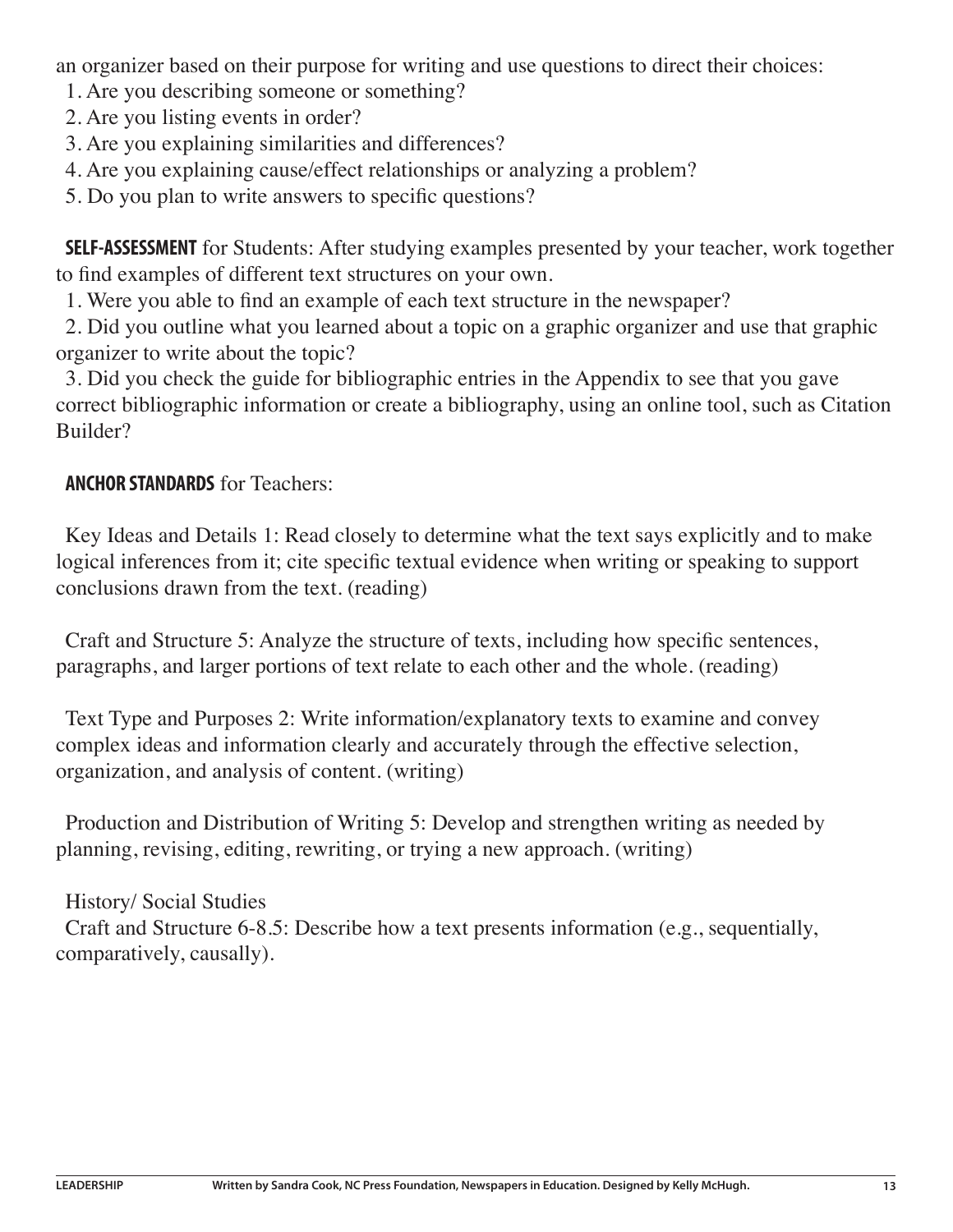# **Lesson Three for Students**

# **ABOUT NEWSPAPERS STRUCTURES OF WRITING**

" "

**DIRECTIONS**: Identifying text structures or the ways writers organize their stories will improve your reading and writing. Writers may offer a sequence or listing of events, descriptions of someone or something, comparisons of people, places or things, causes and effects of events and analyses of problems and alternative solutions. They may list questions and the answers, using direct quotes or paraphrases, given by the person or persons interviewed.

Signal words may help you identify the approach a writer takes. Examples follow:

| <b>TEXT STRUCTURE</b><br>Description | <b>SIGNAL WORDS</b><br>such as, for example, to illustrate                |
|--------------------------------------|---------------------------------------------------------------------------|
| Sequencing                           | first, second, third; before, after, next                                 |
| Comparison/Contrast                  | similar/different; like/unlike                                            |
| Cause/Effect<br>Problem/Solution     | therefore, so, because; if, then                                          |
| Question/Answer                      | because, even though, for example, in<br>spite of, or a question mark (?) |

In your newspaper, on the topic of voting, where do writers use the text structures? Complete the bibliographic information to show where you find examples in newspapers, print, electronic, website or other editions. Highlight the text structures in the text. Also, collect, share and/or file examples.

#### **Description**

| Writer: Last, First, Middle or other source |      | Headline of story |  |                        |  |
|---------------------------------------------|------|-------------------|--|------------------------|--|
| Name of Newspaper                           | Date | Pages             |  | Website, if applicable |  |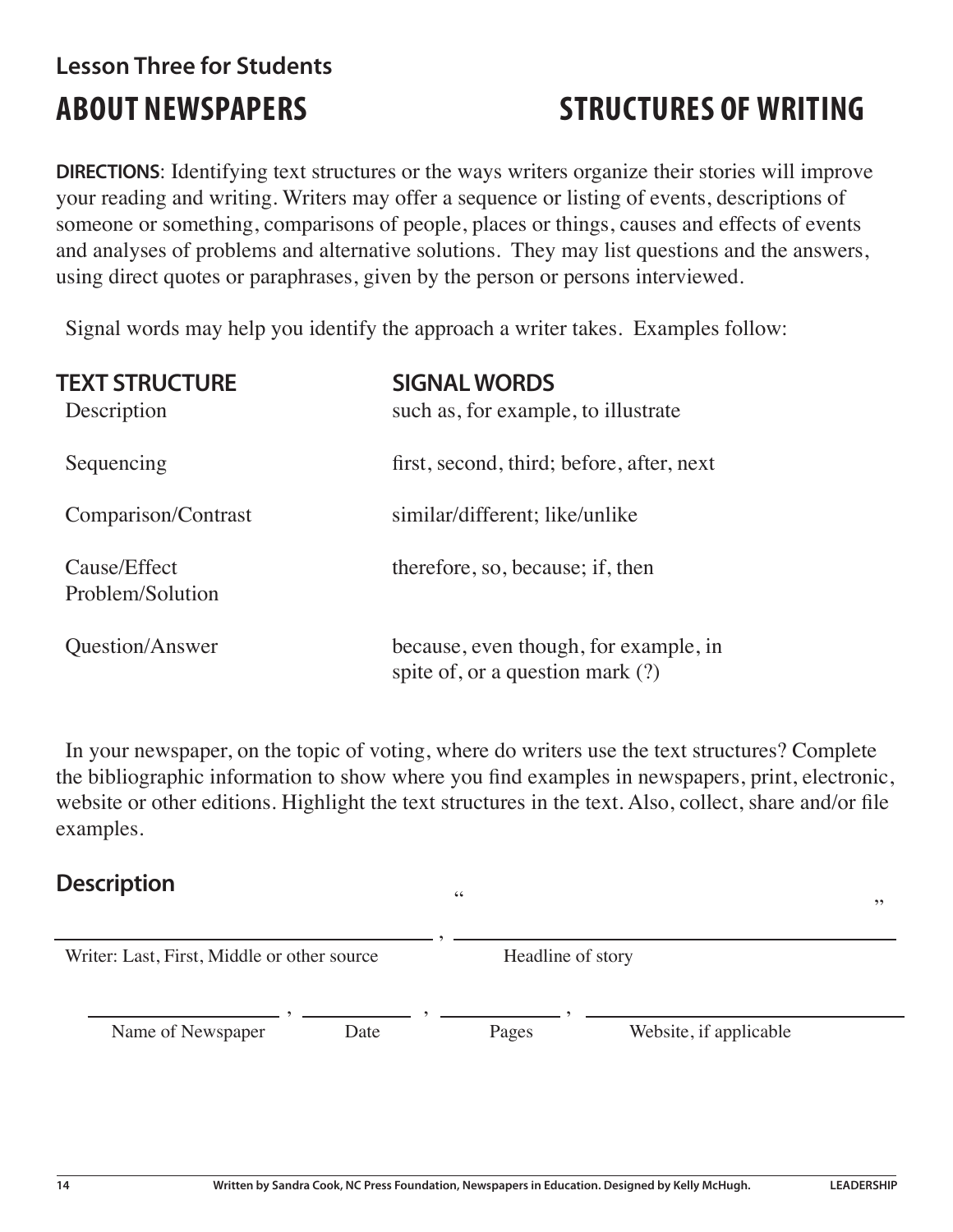#### **Sequencing**

| Writer: Last, First, Middle or other source |      | Headline of story             |                        |    |
|---------------------------------------------|------|-------------------------------|------------------------|----|
| Name of Newspaper                           | Date | Pages                         | Website, if applicable |    |
| <b>Comparison/Contrast</b>                  |      | $\zeta$ $\zeta$               |                        | ,, |
| Writer: Last, First, Middle or other source |      | Headline of story             |                        |    |
| Name of Newspaper                           | Date | Pages                         | Website, if applicable |    |
| <b>Cause/Effect</b>                         |      | $\zeta$ $\zeta$               |                        | ,, |
| Writer: Last, First, Middle or other source |      | Headline of story             |                        |    |
| Name of Newspaper                           | Date | Pages                         | Website, if applicable |    |
| <b>Problem/Solution</b>                     |      | $\mbox{\bf 6}$ $\mbox{\bf 6}$ |                        | ,, |
| Writer: Last, First, Middle or other source |      | Headline of story             |                        |    |
| Name of Newspaper                           | Date | Pages                         | Website, if applicable |    |
| <b>Question/Answer</b>                      |      | $\mbox{\bf 6}$                |                        | ,, |
| Writer: Last, First, Middle or other source |      | Headline of story             |                        |    |
| Name of Newspaper                           | Date | Pages                         | Website, if applicable |    |
|                                             |      |                               |                        |    |

 $\cdots$  "  $\cdots$  "  $\cdots$  "  $\cdots$  "  $\cdots$  "  $\cdots$  "  $\cdots$  "  $\cdots$  "  $\cdots$  "  $\cdots$  "  $\cdots$  "  $\cdots$  "  $\cdots$  "  $\cdots$  "  $\cdots$  "  $\cdots$  "  $\cdots$  "  $\cdots$  "  $\cdots$  "  $\cdots$  "  $\cdots$  "  $\cdots$  "  $\cdots$  "  $\cdots$  "  $\cdots$  "  $\cdots$  "  $\cdots$  "  $\cdots$ 

**FOLLOW-UP:** Which text structure did you find most often in news stories? Which story or stories used more than one text structure?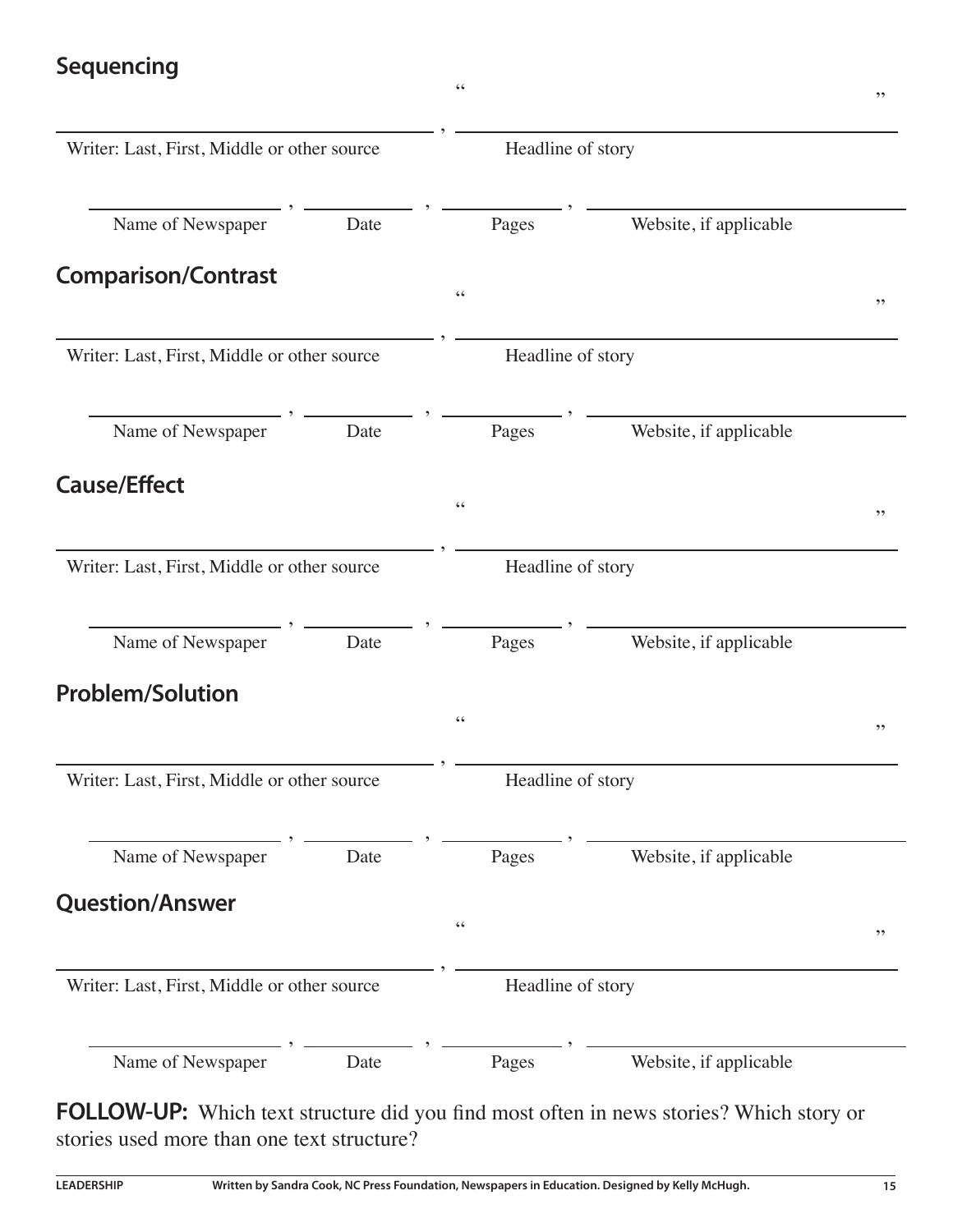# **Leadership**

### **Teacher's Lesson Four —What is a leader?**

Write an acrostic (verse in which the letters in a word or words, usually written vertically on a page, are used to form new words). An example for Sue:

Studiou**S** S**u**pportive **e**ager

**Purposes for Students:** Learn how to scan for words and information on the specific topic of leader or leadership. Define the word "leader." Also, apply grammar skills and use the selected words (verb, noun, adjective) to write clearly about a leader or leadership.

**Description for Teachers (how tos):** Ask students to find words in the newspaper that both contain the letters in the word "leader" and tell something about a leader. The letters in the words students choose may appear at the beginning, middle or end of the words. Have them highlight the letters in "leader" that appear in their chosen words.

**VARIATIONS** for Teachers: Challenge students by asking them to apply the language of grammar. If you want to emphasize grammar, first, have students select only verbs that show the actions that leaders take. Then, have them repeat the activity, choosing only common nouns to complete the acrostic. Next, they should choose proper nouns that identify people and/ or titles that indicate leadership. Last, ask students to choose only adjectives that describe a leader. Offer that students may modify the word, turning a noun into a verb. For example, the word "determination," a noun, may become "determined" which may be used as a verb or an adjective. Have them incorporate their words into poems, stories and other writings about leaders and leadership. Ask them to have other students read their writing and provide feedback.

**SELF-ASSESSMENT** for Students: Working alone or in groups, complete the acrostics.

1. Did you follow directions?

- 2. Did you choose nouns, adjectives and verbs when directed to choose those for the acrostic?
- 3. When you used the words in writing, did you stay on topic?
- 4. Did you use words from the acrostics?

5. How many words did you incorporate into your explanatory or narrative piece of writing about leaders or leadership?

6. Did you have another student read and evaluate your writing? Did your writing make sense to the reader?

#### **ANCHOR STANDARDS** for Teachers:

Craft and Structure 4: Interpret words and phrases as they are used in a text, including determining technical, connotative, and figurative meanings, and analyze how specific word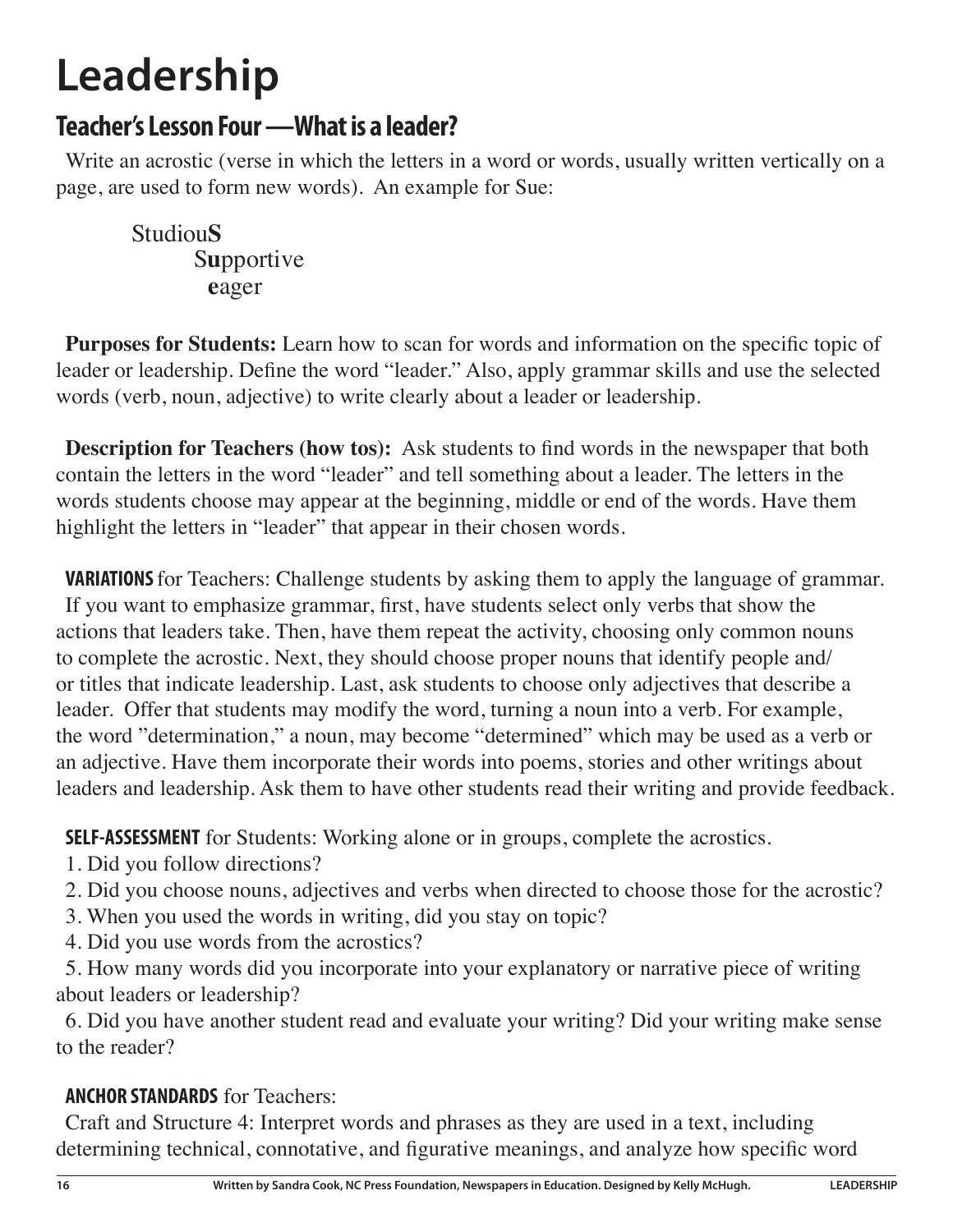choices shape meaning or tone. (reading)

Conventions of Standard English 1: Demonstrate command of the conventions of standard English grammar and usage when writing or speaking. (writing and/or speaking)

Text Types and Purposes 2: Write informative/explanatory texts to examine and convey complex ideas and information clearly and accurately through the effective selection, organization, and analysis of content. (writing)

Text Types and Purposes 3: Write narratives to develop real or imagined experiences or events using effective technique, well-chosen details, and well-structured event sequences.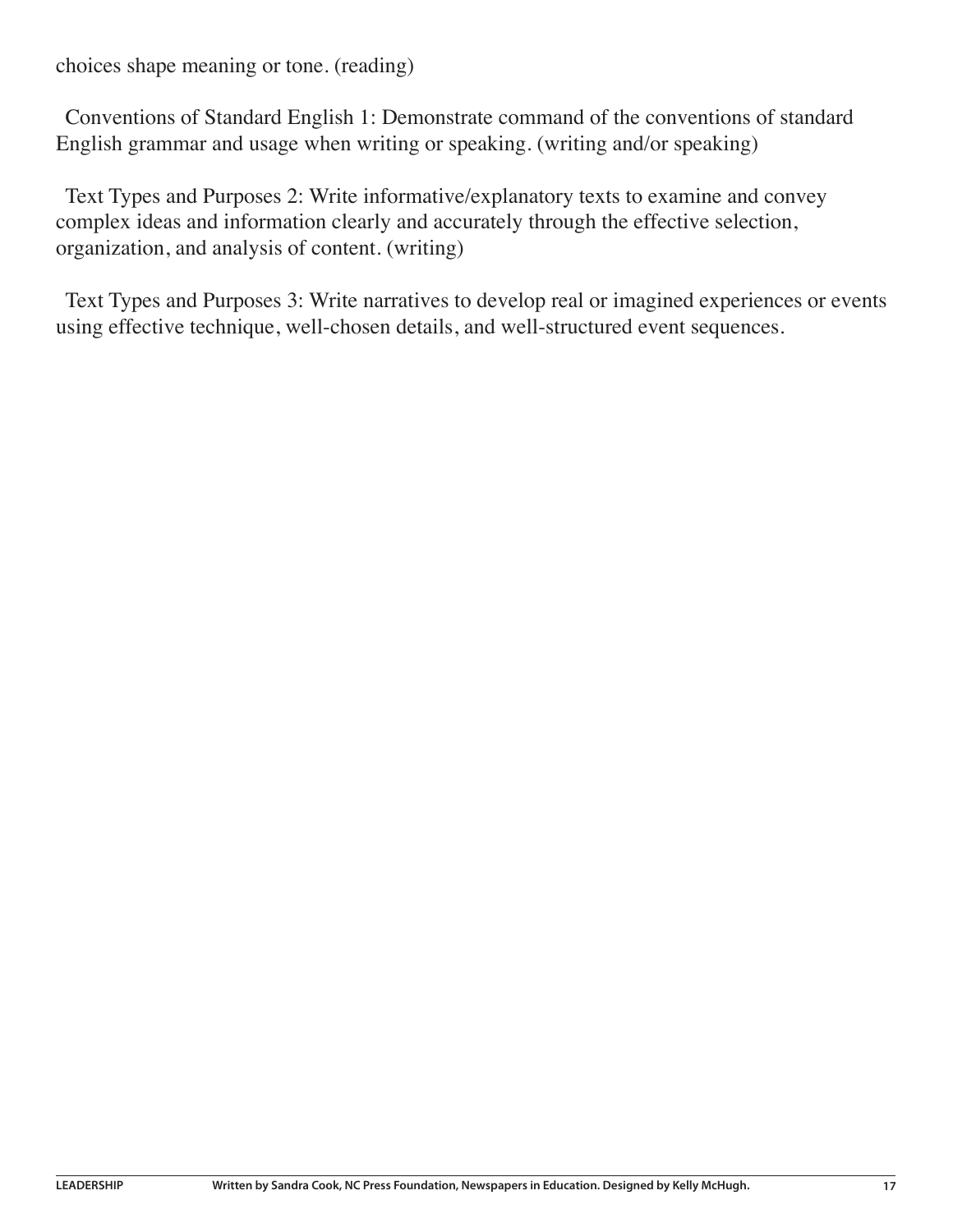#### **Lesson Four for Students**

# **LEADERSHIP WHAT IS A LEADER?**

**DIRECTIONS:** To complete the acrostic, from newspapers, select words that describe a leader and include the letters in the word, "L E A D E R." Note that the letters in the words you choose may appear at the beginning, middle or end of the words.



**FOLLOW-UP:** Explain your choice of words to another student. Respond to any questions. Then, write a paper about a leader or leadership in which you incorporate your words and your reasons for choosing them.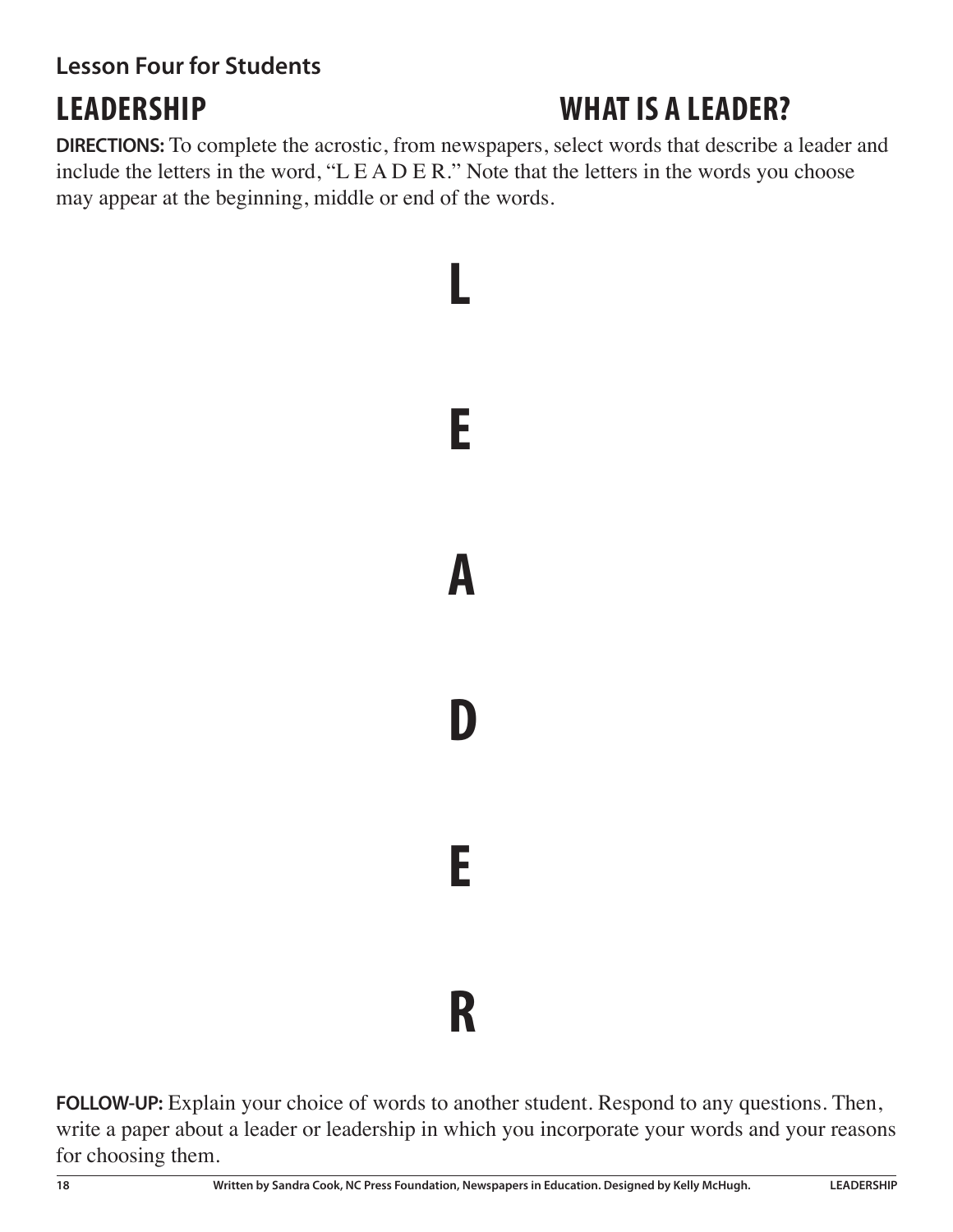### **Teacher's Lesson Five—Defining leadership**

Explain the term.

**Purpose for Students:** Show that you understand the meaning of "leadership" in three ways, by defining the term, selecting leaders and identifying behaviors that represent positive leadership.

**Description for Teachers: (how tos):** Students should talk or write first about what they think about the meaning of "lead", "leader" and "leadership". Then, discuss meanings with their classmates, search archives of news stories, using lead, leader and/or leadership as key words and context to glean possible definitions. Then, have them look up the words in dictionaries, print and online editions. Instruct them to use all they learned for the definition they record on the student organizer for Lesson Five.

After the activity, ask students to discuss/write about what makes a behavior positive rather than negative. To provide models, prepare one example to share from history, literature or current news, making sure you provide reasons for your choice. Have students follow up by selecting examples from history, literature and/or current events. Explain to students that others may agree or disagree with their examples. Use voting by ballot to determine if the class reaches consensus on the one or more "negative" behaviors that leaders should avoid and the one or more behaviors that leaders should demonstrate. Ask them to consider positive and negative behaviors that they have experienced.

**VARIATIONS** for Teachers: Using the information from selected stories to respond to the graphic organizers, have students compile a list of leaders. Working with students, chart how many serve as public servants, elected or employed by the government, and how many work in other fields. Also, chart whether your class chose individuals or positions/titles to explain what leadership is. Ask: What conclusions can you draw about opportunities for leadership at local, state and national levels?

Also, have students use the graphic organizer to explain other terms related to voting, such as public policy, public servant, mayor, commissioner or representative, providing definitions and examples of people and behaviors drawn from current news.

#### **SELF-ASSESSMENT** for Students:

1. Were you able to define the term "leadership?"

2. Did you find people and behaviors in the news that show positive (or negative) leadership?

3. In a presentation to another student or group of students, were you able to explain why you chose the individuals and behaviors as demonstrating leadership?

4. If someone disagreed, were you able to address his/her questions or challenges?

#### **ANCHOR STANDARDS** for Teachers:

 Key Ideas and Details 1. : Read closely to determine what text says explicitly and to make logical inferences from it; cite specific textual evidence when writing or speaking to support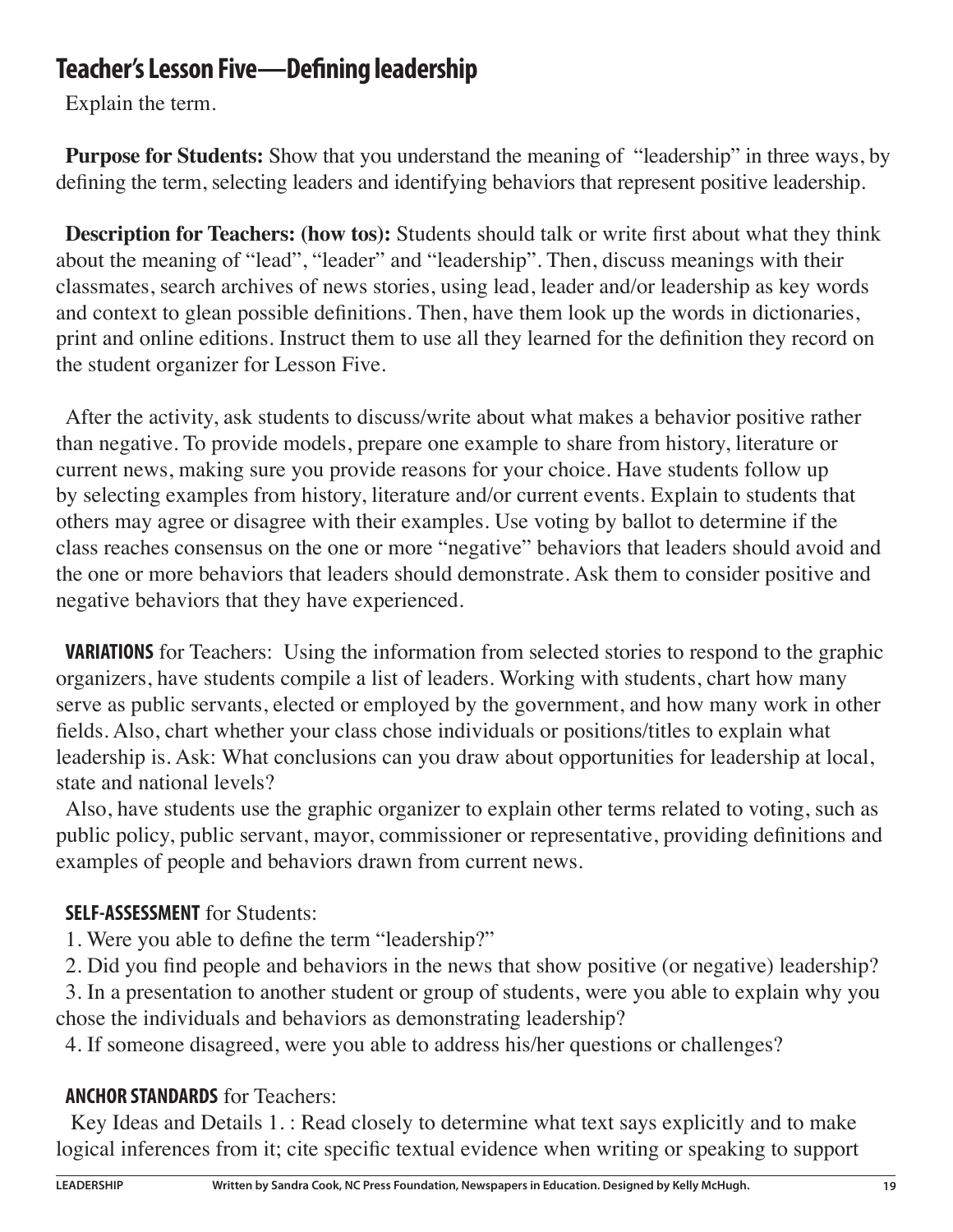conclusions drawn from the text. (reading)

Craft and Structure 4: Interpret words and phrases as they are used in a text, including determining technical, connotative, and figurative meanings, and analyze how specific word choices shape meaning or tone. (reading)

Research to Build and Present Knowledge 9: Draw evidence from literary or informational texts to support analysis, reflection, and research. (writing)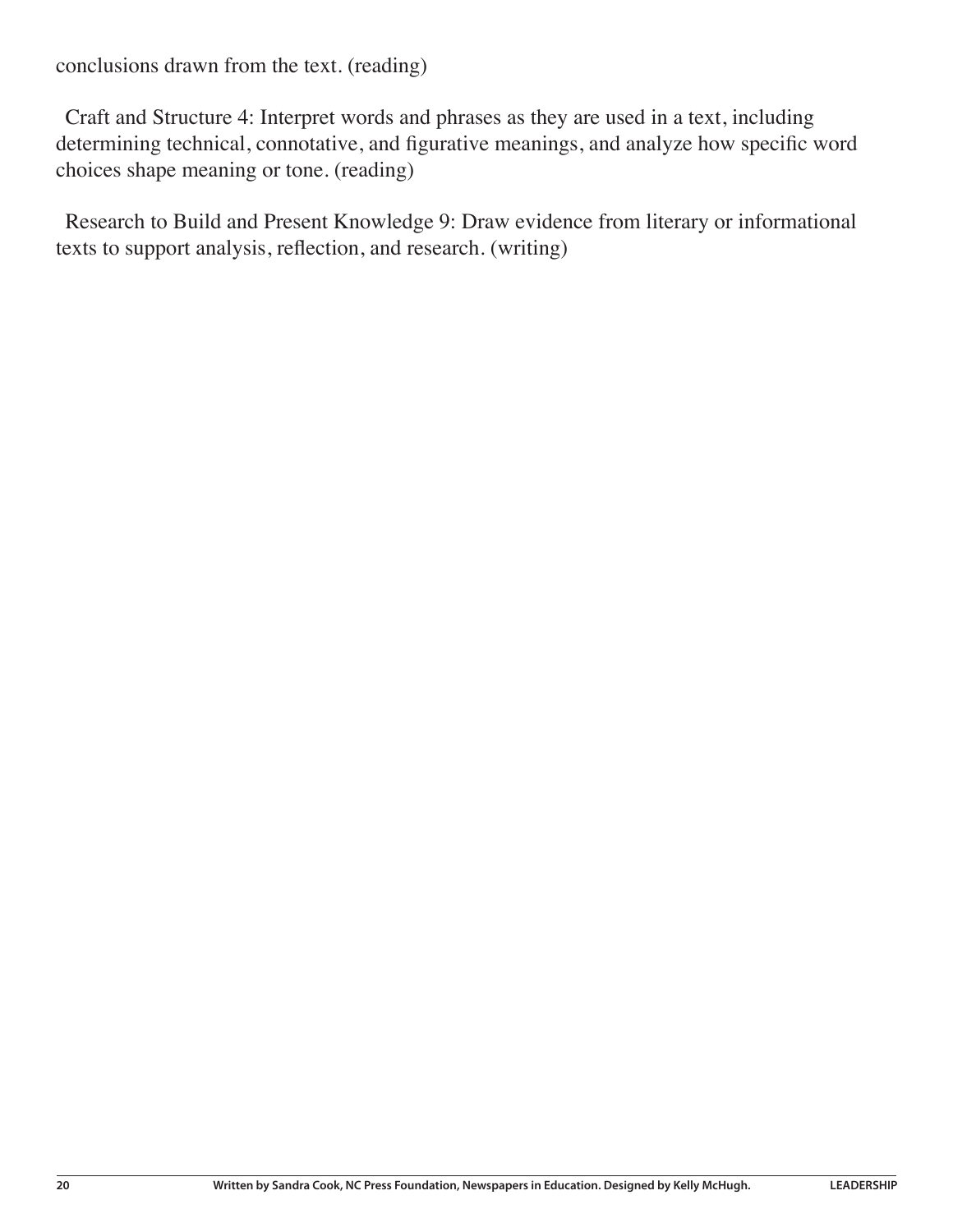# **Lesson Five for Students**

# **LEADERSHIP DEFINING LEADERSHIP**

 Think about and talk to classmates about the meaning of the word "leadership." What is it? Write a definition. Fill in other squares with examples drawn from current news.



What behaviors represent positive leadership?

**FOLLOW-UP:** Discuss your choices with four classmates and determine if you chose the same individuals and/or behaviors. Then have two groups of eight discuss choices and then the whole class to determine whether the class agrees on behaviors and individuals in the newspapers who represent positive leadership. In writing, explain why the class agreed or failed to agree.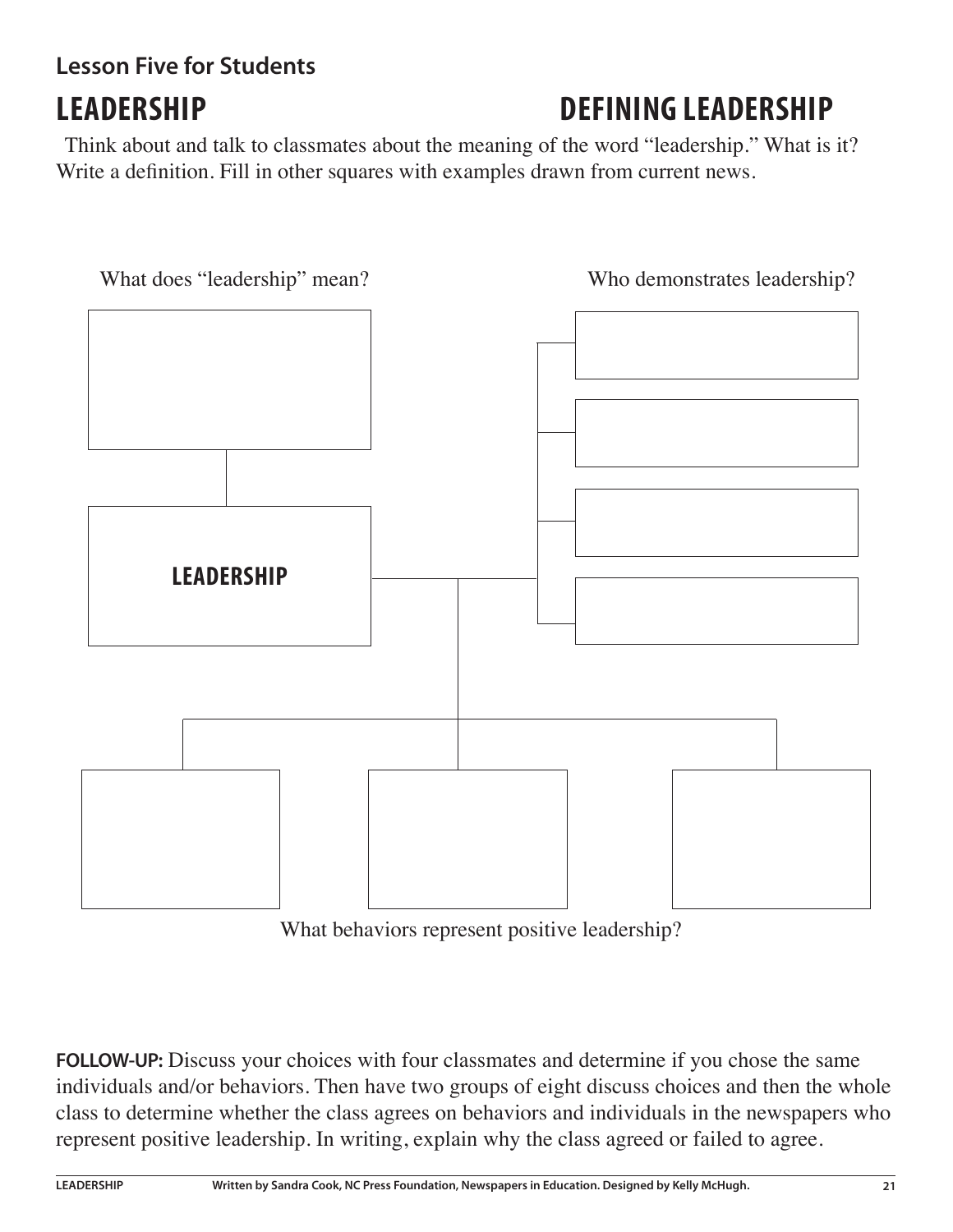### **Teacher's Lesson Six—Describing a Leader**

Use character traits.

**Purposes for Students:** Apply terms associated with leadership and defined in the glossary to people in the news and explain actions that qualify someone as courageous, creative, responsible, respectful, etc. Use the outline or completed graphic organizer as the basis for a paper you write. Introduce the paper and write a paragraph for each of the four traits and the actions that justify your choice of those traits.

**Description For Teachers (how tos)**: In preparation for the lesson, refer to the glossaries at the end of this guide. One glossary features traits developed for North Carolina's character education program, such as respect, responsibility, kindness and courage, and the other offers traits important in a democracy, outlined by the Center for Civic Education: civility, respect for the rights of other individuals, respect for the law, honesty, open-mindedness, critical-mindedness, negotiation and compromise, persistence, civic-mindedness, compassion, patriotism, courage and tolerance of ambiguity. For additional terms, students should conduct research online and in other sources. For example, the U.S. Army Handbook lists 23 traits that include confidence, decisiveness, endurance, candor, creativity, commitment, compassion, courage, tact and a sense of humor.

Also, have students add to any list of traits and use their traits and others they learn when describing a leader.

From news accounts, students should select a leader, and write his/her name in the middle of organizer and then choose the four words that best apply to the person. After students write those words in four boxes, they should cite reasons for choosing those words in the outside spaces. They should focus on behaviors, accomplishments, quotes or other ways the leader demonstrates the selected trait.

Before they write, students should share what they select with other students to determine if their choices make sense to others.

Extend the activity by having students write about the leader. They should turn each trait and reasons for choosing it into a paragraph. Have them prepare an opening and closing paragraph that tie together the description. To provide students with a model or example, select and show a profile from your newspaper that has an opening and closing paragraph that tie together the description of someone.

**VARIATIONS** for Teachers: Have students select and write one trait in the center. Then, have them identify four people who exhibit that trait and explain reasons for choosing each person in the outside spaces. They may write a paper about the trait and the four people whom they choose. Have them use the organizer to prepare for writing. Students should make the trait the focus of their first paragraph and develop a paragraph about each of the four people who exhibit the trait.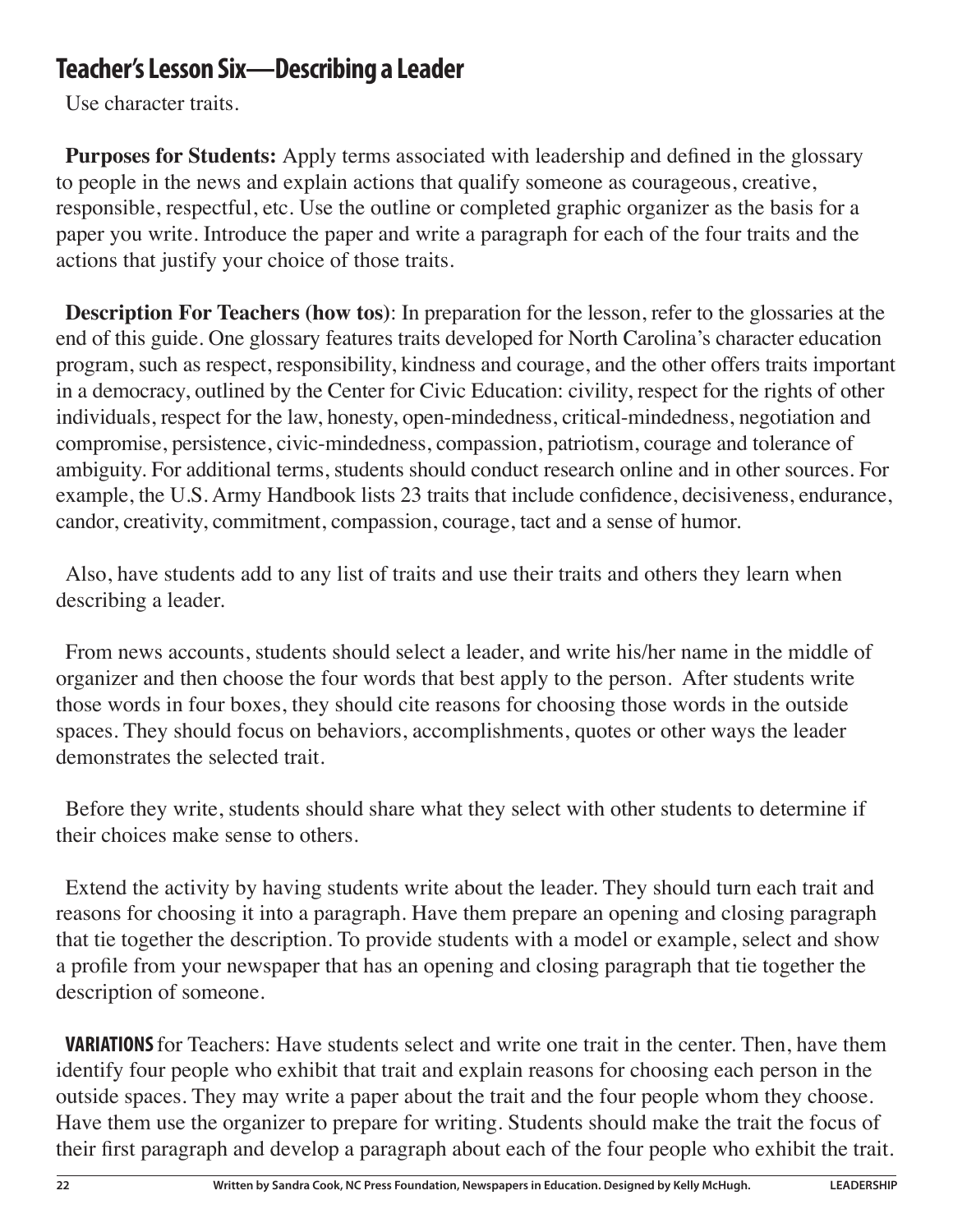#### **SELF-ASSESSMENT** for Students:

1. Does your outline and paper show that you chose a true leader and understand the traits that describe that leader?

2. Did you explain the traits well enough for a reader to understand their meaning?

3. Did you choose traits supported by the leader's actions?

4. If you chose one trait that describes four people, was the trait defined clearly and did the leaders' behaviors demonstrate the trait?

#### **ANCHOR STANDARDS** for Teachers:

Key Ideas and Details 1: Read closely to determine what text says explicitly and to make logical inferences from it; cite specific textual evidence when writing or speaking to support conclusions drawn from the text. (reading)

Craft and Structure 4: Interpret words and phrases as they are used in a text, including determining technical, connotative, and figurative meanings, and analyze how specific word choices shape meaning or tone. (reading)

Production and Distribution of Writing 4: Produce clear and coherent writing in which the development, organization, and style are appropriate to task, purpose, and audience. (writing)

Research to Build and Present Knowledge 9:Draw evidence from literary or informational texts to support analysis, reflection, and research. (writing)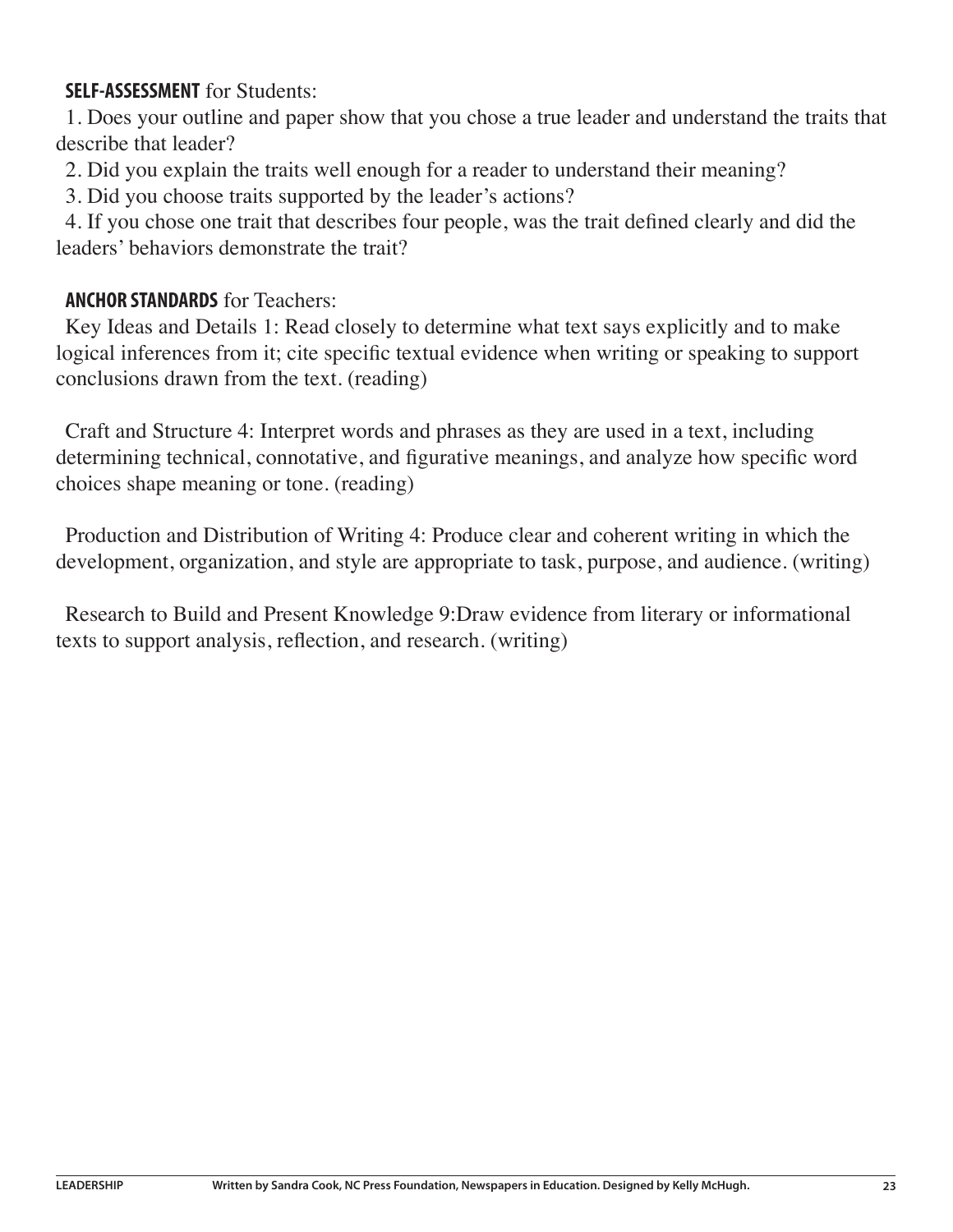# **Lesson Six for Students**

# **LEADERSHIP DESCRIBING A LEADER**

**DIRECTIONS:** Select someone in the news whom you consider a leader. Write the person's name in the middle of the organizer. In the four boxes, list four character traits that the person exemplifies (or lacks). Support your conclusions by citing behaviors or statements in the three outside spaces.



**FOLLOW-UP:** Write about the person whom you chose. In separate paragraphs, explain the traits and ways the person demonstrates them. In your newspaper, look for examples of effective ways to open or lead into a story and ways to end a story.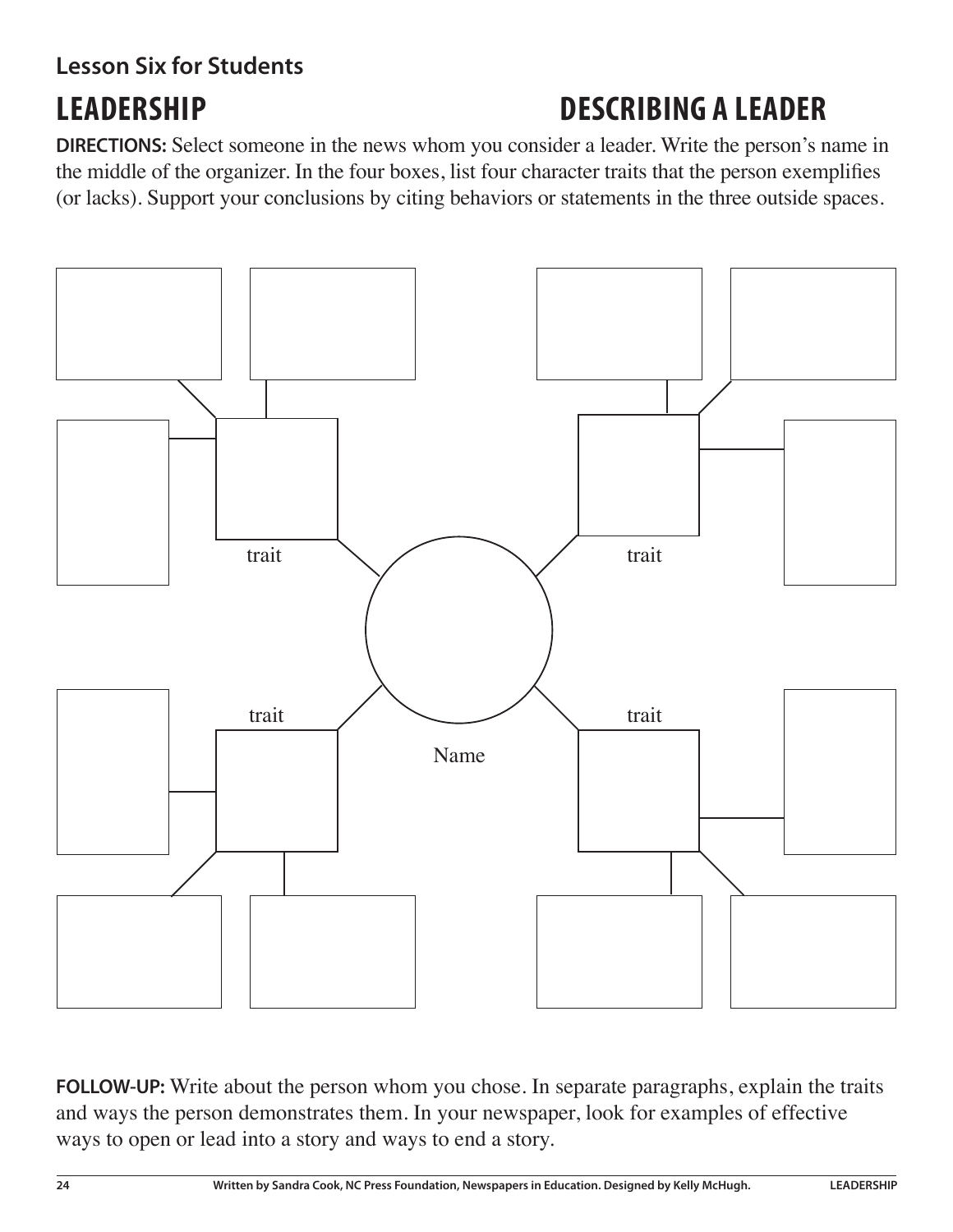#### **Teacher's Lesson Seven—A Positive Role Model**

Identify ways to develop traits.

**Purposes for Students:** Describe an effective leader (and/or a positive role model). Identify people in the news whom you consider effective leaders (or positive role models) and explain how you might develop the qualities of an effective leader (or a positive role model).

**Description for Teachers (how tos)**: Have students work first with sections of the paper that interest them and then move to sections that may be less familiar and/or more difficult to read. They should look for effective leaders (or positive role models) in the section that interests them and then shift to more challenging sections to identify leaders and role models.

Note that you may need to explain the term "role model" to students, such as the following: If you want to be like someone, that person is your role model. A positive role model is someone who influences you to become a "better person." That person may be honest, hard working, kind and compassionate or demonstrate respect for other people while standing up for what she/he believes in.

Because one question applies to their own behavior, when responding to the question about how they might demonstrate the traits, some students may discuss their choices while others prefer to write their responses. Make their speaking out optional.

From the Appendix, use the glossaries for character education and citizenship to describe effective leadership and have students add and define other terms. Allow students to choose different traits after discussing possibilities with their classmates and examining news stories.

**VARIATIONS** for Teachers: Substitute "role model" for "effective leader," and complete the activity. Follow the directions you applied when identifying effective leaders. Discuss people in the news who serve as role models.

Create a list of effective leaders and/or positive role models for posting in the classroom and refer to it when reading other texts. To your chart, add effective leaders and/or positive role models from your study of history and literature. Explain your choices.

Continue discussions about serving as effective leaders and positive role models. Refer to the classroom chart when making comparisons with current leaders and role models. In addition, have students write in journals about how they might develop the qualities of an effective leader or a positive role model.

In other writing, have students explain why they chose certain qualities. If they focus both on effective leaders and positive role models, ask them how the two are alike and different.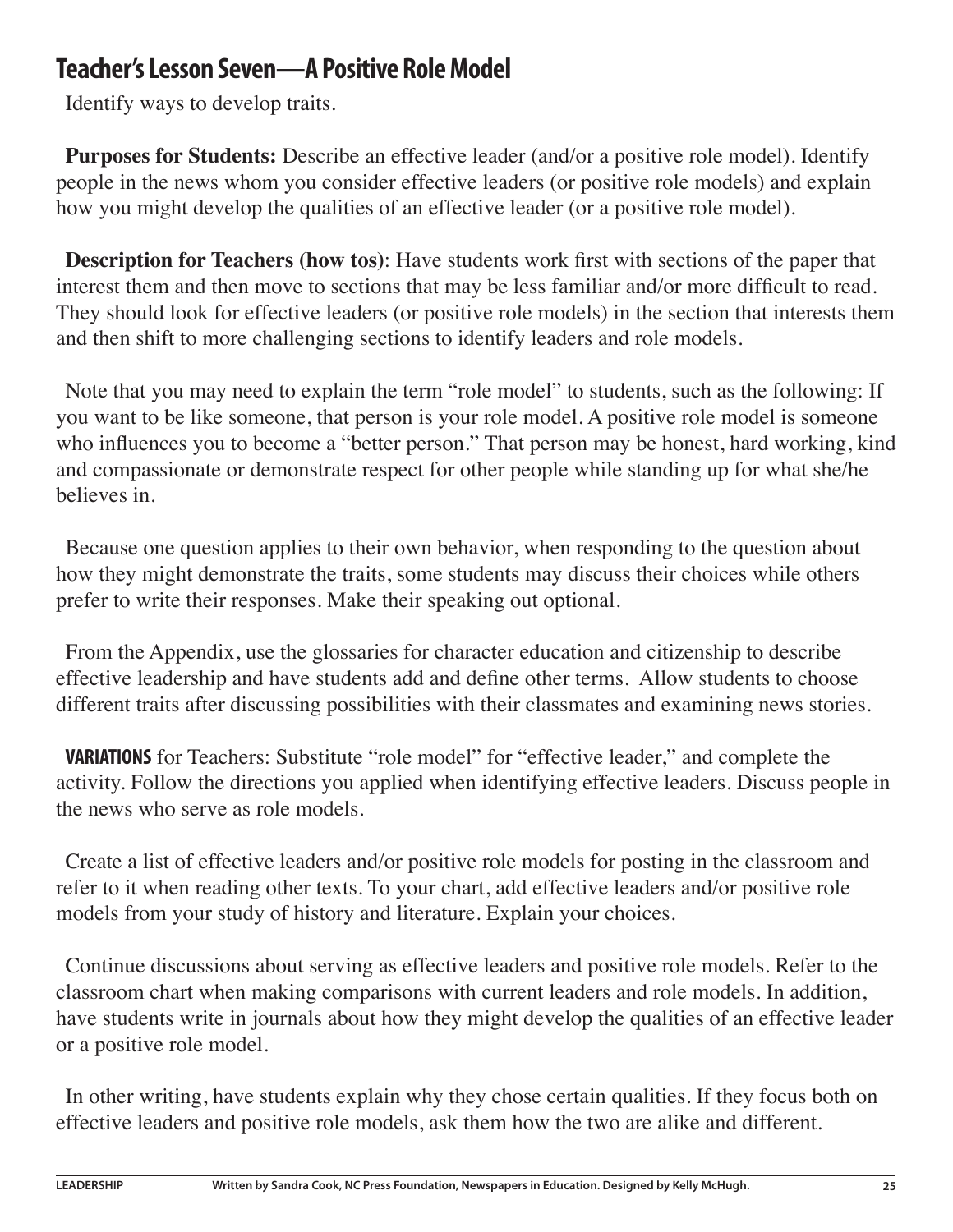**SELF-ASSESSMENT** for Students:

1. Did you choose four qualities and four people in the news who demonstrate those qualities?

2. Were you able to write about ways you can develop those traits?

3. Were you able to complete the graphic organizer with familiar and then less familiar content in the news?

4. Were you able to describe effective leaders and then role models? Were they different? How?

5. Did you contribute to the chart and class discussions? Did you write in your journal about ways you would develop the traits?

#### **ANCHOR STANDARDS** for Teachers:

Key Ideas and Details 1: Read closely to determine what text says explicitly and to make logical inferences from it; cite specific textual evidence when writing or speaking to support conclusions drawn from the text. (reading)

Craft and Structure 4: Interpret words and phrases as they are used in a text, including determining technical, connotative, and figurative meanings, and analyze how specific word choices shape meaning or tone. (reading)

Research to Build and Present Knowledge 7: Conduct short as well as more sustained research projects based on focused questions, demonstrating understanding of the subject under investigation. (writing)

Research to Build and Present Knowledge 9:Draw evidence from literary or informational texts to support analysis, reflection, and research. (writing)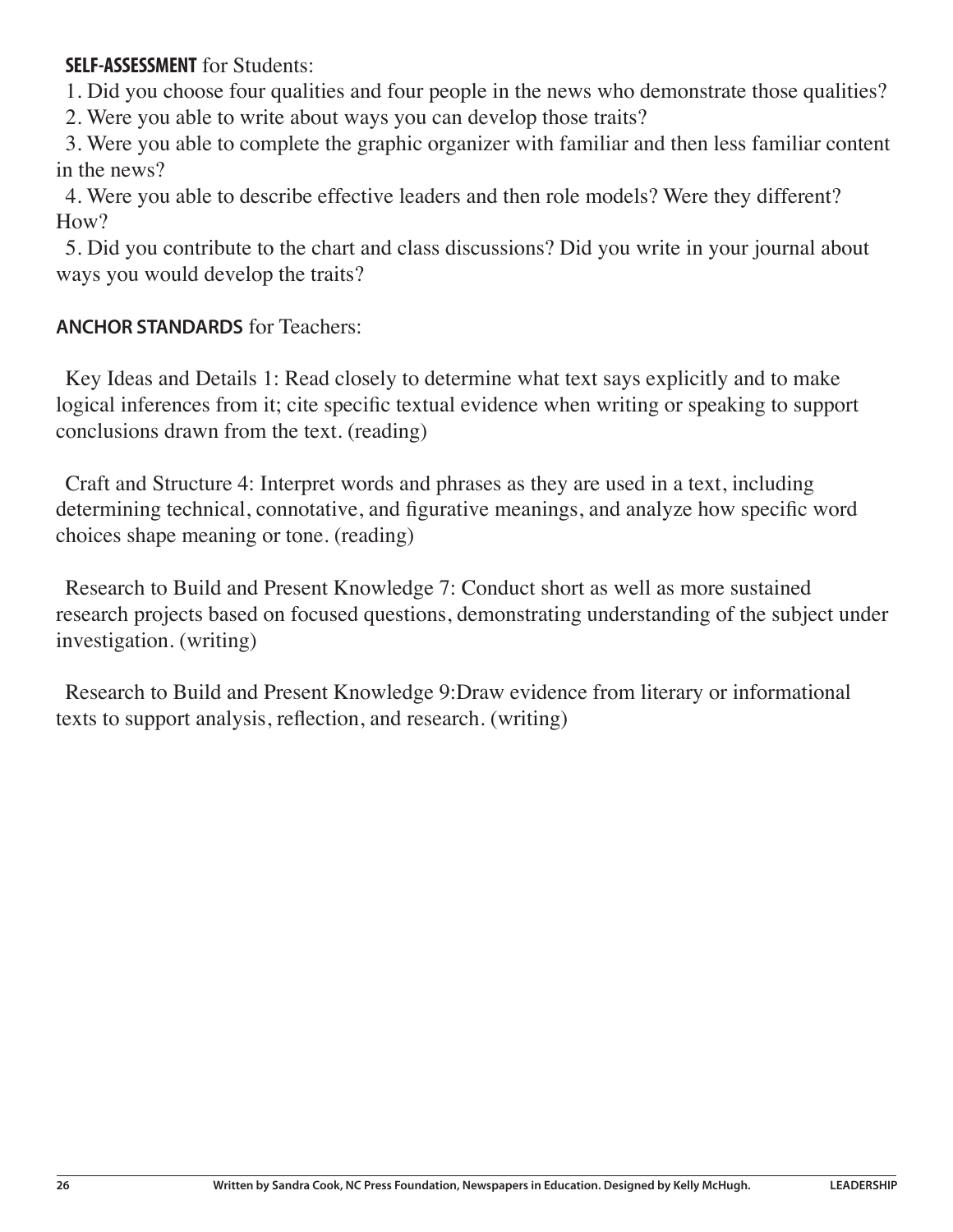#### **Lesson Seven for Students**

# **LEADERSHIP A POSITIVE ROLE MODEL**

**DIRECTIONS:** What makes someone an effective leader? Look for qualities demonstrated by people in the news.



**FOLLOW-UP:** Discuss how the people in the news demonstrated each quality.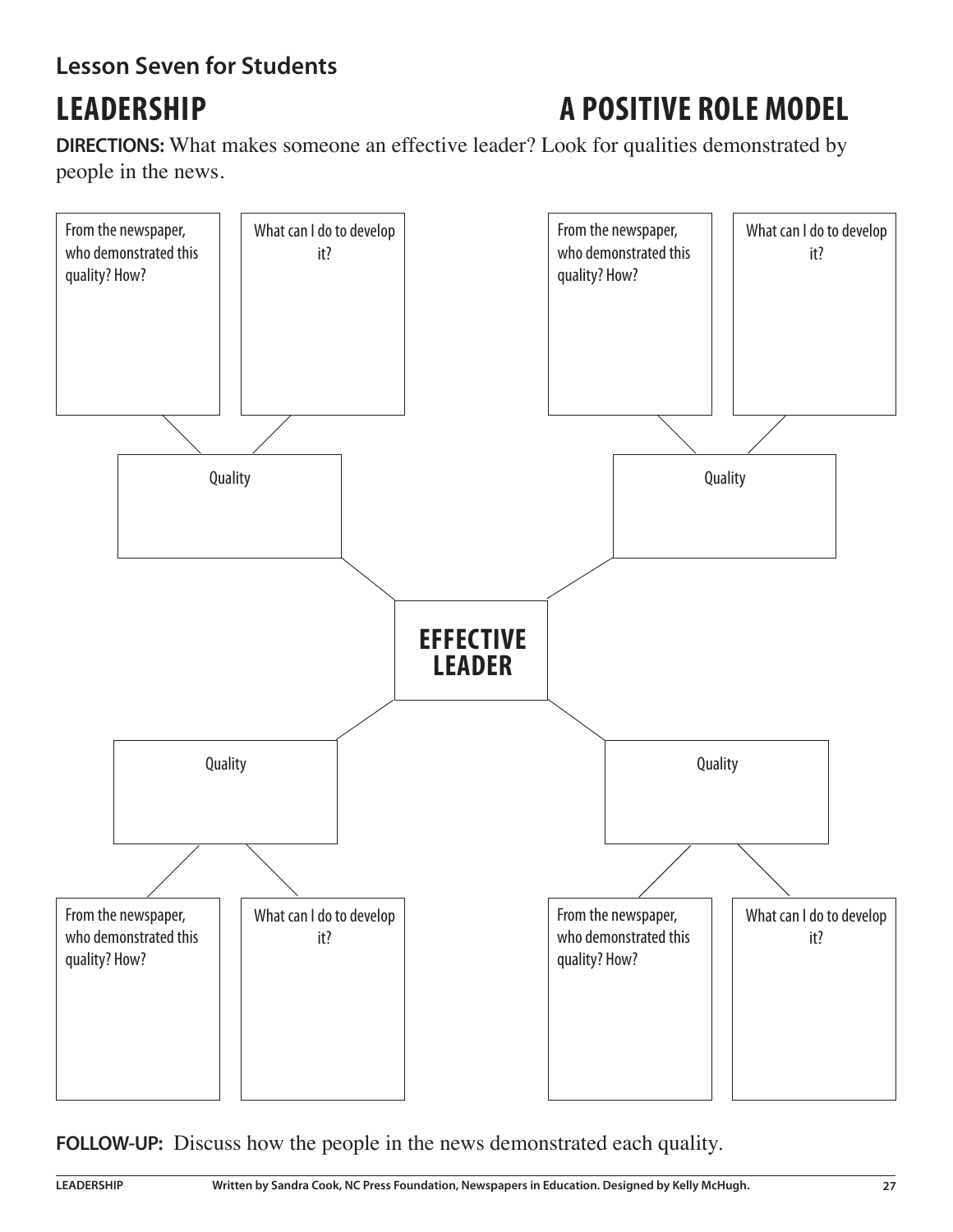### **Teacher's Lesson Eight—Qualities of a Leader**

Identify and rank qualities.

**Purpose for Students:** Determine if elected officials whom you admire exhibit the traits that you rank as most important to leaders.

**Description for Teachers (how tos):** Have students focus on elected officials. As they read stories about them, students should list first the qualities the elected officials exhibit. Also, students should list the name of the leader who exhibits each quality (question one). After compiling the list of qualities (question 2), they should rank the qualities in order of importance to them (question 3). See specific questions on the student sheet for Lesson Eight. Answering the three questions will allow students to evaluate their choices, determining if the people they admire exhibit the traits most important to them.

**VARIATIONS** for Teachers: Have students save stories about the leaders they chose. They should highlight text that supports their selection of different qualities and read additional stories about each person to verify their analyses.

Have students answer important questions:

- 1. Did you find contradictory information?
- 2. Did you find reliable sources that agreed on details about the leaders on which to base conclusions? What made the sources reliable?
- 3. In your writing, what note-taking strategies did you employ when recording information to make sure you selected information on your topic, credited sources, and avoided copying and plagiarism?

Have students follow up by finding qualities in people in the news who are not elected officials, rank the qualities and the people who exhibit them and answer the three questions on the student sheet to determine if the people whom they admire exhibit the traits most important to them.

#### **SELF-ASSESSMENT** for Students:

1. Did close examination of an elected official (or someone else in the news) confirm or change your view of that person?

2. Did you admire the same qualities in an elected official as you admired in someone who were not in an elected position?

3. When you read more and took notes about the official or other person, were you able to stay on topic?

4. Did you become more open-minded and less quick to pass judgment as a result of reading different sources, considering the credibility of your sources and taking thorough notes?

5. Were you able to avoid copying and/or use quotes when necessary?

6. What conclusions did you draw from the research?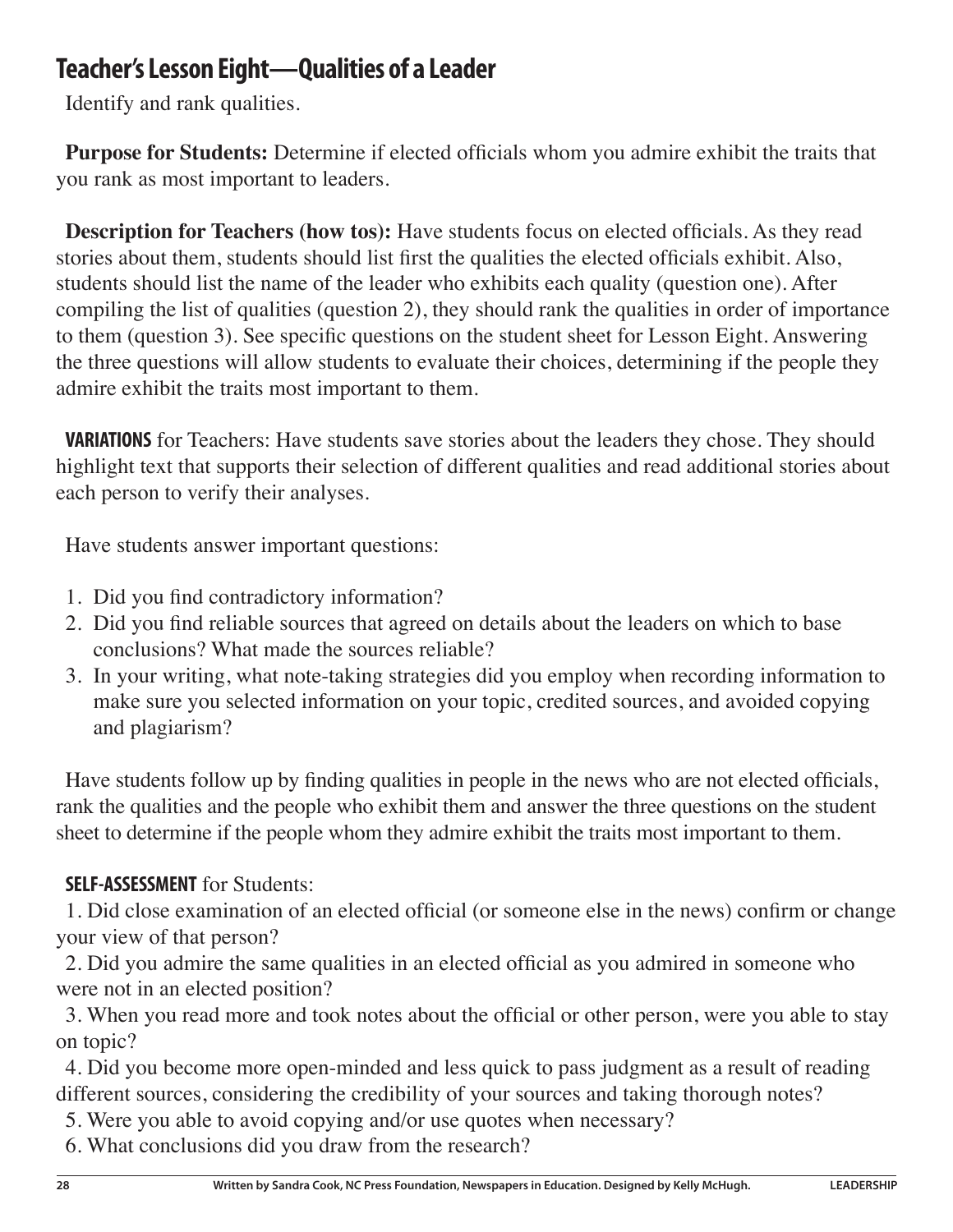#### **ANCHOR STANDARDS** for Teachers:

Key Ideas and Details 1: Read closely to determine what text says explicitly and to make logical inferences from it; cite specific textual evidence when writing or speaking to support conclusions drawn from the text. (reading)

Craft and Structure 4: Interpret words and phrases as they are used in a text, including determining technical, connotative, and figurative meanings, and analyze how specific word choices shape meaning or tone. (reading)

Research to Build and Present Knowledge 7: Conduct short as well as more sustained research projects based on focused questions, demonstrating understanding of the subject under investigation. (writing)

Research to Build and Present Knowledge 8: Gather relevant information from multiple print and digital sources, assess the credibility and accuracy of each source, and integrate the information while avoiding plagiarism. (writing)

Research to Build and Present Knowledge 9:Draw evidence from literary or informational texts to support analysis, reflection, and research. (writing)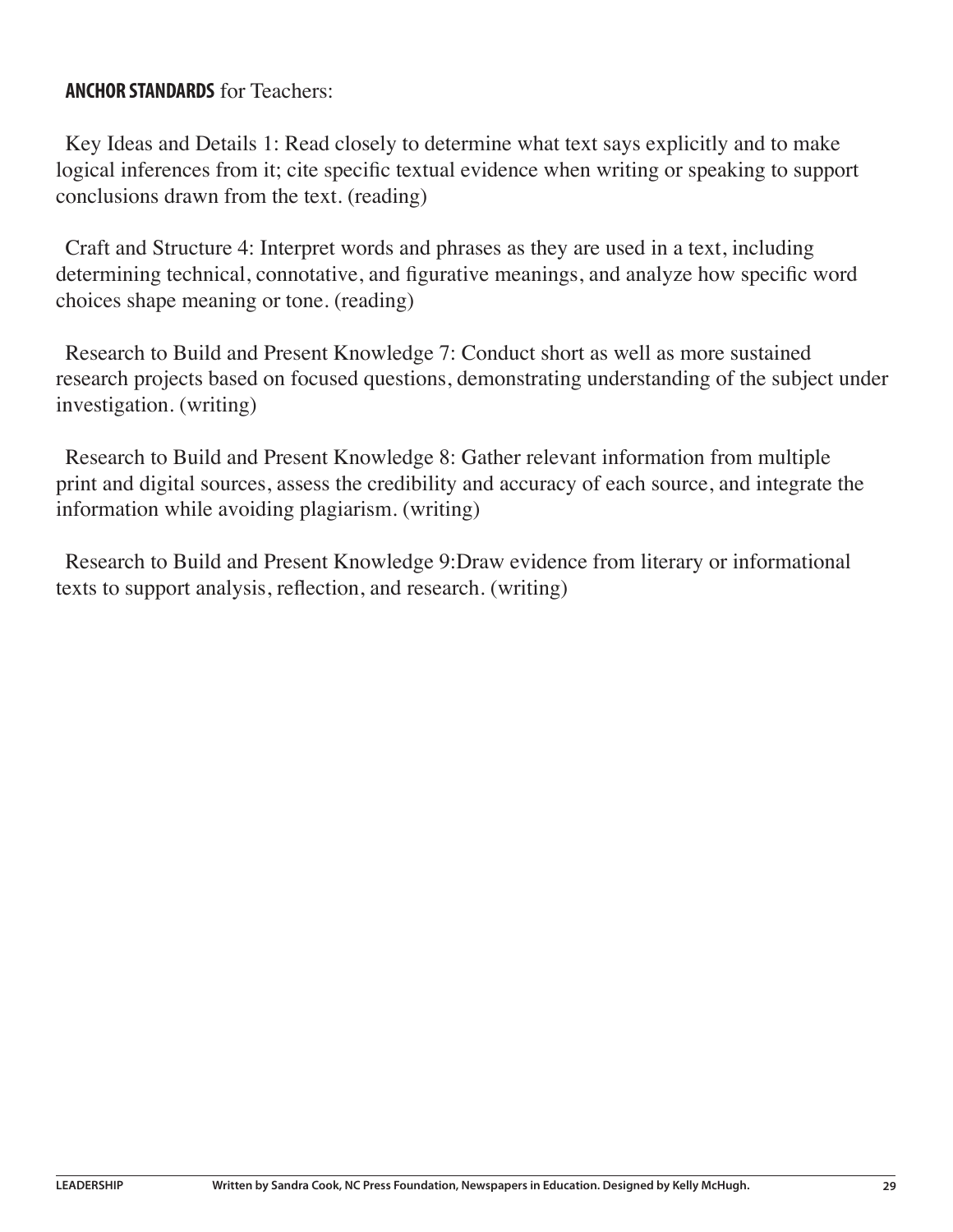# **Lesson Eight for Students**

# **LEADERSHIP QUALITIES OF A LEADER**

**DIRECTIONS**: Read several stories that deal with elected officials, and make a list of leadership qualities they exhibit. Rank their qualities in order of importance to you. Then, draw conclusions about what makes a good leader by answering the last three questions.

| Quality | Leader's name | Order of importance |  |
|---------|---------------|---------------------|--|
|         |               |                     |  |
|         |               |                     |  |
|         |               |                     |  |
|         |               |                     |  |
|         |               |                     |  |
|         |               |                     |  |
|         |               |                     |  |
|         |               |                     |  |
|         |               |                     |  |

- 1. Which individuals do you most admire?
- 2. What qualities do they exhibit?
- 3. Do the qualities correspond to ones you ranked high in order of importance?

**FOLLOW-UP:** Select stories about leaders whose work outside government interests you. List and rank their qualities. Reflect on your choices by answering the three questions.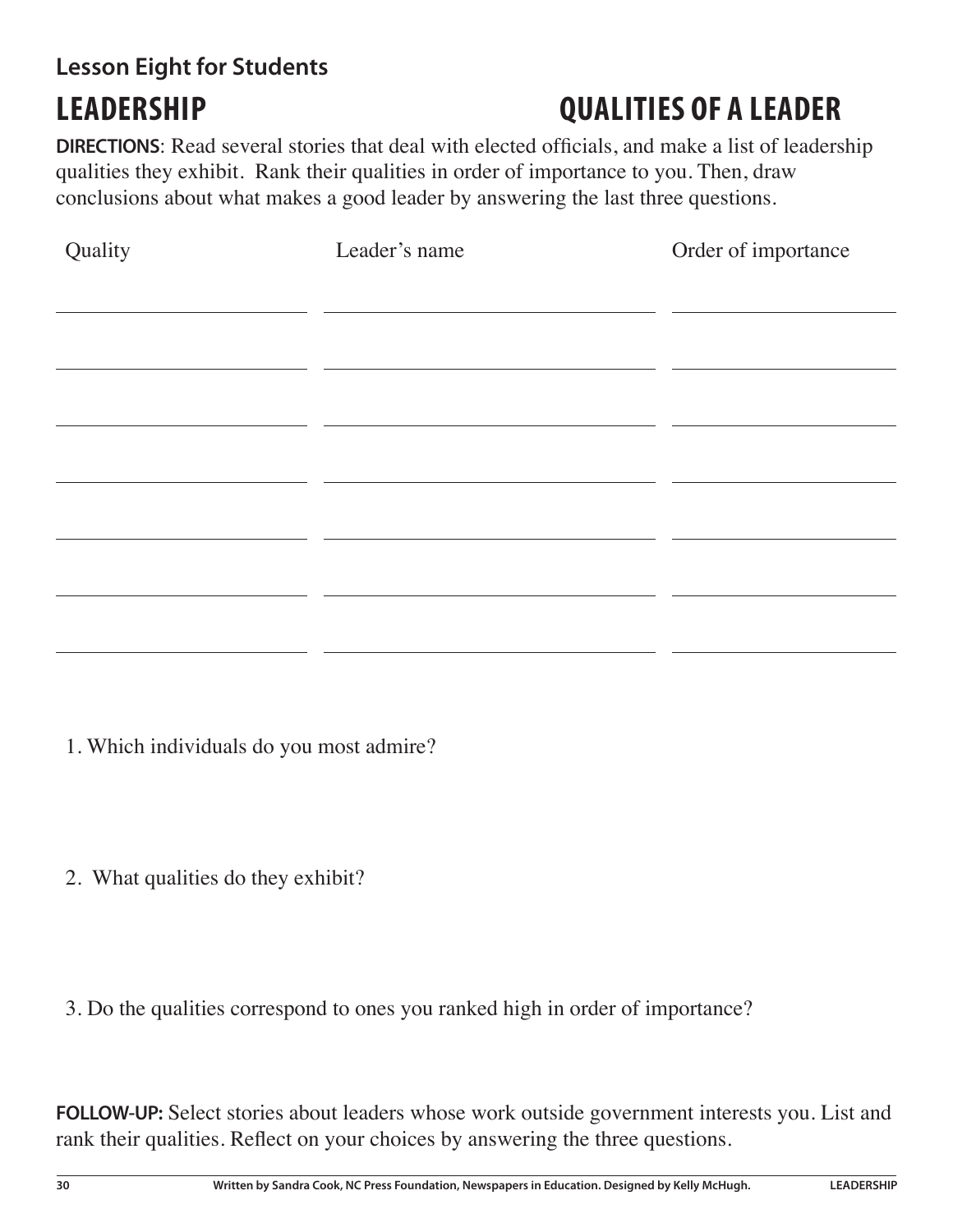### **Teacher's Lesson Nine—Marks of Leadership**

Specify actions.

**Purpose for Students:** Through examples in the news, explore the many ways that leaders behave.

**Description for Teachers (how tos):** Ask and discuss with students: What do you think are "Marks of Leadership?' Compare your list to the list provided on the student sheet for Lesson Nine. On the prepared list, which did you not include? Did you agree or disagree with any of the "marks" on the prepared list?

Ask students to complete the graphic organizer by identifying one or more people in the newspaper who exhibit each mark of leadership. On the back, they should identify the name of the publication, date and page where they found information about the person or use computer files to save bibliographic information.

If students find leaders whose actions are not listed, they should add to the "Marks of Leadership" on the student sheet, filling in lines and spaces at the end of the list.

Tell students not to restrict their choices to elected officials, but rather circle any traits that they find among those in other leadership positions.

**VARIATIONS** for Teachers: Students should select one elected official and/or a leader outside government who supports an issue or cause that interests them. Over time, they should follow coverage of that person, reading newspapers on a regular basis and searching newspaper archives. Ask them to record examples of his or her exhibiting the different "Marks of Leadership."

#### **SELF-ASSESSMENT** for Students:

1. After searching for people in the news that demonstrate the "Marks of Leadership," did you decide that all "marks" belong on the list or did you remove or change any of the "marks?" Explain your reasons for adding or changing the "marks."

2. Which "marks" did you value most in a leader? Which did you value most in those who share your classroom, school, club or team?

3. In journals, were you able to apply the traits to yourself and others you know, explaining the situations in which you and others were involved (in journals, names are not required)?

#### **ANCHOR STANDARDS** for Teachers:

Key Ideas and Details 1: Read closely to determine what text says explicitly and to make logical inferences from it; cite specific textual evidence when writing or speaking to support conclusions drawn from the text. (reading)

Craft and Structure 4: Interpret words and phrases as they are used in a text, including determining technical, connotative, and figurative meanings, and analyze how specific word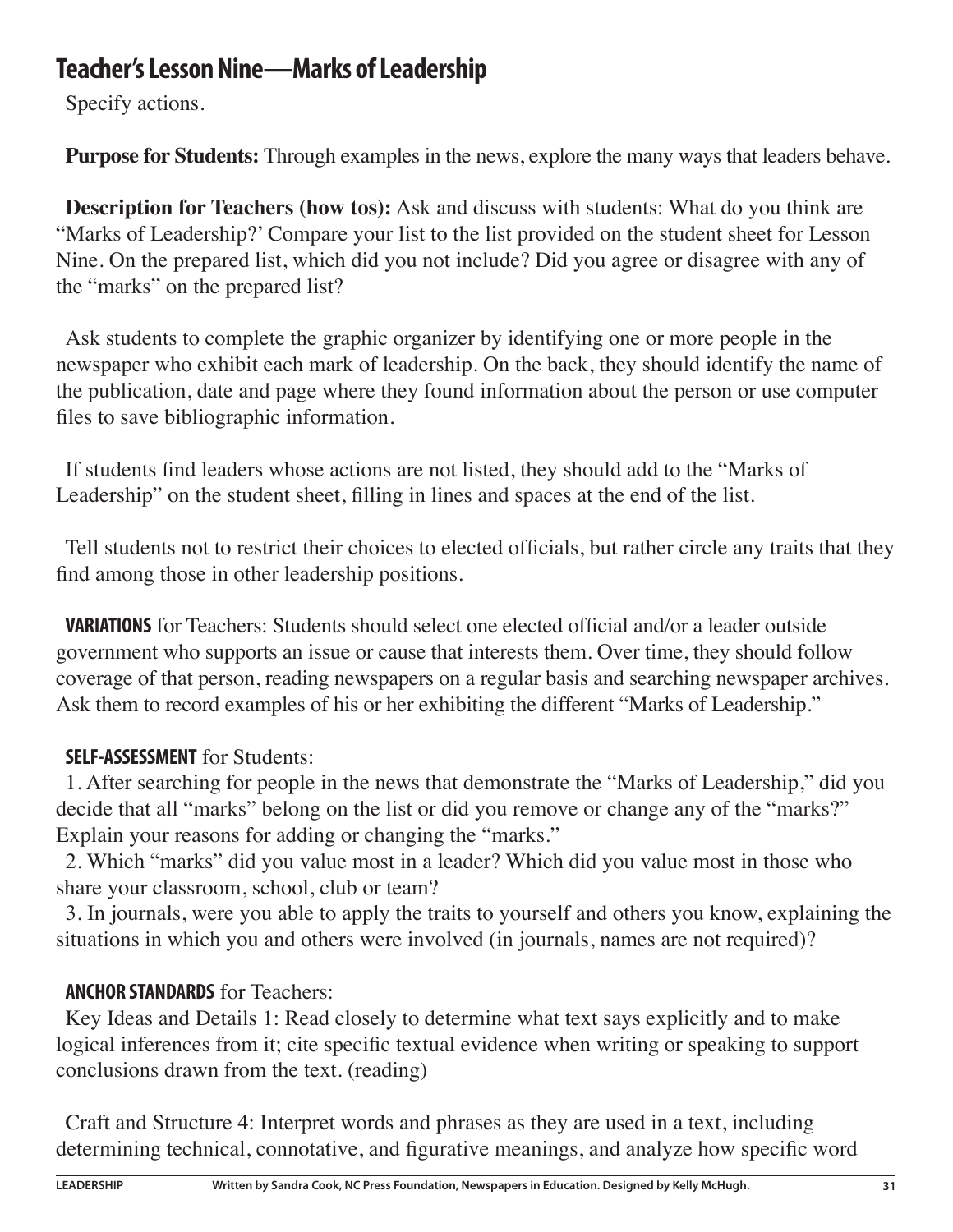choices shape meaning or tone. (reading)

Research to Build and Present Knowledge 7: Conduct short as well as more sustained research projects based on focused questions, demonstrating understanding of the subject under investigation. (writing)

Research to Build and Present Knowledge 9:Draw evidence from literary or informational texts to support analysis, reflection, and research. (writing)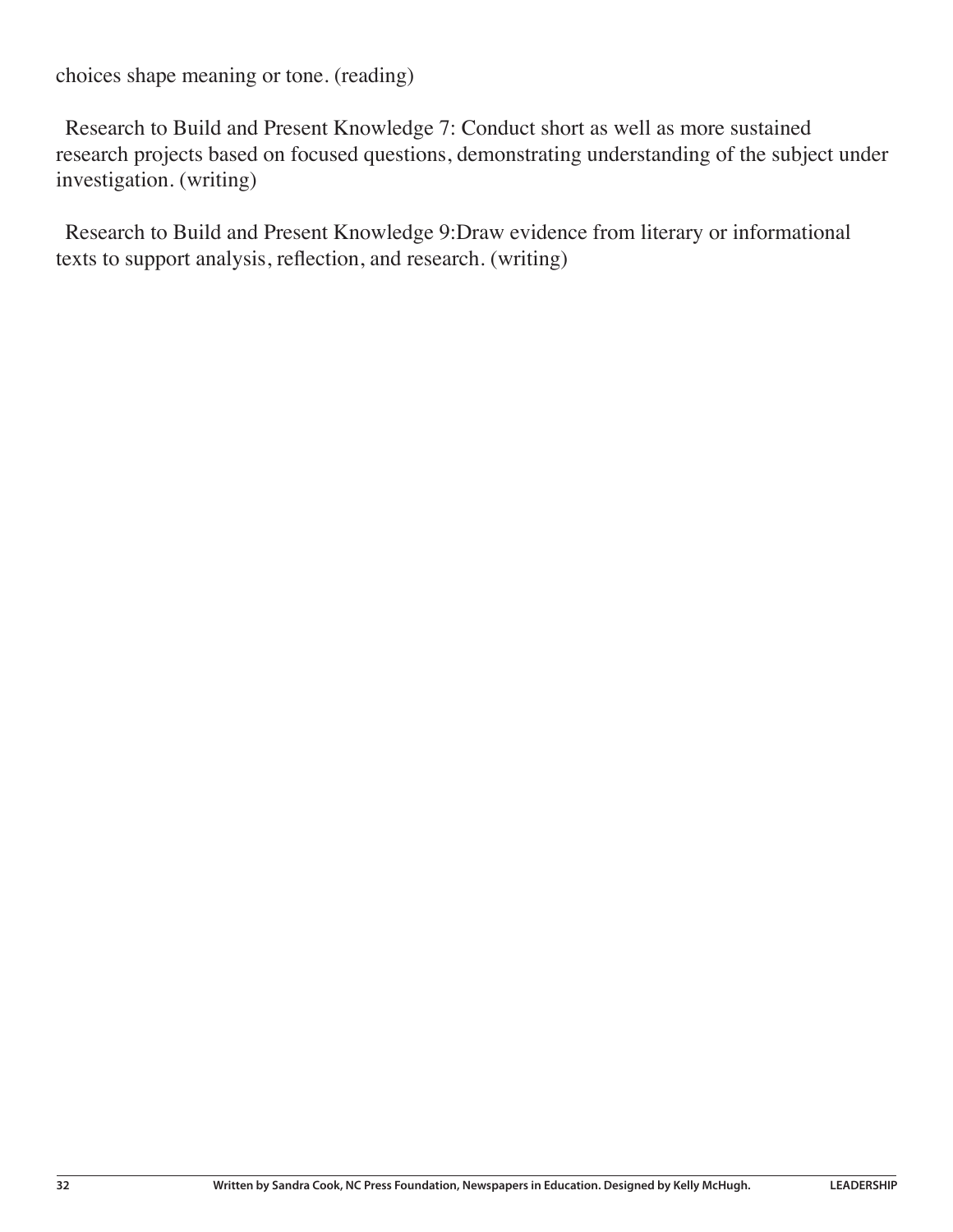#### **Lesson Nine for Students**

# **LEADERSHIP MARKS OF LEADERSHIP**

**DIRECTIONS:** Leaders shape our world. Evaluate leaders who are described in newspaper stories. When you see qualities exhibited by leaders, in and out of government, write their names beside the descriptions and the specific actions that support your choices. If you identify other qualities that describe a leader, add to the list below.

 $\checkmark$  They serve others.

QUALITY LEADER'S NAME/date SPECIFIC ACTION

 $\sqrt{\ }$  They develop leadership in others.

 $\sqrt{\ }$ They listen to others and communicate well.

 $\sqrt{\ }$  They are good planners and decision makers.

 $\checkmark$  They inspire others.

 $\sqrt{\ }$  They learn and grow.

 $\angle$  They have positive attitudes.

 $\angle$  They have integrity.

 $\sqrt{\ }$  They accept responsibility.

 $\checkmark$  They take risks.

 $\sqrt{\ }$  They take good care of themselves.

 $\sqrt{\ }$  They are good followers.\*

 $\overline{\mathcal{A}}$  and  $\overline{\mathcal{A}}$ 

**FOLLOW-UP:** Before and/or after completing this activity, mark with a star \* any qualities that you consider most important in a leader. Indicate which are most important in an elected official by circling the qualities.

\*"What Do You Stand For? A Kids' Guide to Building Character"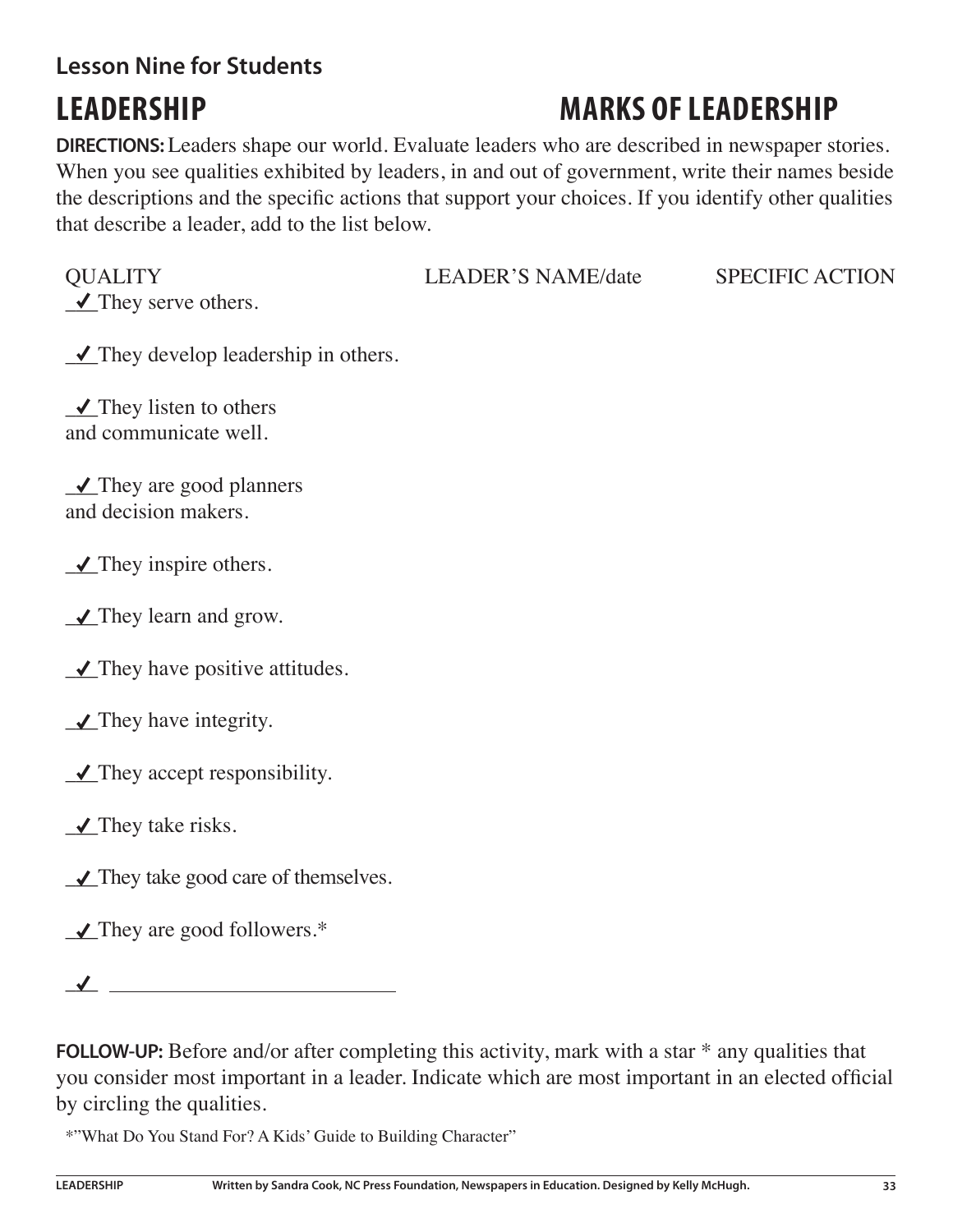### **Teacher's Lesson Ten—Styles of Leadership**

Define and identify styles.

**Purpose for Students:** Find examples of autocratic (take charge), democratic (involve others in decisions) and laissez-faire (keep hands-off) forms of leadership.

**Description for Teachers (how tos):** Introduce the terms and have each student write the words on the left side of the page and explain what he/she knows about the terms. Then, lead a discussion about each of the terms, asking students to create another column in which they add what they learn.

Then, have students check reference books and online sources to determine if research supports their definitions. They should write each word and its meaning inside one of the ovals and, outside each, record examples of that style of leadership found in the news. Students may choose individuals, businesses, organizations or nations that demonstrate the styles of leadership.

**VARIATIONS** for Teachers: Prepare and present a model before starting. To make the discussion more challenging, choose a story in which a decision maker demonstrates more than one style, adapting the style to the situation. Have students think of and look for other situations in which someone in a leadership position varies his/her approach, adapting to the situation.

Ask students to read carefully one or more news stories about efforts to solve local problems. They should focus on the actions of the person who leads the effort to solve the problem. Ask students: Does the person use one or more style of leadership? How may each style prove effective in dealing with a specific problem? Is there a time to take charge (autocratic)? When may an effective leader ask for ideas or expect participation (democratic) or delegate responsibilities (laissez-faire)?

#### **SELF-ASSESSMENT** for Students:

1. Why did a person, business, organization or nation adopt a particular style?

2. What were the advantages and disadvantages of each? Which style did you encounter most often?

3. Answer in writing: Which style do you employ? When, how and why? Do you find your approach effective?

#### **ANCHOR STANDARDS** for Teachers:

Key Ideas and Details 1: Read closely to determine what text says explicitly and to make logical inferences from it; cite specific textual evidence when writing or speaking to support conclusions drawn from the text. (reading)

Craft and Structure 4: Interpret words and phrases as they are used in a text, including determining technical, connotative, and figurative meanings, and analyze how specific word choices shape meaning or tone. (reading)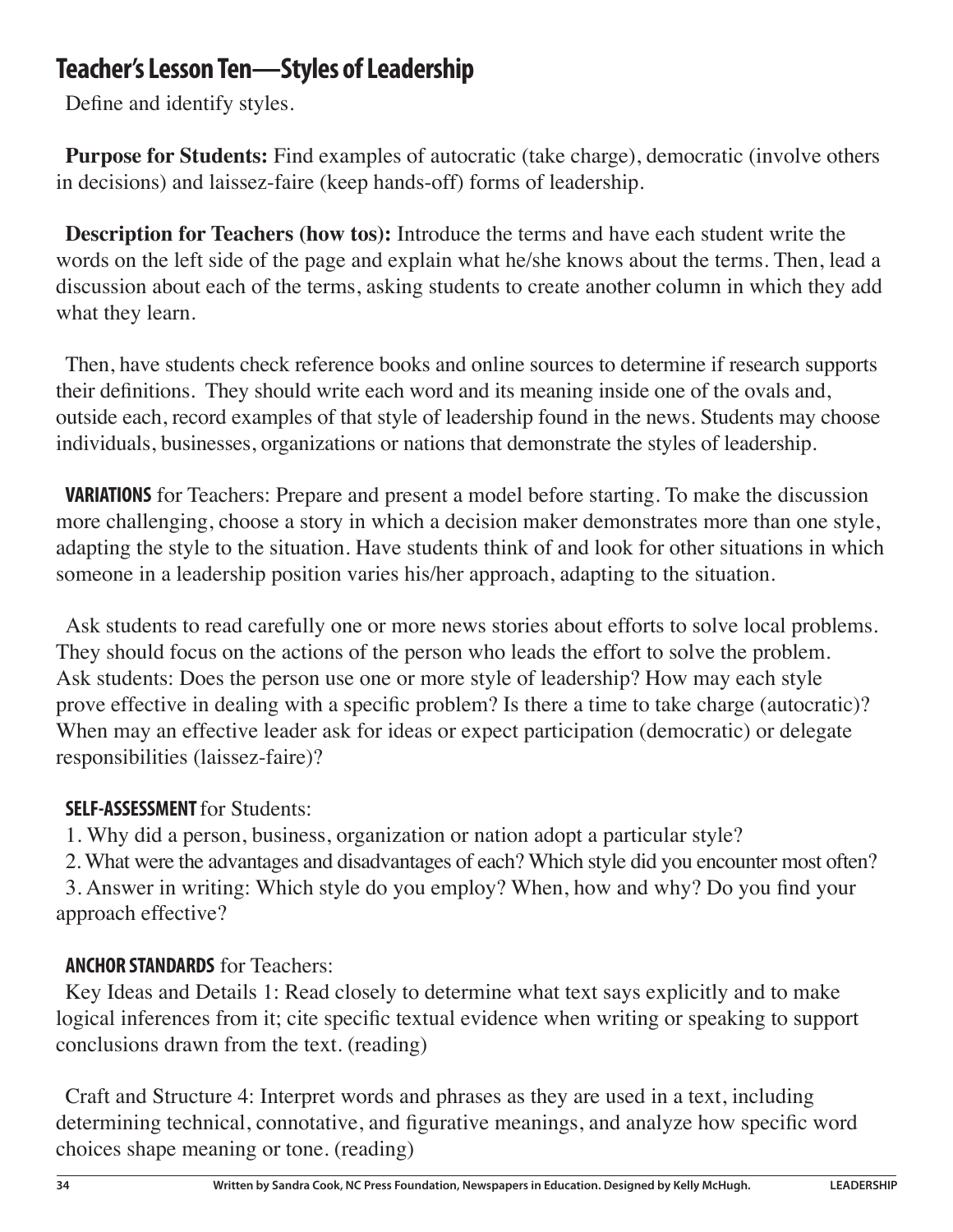Research to Build and Present Knowledge 7: Conduct short as well as more sustained research projects based on focused questions, demonstrating understanding of the subject under investigation. (writing)

Research to Build and Present Knowledge 9:Draw evidence from literary or informational texts to support analysis, reflection, and research. (writing)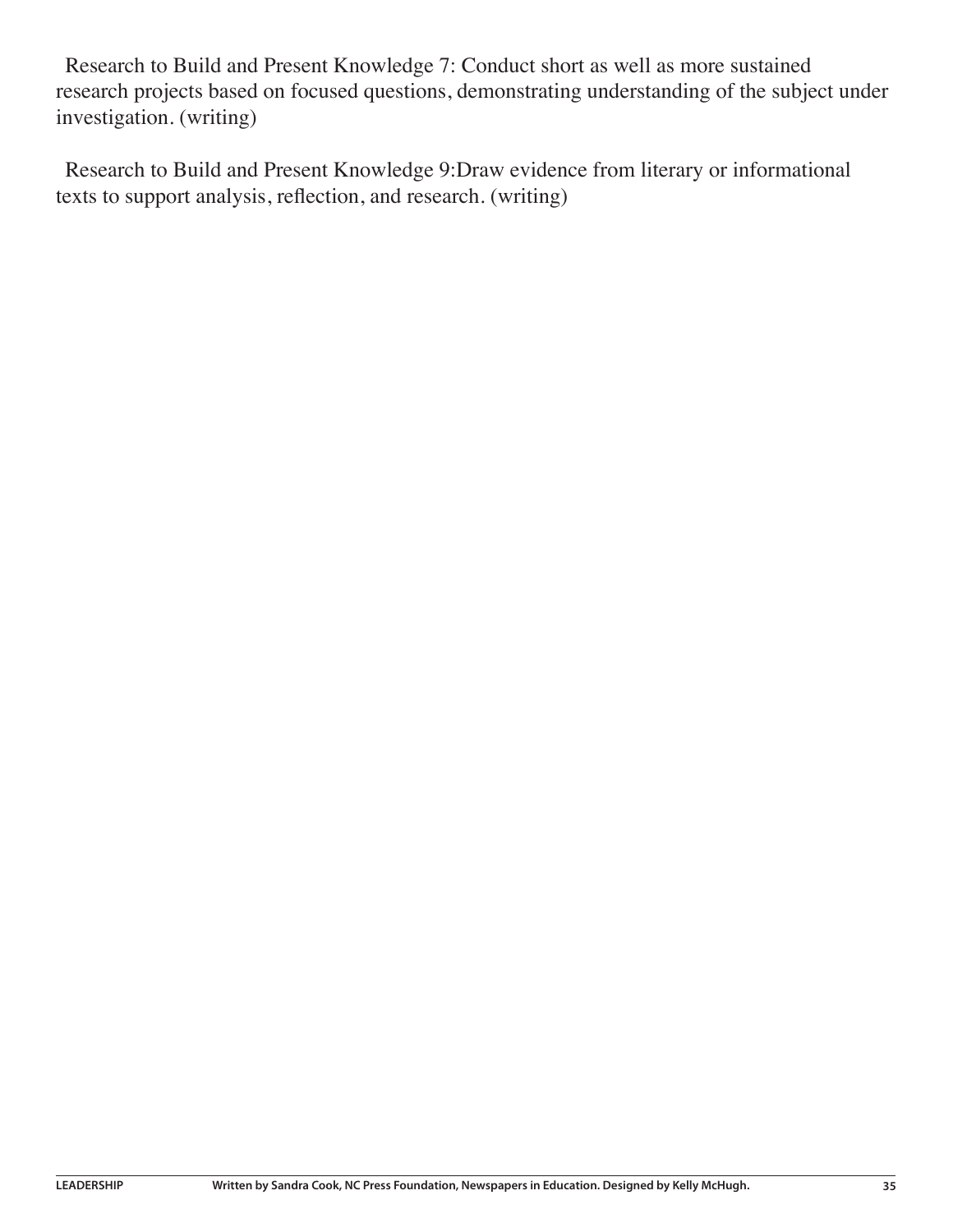#### **Lesson Ten for Students**

# **LEADERSHIP STYLES OF LEADERSHIP**

**DIRECTIONS:** What do you know about the three styles of leadership: autocratic (take charge), democratic (encourage participation) or laissez-faire (keep hands off)? What do you learn from discussions in class? What sources did you turn to for more information? What did you learn from additional research?

After discussing the terms, write what you think each means. After discussing the terms, write what you think each means in the space with each term. In the boxes, record examples from the news of leaders who represent each style.



FOLLOW-UP: What makes a country autocratic or democratic? Classify countries in the news. Find evidence in current news to support your conclusions.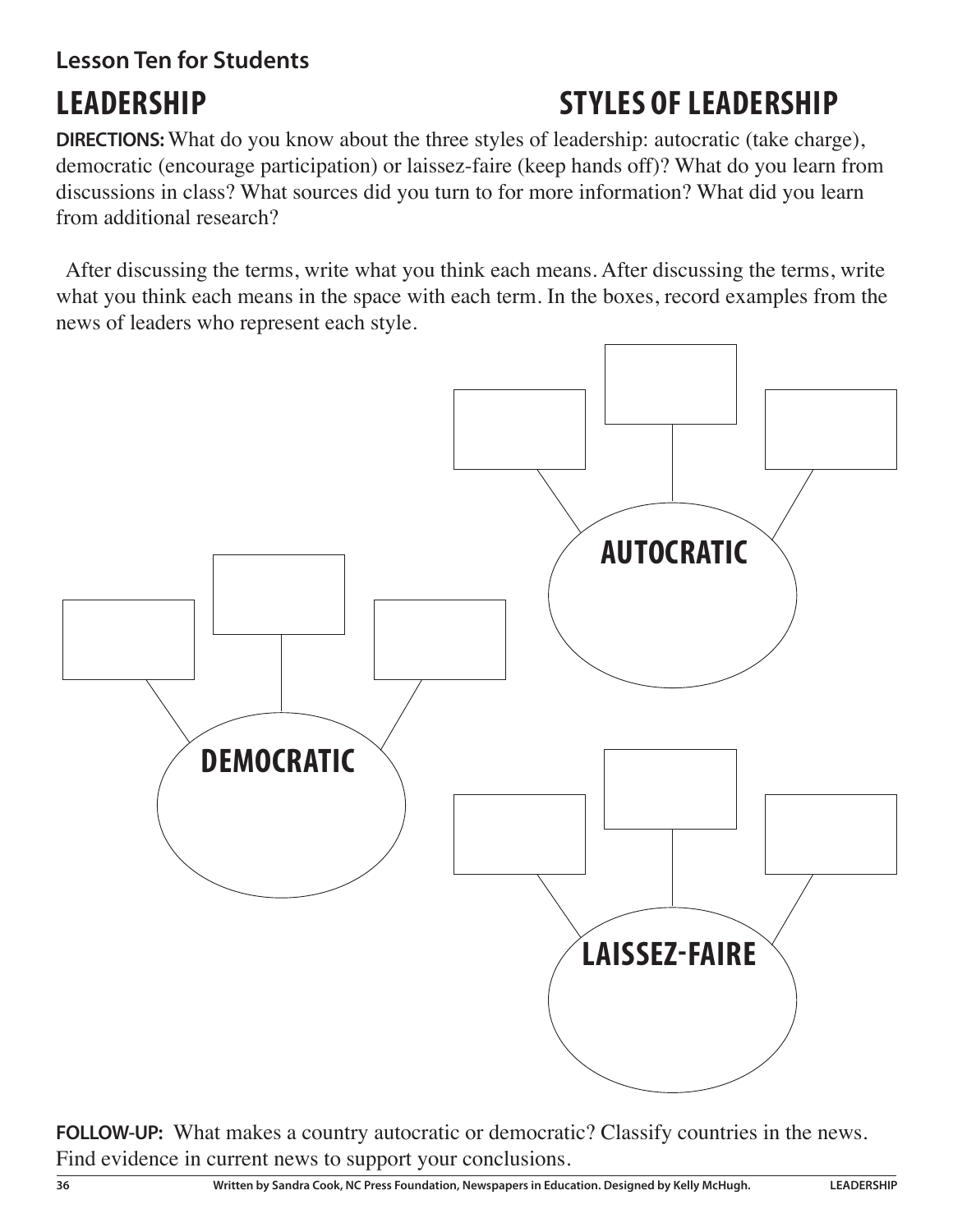### **Teacher's Lesson Eleven—Words that Inspire**

Choose and explain quotes.

**Purposes for Students:** Identify a leader and an inspiring quote, understand and respond to it. Understand and record what other students say about the quote and reflect on your original responses.

**Description for Teachers (how tos):** Help students identify leaders in the news. List stories and/or page numbers or web addresses on the board. Have students choose from the stories, based on what they know about the leader featured in the story or the type of story. Direct them to choose an inspiring quote.

Have them write the quote in the center of the organizer and on the lines above the quote, explain what they think the quote means, explaining too what makes the quote inspiring.

They should read the quote to two other students, asking each to respond to the quote. Students should record how other students respond on the lines below the quote provided on the student page for Lesson Eleven. They should also ask fellow students whether they find the quote inspiring.

**VARIATIONS** for Teachers: Students should write an inspiring quote in the center and on lines drawn from the quote, record actions taken by current leaders that show the words in action or demonstrate the meaning of the quotes.

In journals, ask students to record what different quotes mean to them and how the quotes relate to decisions they make. Ask students: Does it matter who made the statement? Does the race, age, gender, religion, nationality or socio-economic level of the speaker or listener affect its meaning and significance? Explain that socio-economic level refers to a person's resources which include money (rich, poor or in the middle) and/or title, position or role.

#### **SELF-ASSESSMENT** for Students:

- 1. What made a quote inspiring?
- 2. Did you favor the leader whose quote you chose, before reading the quote?
- 3. Did favoring or not favoring the leader affect the way you responded to his/her words?

#### **ANCHOR STANDARDS** for Teachers:

Key Ideas and Details 1: Read closely to determine what text says explicitly and to make logical inferences from it; cite specific textual evidence when writing or speaking to support conclusions drawn from the text. (reading)

Craft and Structure 4: Interpret words and phrases as they are used in a text, including determining technical, connotative, and figurative meanings, and analyze how specific word choices shape meaning or tone. (reading)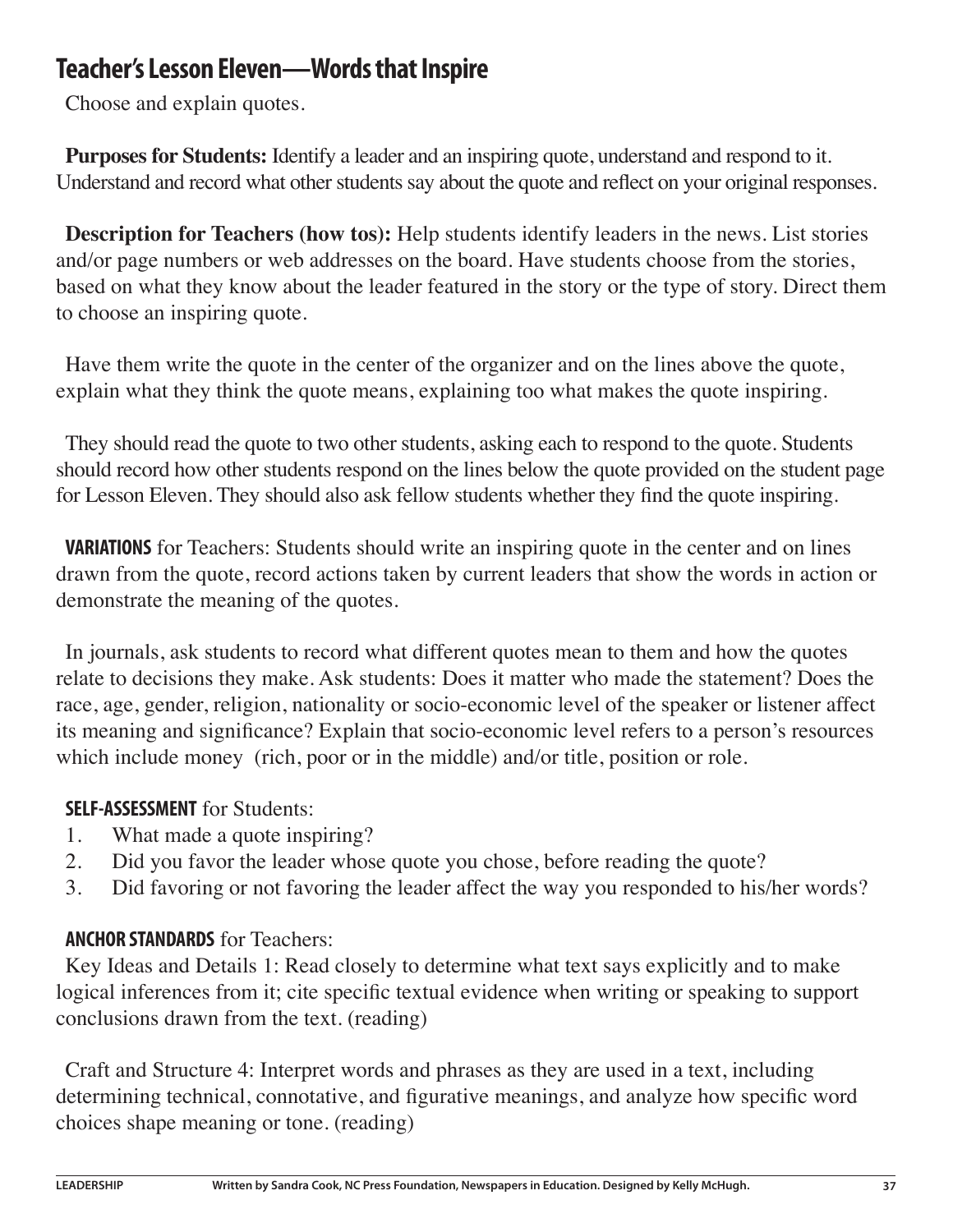Research to Build and Present Knowledge 9:Draw evidence from literary or informational texts to support analysis, reflection, and research. (writing)

Comprehension and Collaboration 3: Evaluate a speaker's point of view, reasoning, and use of evidence and rhetoric. (speaking and listening)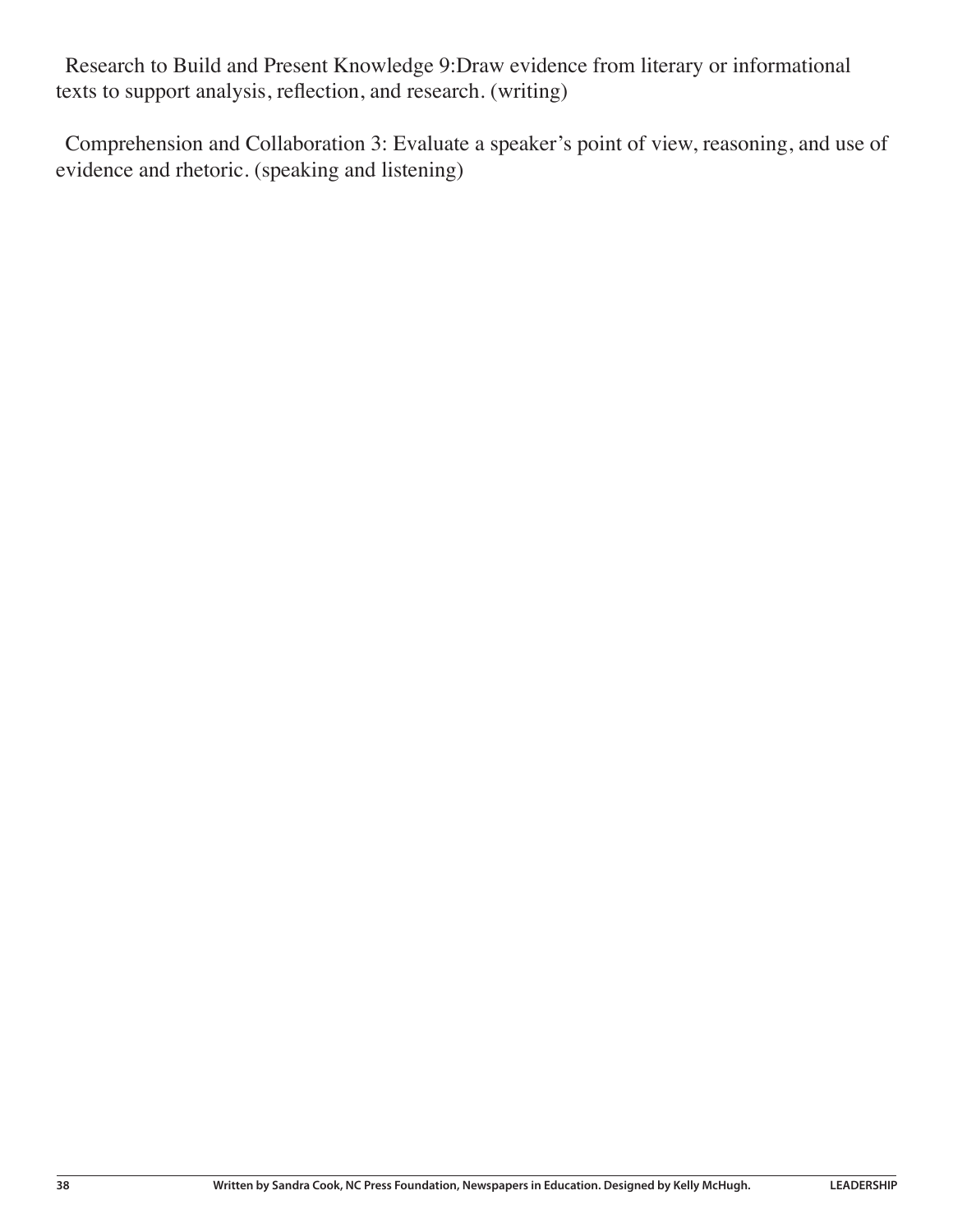### **Lesson Eleven for Students**

# **LEADERSHIP WORDS THAT INSPIRE**

**DIRECTIONS:** Choose a quote that inspires you, made about leadership or by a leader in the news. Record the quote in the center and write what you think the quote means on the lines above the quote.

Read the quote to two other students and record their responses to the quote, asking them what it means and what they think. Write what they tell you on the lines below the quote.



**FOLLOW-UP:** Write your thinking about the quote after hearing from other students. Did others' views affect the way you viewed the quote?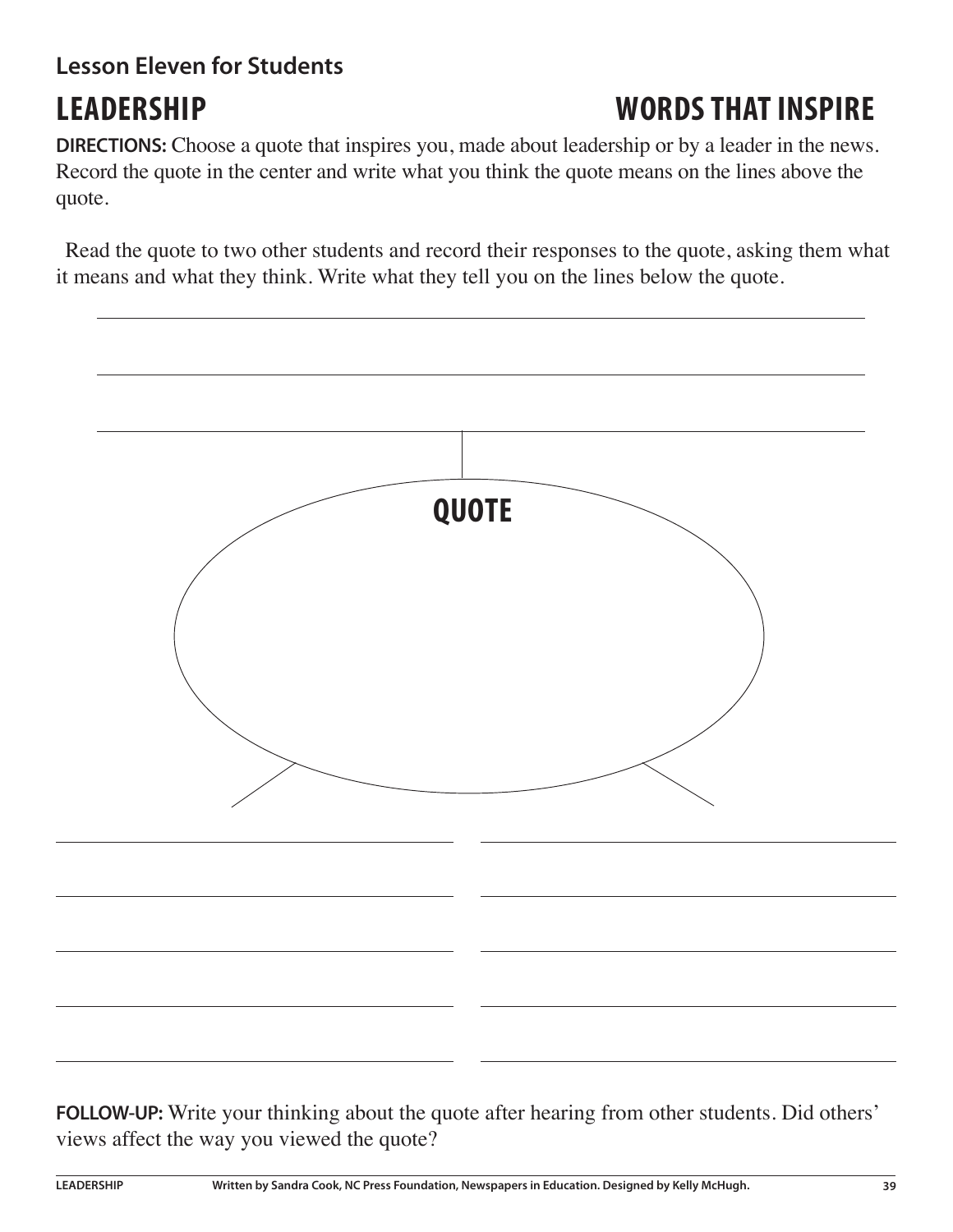#### **Teacher's Lesson Twelve—Communicate to Lead**

Identify effective communication.

**Purpose for Students:** Examine the way a leader uses communication. Judge his/her effectiveness. Develop bibliographic entries.

**Description for Teachers (how tos):** Have students use varied news sources and interviews to identify leaders. Students may work individually, in teams or small groups and choose one leader. Ask them to search all media sources to determine all the ways the leader communicates. Consider providing a checklist that includes the following: Twitter, Facebook, email distribution lists, websites, videos, news in newspapers and magazines and news on TV news, talk shows on TV, print and/or digital versions of publications, ads, billboards, posters and flyers.

Have students answer questions 1-5 and 7 on the student sheet for Lesson Twelve, based on what they learn about the tools the leader uses and what he/she has to say.

Also, have them consider what others say about what the leader did, said and accomplished to answer question 6.

Have students collect stories they used for research, in files, electronic or other, complete with citations. Look for ways to help students create bibliographies in the Appendix and with online tools, such as Citation Builder. Note that shorter research projects will have fewer entries. Offer shorter assignments to give students chances to practice before taking on more extensive research projects.

**VARIATIONS** for Teachers: Students should interview a local candidate or leader, using the questions, 1-5 and 7 on the lesson sheet for students for Lesson Twelve, as starting points for your discussion.

Have students act as if they are the people whom they have studied. Or, have students act as if they are the people they studied and interview each other, using the questions, 1-5 and 7. For the interview, students should change the words 'this leader' to 'you' when asking the questions. Ask students to be prepared to verify what they say, by explaining where they obtained information.

When students become the candidates, they should demonstrate that they understand what they learned about the chosen leader in the speech, column or video they produce.

#### **SELF-ASSESSMENT** for Students:

- 1. Did the leader think clearly?
- 2. Did the leader speak and/or write clearly?
- 3. Did the leader achieve what he/she hoped to accomplish?

4. Did the leader's communication convince you to support him or her? Did his/her accomplishments win your support?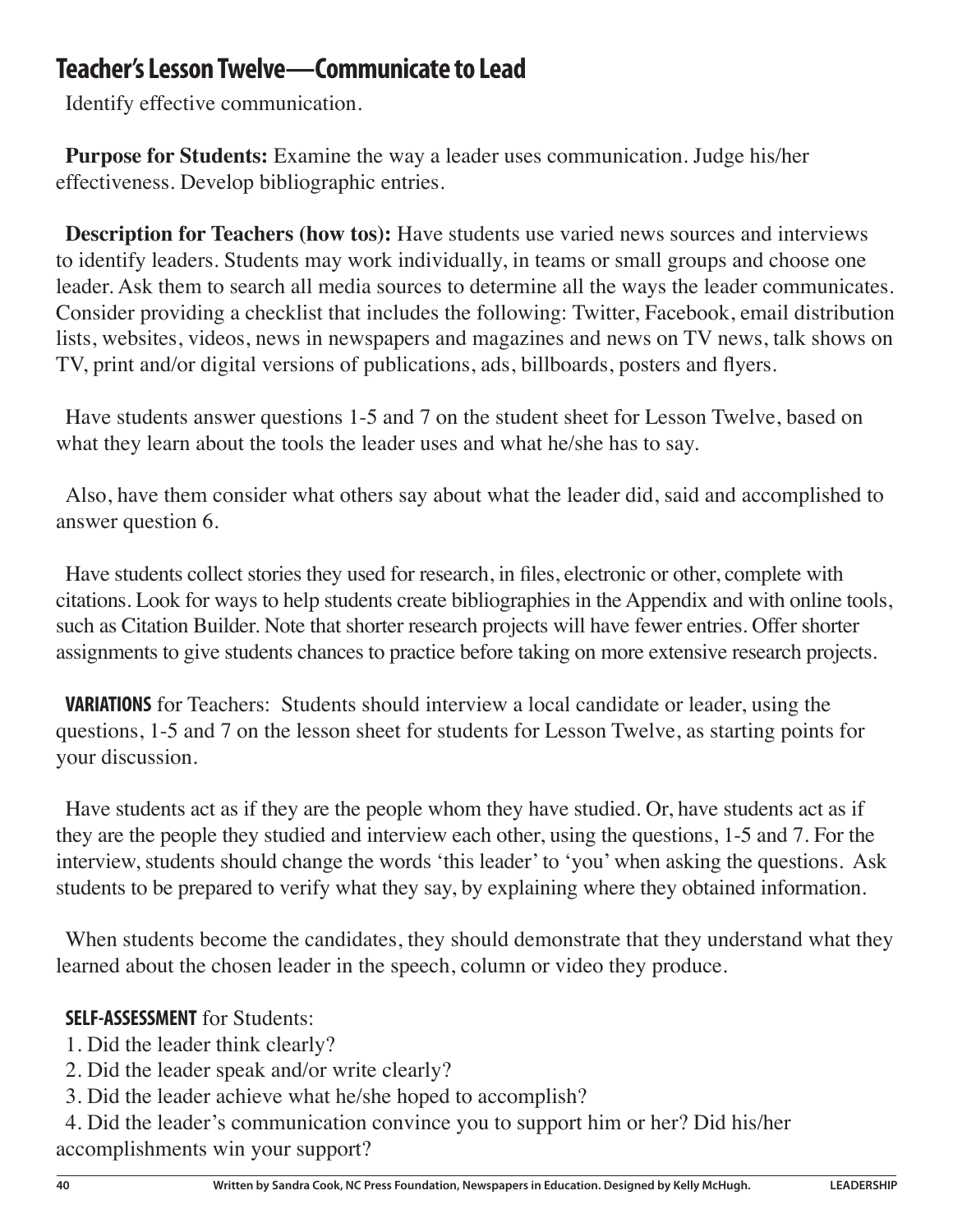5. When acting as if you're the candidate or leader whom you studied, were you able to stay in character?

6. Were you able to cite your sources when asked to do so, selecting evidence from sources?

#### **ANCHOR STANDARDS** for Teachers:

Key Ideas and Details 1: Read closely to determine what text says explicitly and to make logical inferences from it; cite specific textual evidence when writing or speaking to support conclusions drawn from the text. (reading)

Craft and Structure 4: Interpret words and phrases as they are used in a text, including determining technical, connotative, and figurative meanings, and analyze how specific word choices shape meaning or tone. (reading)

Production and Distribution of Writing 6: Use technology, including the Internet, to produce and publish writing and to interact and collaborate with others. (writing)

Research to Build and Present Knowledge 7: Conduct short as well as more sustained research projects based on focused questions, demonstrating understanding of the subject under investigation. (writing)

Research to Build and Present Knowledge 9: Draw evidence from literary or informational texts to support analysis, reflection, and research. (writing)

Presentation of Knowledge and Ideas 6: Adapt speech to a variety of contexts and communicative tasks, demonstrating command of formal English when indicated or appropriate. (speaking and listening)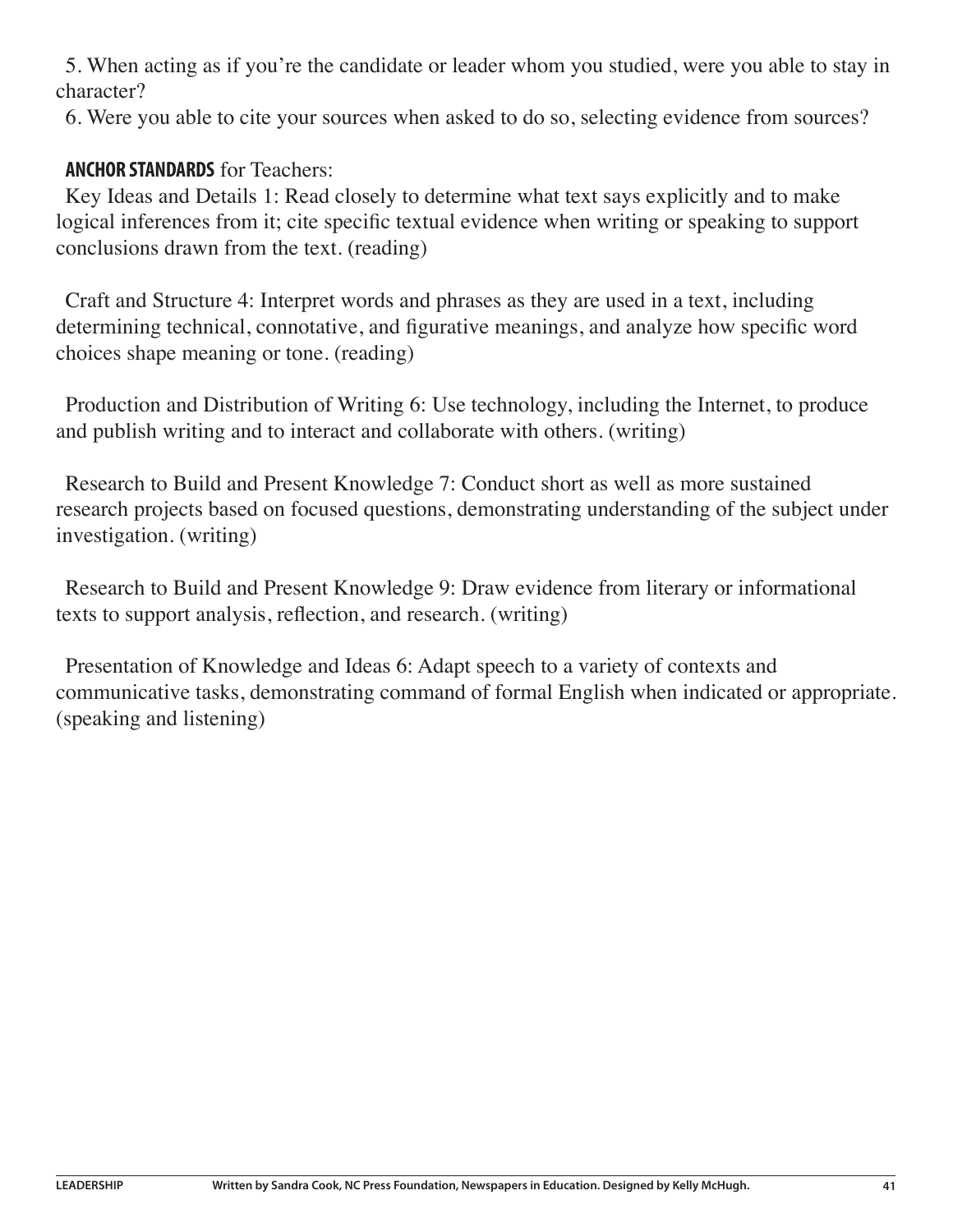## **Lesson Twelve for Students LEADERSHIP COMMUNICATE TO LEAD**

**DIRECTIONS**: Effective leadership requires effective communication. Follow a leader in the news. Use current and archived stories to gather and verify information. Answer the questions:

- 1. Who's the leader?
- 2. What tools (all media) does he/she use to communicate?
- 3. When, how and why does the leader use each tool?
- 4. What does the leader hope to accomplish?
- 5. What has he/she accomplished, according to the leader?

6. What has he/she accomplished, according to those who speak, write or show what the leader has done?

7. What makes this leader effective or ineffective as a communicator?

**FOLLOW-UP:** Good writing represents clear thinking and allows leaders to pass on how they approached challenges and what they learned. Write a column, speech or other communication on behalf of the leader whom you studied. Or, develop an outline for and then create a video that offers the leader's ideas.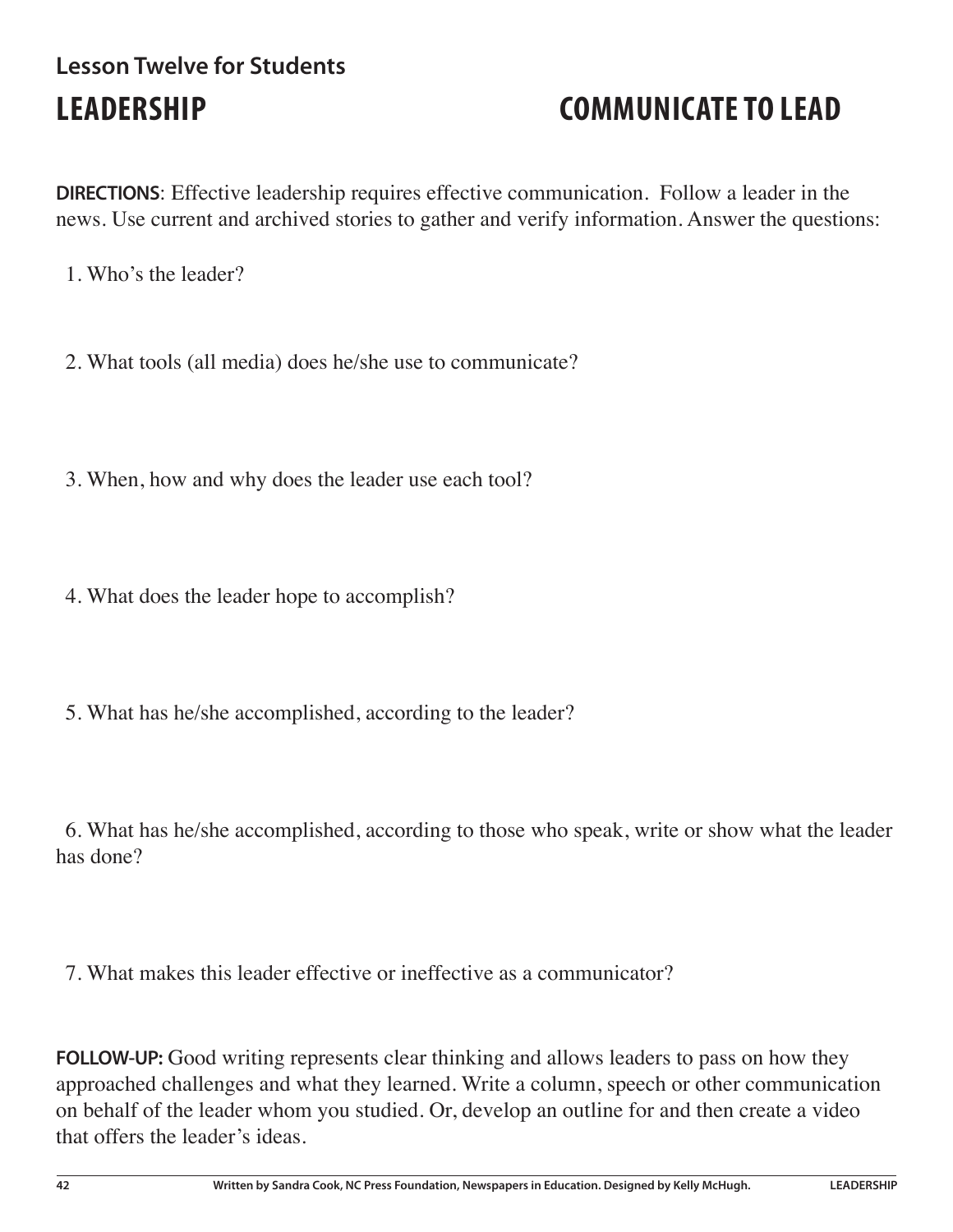#### **Teacher's Lesson Thirteen—Analyze a Problem**

Choose a problem and examine its causes, effects and solutions.

**Purpose for Students:** Choose a problem covered by your newspaper and answer questions from the text: What caused the problem? What effects has the problem had? What solutions to the problems do others offer? Which of the solutions do you prefer? What obstacles exist to achieving your solution? What obstacles exist to achieving other solutions? What do you think will happen or what outcome do you predict?

**Description for Teachers (how tos):** Present the following outline, using a board, chart or projector. Use examples from the newspaper and the terms to teach the language of problembased learning.

Problem Cause(s)  $Effect(s)$ Solution(s) Obstacle to solutions(s) Predicted outcome

Tell your students that the outline can be applied to any problem, presented in a single item, such as a comic, photo or advice column or in one or many stories that offer news and information.

You may ask them to locate as many problems as they can in photos or high-interest pages, such as comics or sports. Then, to model how to analyze a problem, choose a single item, such as a comic, and ask students what the person's problem is, what caused the problem, what effect it has had and if any solution is presented.

Help students identify stories in their local and state newspapers about a problem discussed by candidates running for office or by local people who want to know what position the candidate holds on the question. Explain that the purpose of the lesson is to help them view a problem from someone else's perspective.

Based on one story, working in teams, small groups or alone, have students answer the questions on the student sheet for Lesson Thirteen. They should apply logic, explaining the causes and effects of the problem as the problem is defined. Make them aware that people may disagree over the causes of a problem and its effects. They should identify the person who speaks forcefully about a certain cause or effect. Have them note whenever people offer different solutions and discuss that problems affect people in different ways. For example, if not having a job is the problem, someone who needs a job may support policies that include unemployment benefits. Reinforce that students should examine the problem from the perspective of someone featured in the story or the writer, not the students' perspectives.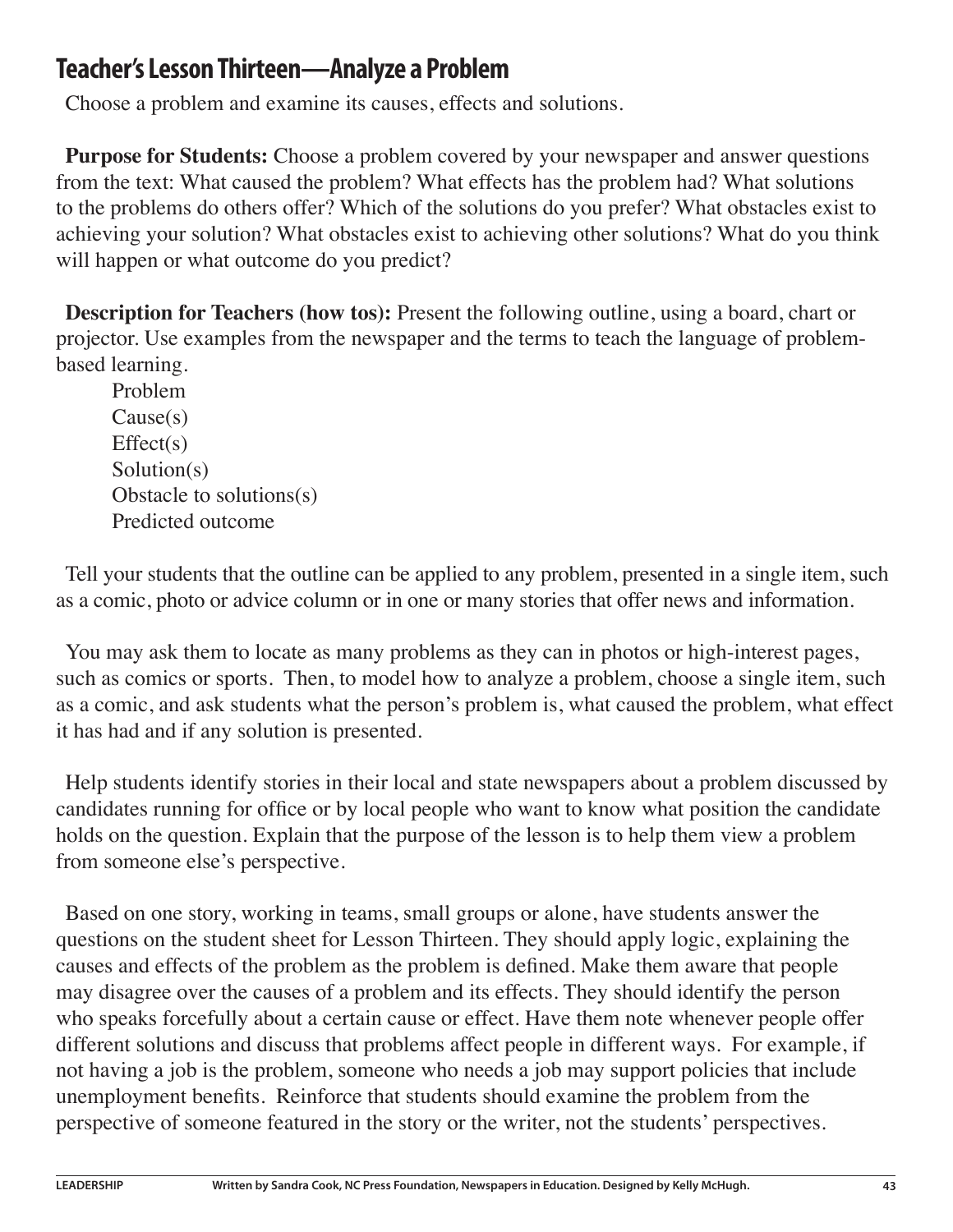**VARIATIONS** for Teachers: Have students follow a problem and gather stories about their problem and answer the questions from the perspective of several people involved or affected by the problem. For each set of answers, have them name the person and perspective their answers represent. Students should collect news stories or use archives available on electronic editions or websites.

Conclude by having students write from their own perspective, citing sources to explain their views. Students may gather stories on the same problem, but when completing their outlines, they should work alone, so that each student can draw his or her own conclusion about the preferred solution and predicted outcome.

Guide with questions:

- 1. How do you define the problem?
- 2. What do you consider the causes?
- 3. What effects do you find for the problem as you defined it?
- 4. What solutions do you identify?
- 5. Which solution do you prefer?
- 6. What obstacles exist to achieving your solution?
- 7. What obstacles exist to achieving other solutions?
- 8. What do you think will happen or what outcome do you predict?

Point students to the section in the Appendix of this teaching guide for guidelines on writing bibliographic entries or encourage use of an online tool, such as Citation Builder. Students should cite sources that support the evidence used in their analyses.

#### **SELF-ASSESSMENT** for Students:

1. When answering the questions based on a single comic, advice column or story, did you state the problem clearly and answer logically the other questions? What are the causes and effects and the solutions to the problem, as you defined it?

2. Did you answer the questions from the point of view of someone affected by or reporting the story?

3. Did you collect stories about a problem that affects you, using archives and other tools for gathering information?

4. Did you answer all of the questions, having analyzed the problem you selected?

5. Did you cite the sources for your information?

#### **ANCHOR STANDARDS** for Teachers:

Key Ideas and Details 1: Read closely to determine what text says explicitly and to make logical inferences from it; cite specific textual evidence when writing or speaking to support conclusions drawn from the text. (reading)

Craft and Structure 6: Assess how point of view or purpose shapes the content and style of a text.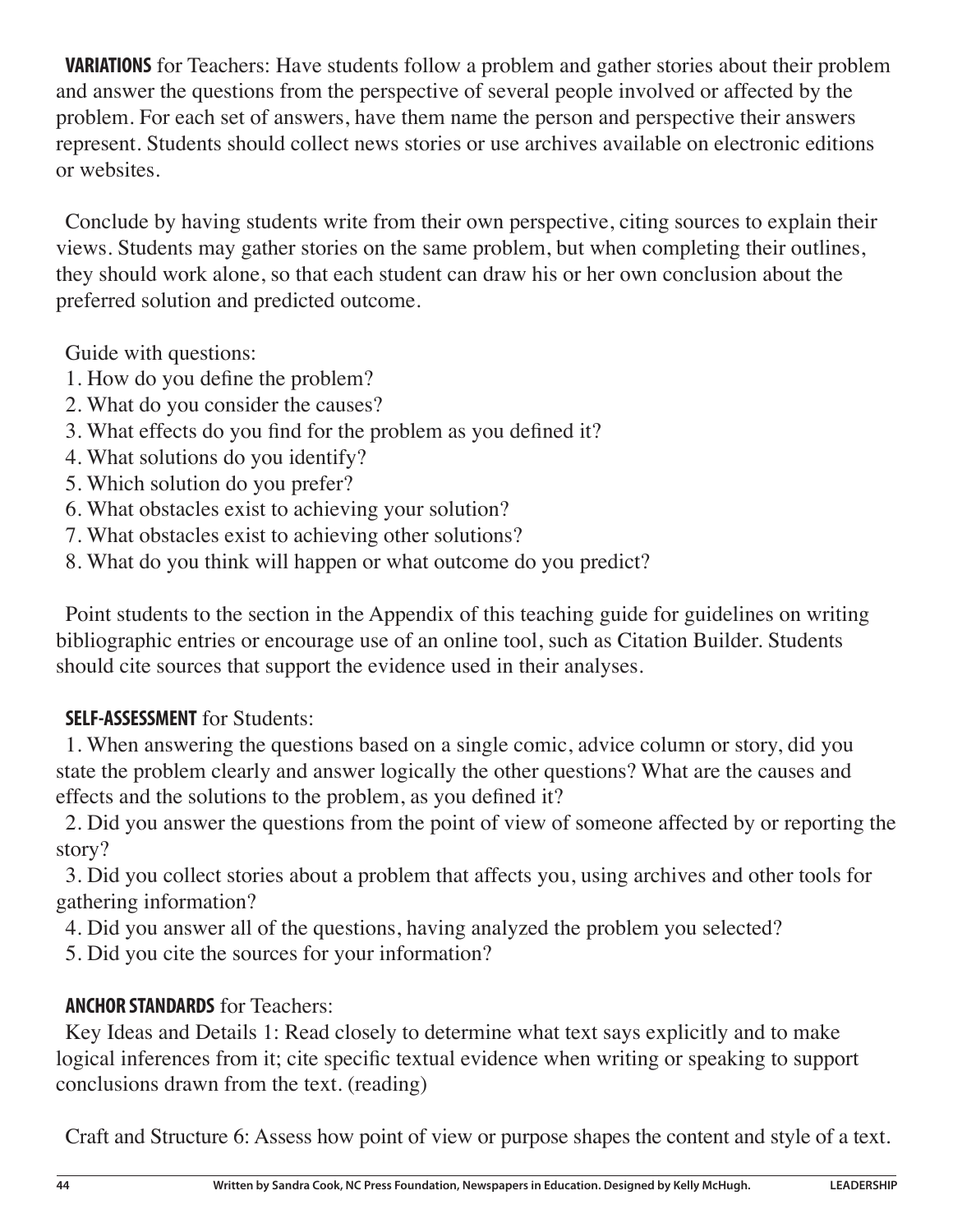Integration of knowledge and Ideas 8: Delineate and evaluate the argument and specific claims in a text, including the validity of the reasoning as well as the relevance and sufficiency of the evidence. (reading)

Integration of knowledge and Ideas 9: Analyze how two or more texts address similar themes or topics in order to build knowledge or to compare the approaches the authors take. (reading)

Production and Distribution of Writing 6: Use technology, including the Internet, to produce and publish writing and to interact and collaborate with others. (writing)

Research to Build and Present Knowledge 7: Conduct short as well as more sustained research projects based on focused questions, demonstrating understanding of the subject under investigation. (writing)

Research to Build and Present Knowledge 9: Draw evidence from literary or informational texts to support analysis, reflection, and research. (writing)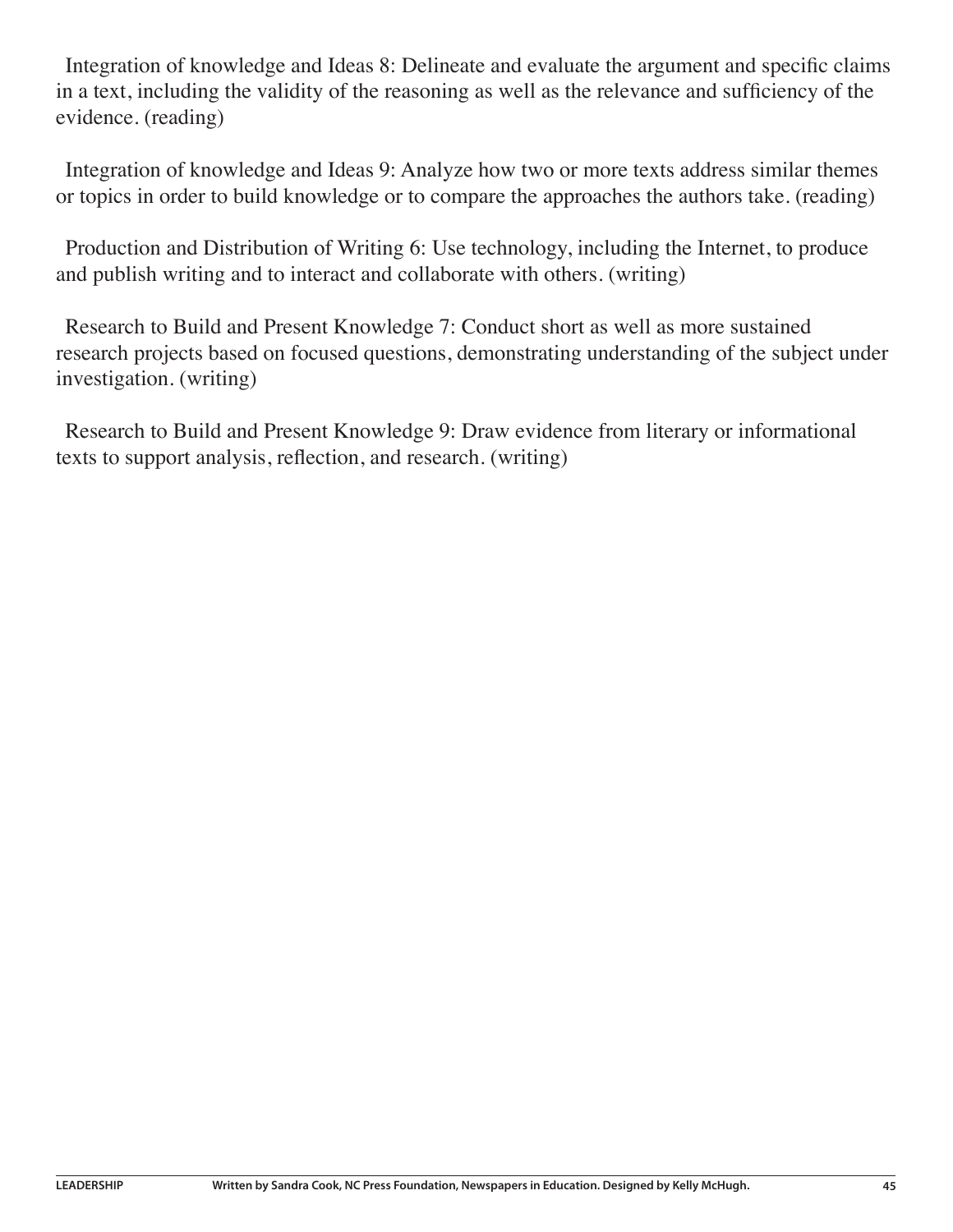## **Lesson Thirteen for Students**

# **LEADERSHIP ANALYZE A PROBLEM**

**DIRECTIONS:** Select a story or other item from the newspaper that presents a problem. You might choose something simple, such as a comic strip or photo, or something interesting to read, such as an advice column or sports story. You may also choose something harder to read, such as a news or feature story.

Based on your reading and the discussion, answer the following questions from the point of view of someone in the comic, photo or story or the cartoonist, photographer or reporter:

- 1. Whose perspective does the following analysis represent?
- 2. What is the problem?
- 3. What caused the problem?
- 4. What effects has the problem had?
- 5. What solutions are proposed for the problem?
- 6. What is the person's preferred solution?
- 7. What obstacles stand in the way of solving the problem?

**Follow-up:** Answer the questions above about a problem that you study. Respond to additional questions: What solution do you prefer? What obstacles stand in the way of achieving your solution? What do you think is likely to happen, or what do you predict?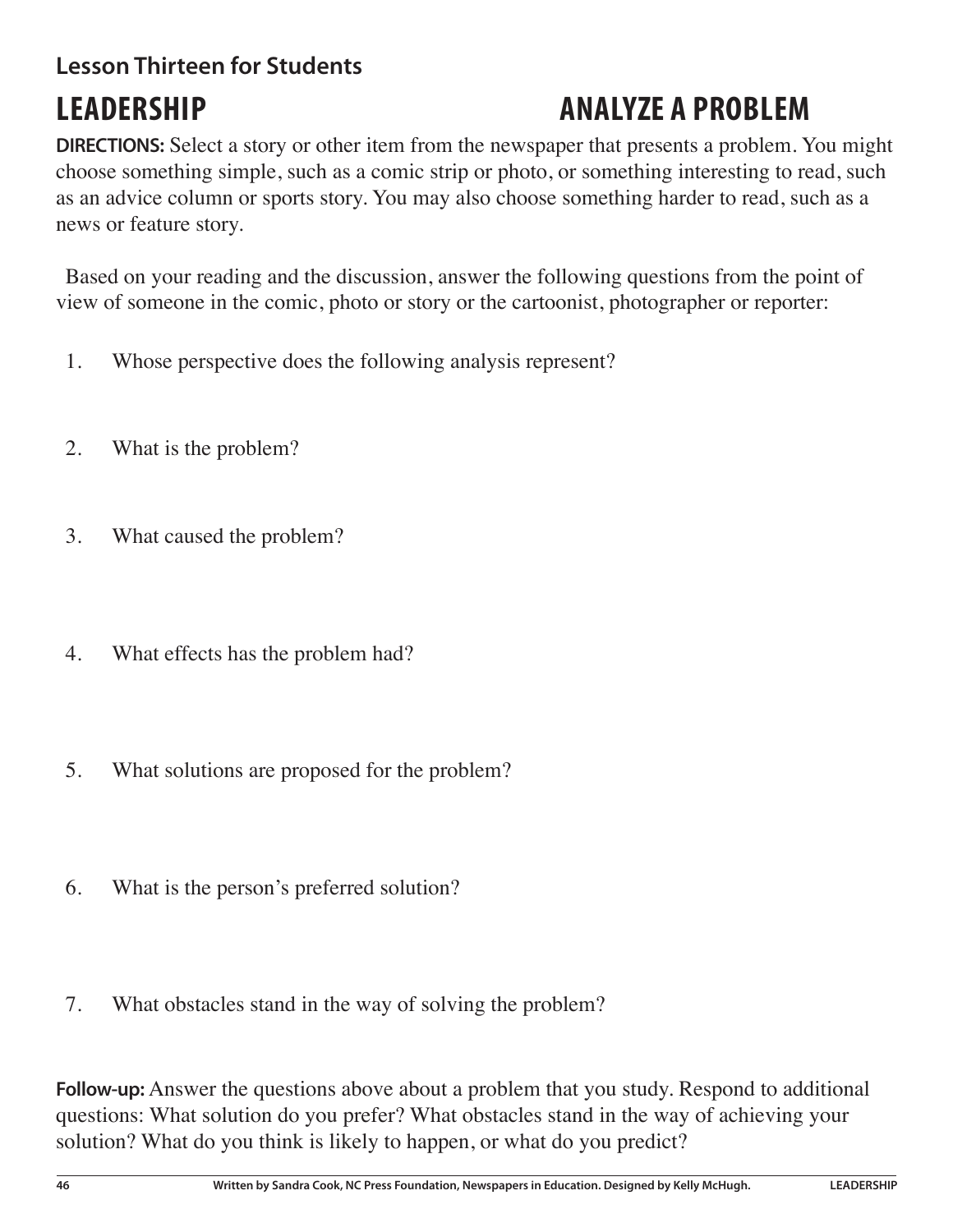### **Teacher's Lesson Fourteen—Argue for a Candidate**

Give reasons for supporting and not supporting.

**Purpose for Students:** Choose a candidate and determine whether or not the candidate deserves your support. Differentiate news and advertising. Cite sources.

**Description for Teachers (how tos):** Students should locate all information available to them about a candidate, using archived news and other sources, and list reasons to support or not support the candidate. Be sure that students use news and information. If they cite advertising, make sure they know that what they cite is advertising. They should identify the persons, groups or organizations that pay for and accept responsibility for the ads.

 After examining all information, they should answer in writing: Does candidate deserve my support?

Instruct students to record reasons given by different people. They may want to name the person who gives the reason for and/or against supporting the candidate. Also, students may mark reasons as "F' for fact, "I" for interpretation and "O" for opinion. Before drawing their own conclusions, have students compare what they learned with what other students learned about the same candidate and determine if they used the same or different sources. Ask what can be verified.

Have students use the outline for the graphic organizers, asking them to number and record the reasons for and against the candidate. Have them cite sources. On the back, they should write down their sources, using the same numbers for sources that they used for the reasons. Students should use computers and word processing, if those are available, to record answers and compile the sources. Refer to the Appendix for guides that help students develop citations and complete a bibliography or encourage their use of online tools, such as Citation Builder.

Students may follow up by creating a political cartoon or other communication that presents their conclusion. If students have computers available to them, have them search for and use tools that support their creating a political cartoon.

**VARIATIONS** for Teachers: Students should write a speech for one candidate based on what they learn. Have them specify their audience. Ask students if that candidate came into their community, what issues should he/she address? If he/she came into their classroom, what should he/she talk about?

#### **SELF-ASSESSMENT** for Students:

1. Were you able to find reasons for and against supporting a candidate?

2. Were you able to remain open to both sides while conducting the research?

3. Did you find that more facts and information support your conclusion, i.e. did the weight of evidence support your conclusions?

4. Did you offer facts and information as evidence to support your conclusion?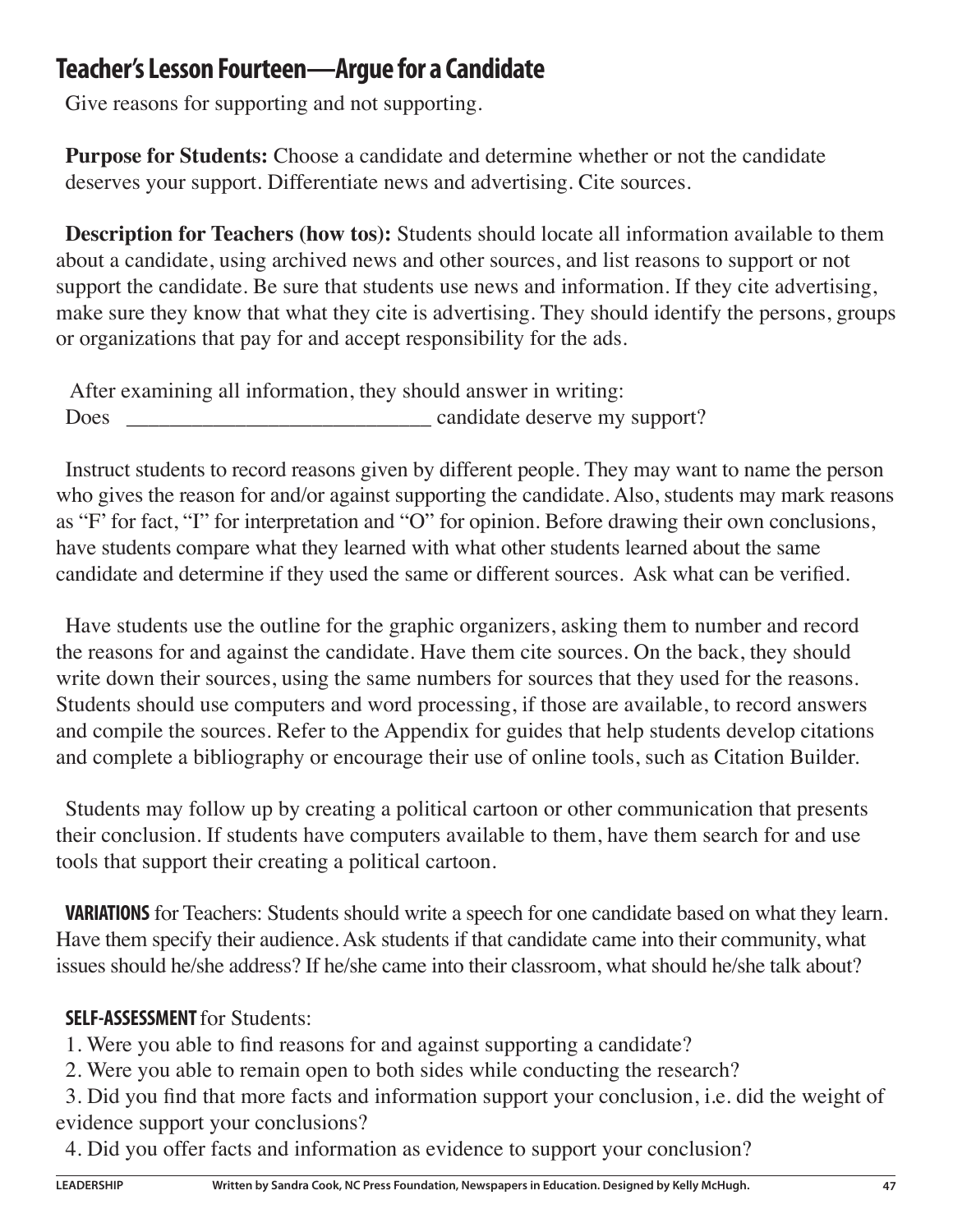5. Did you answer those who would make different arguments and disagree with your conclusions? 6. Were you able to draw a cartoon, write a speech or produce other communication to express your view of the candidate?

#### **ANCHOR STANDARDS** for Teachers:

Key Ideas and Details 1: Read closely to determine what text says explicitly and to make logical inferences from it; cite specific textual evidence when writing or speaking to support conclusions drawn from the text. (reading)

Research to Build and Present Knowledge 7: Conduct short as well as more sustained research projects based on focused questions, demonstrating understanding of the subject under investigation. (writing)

Research to Build and Present Knowledge 9: Draw evidence from literary or informational texts to support analysis, reflection, and research. (writing)

Presentation of Knowledge and Ideas 6: Adapt speech to a variety of contexts and communicative tasks, demonstrating command of formal English when indicated or appropriate. (speaking and listening)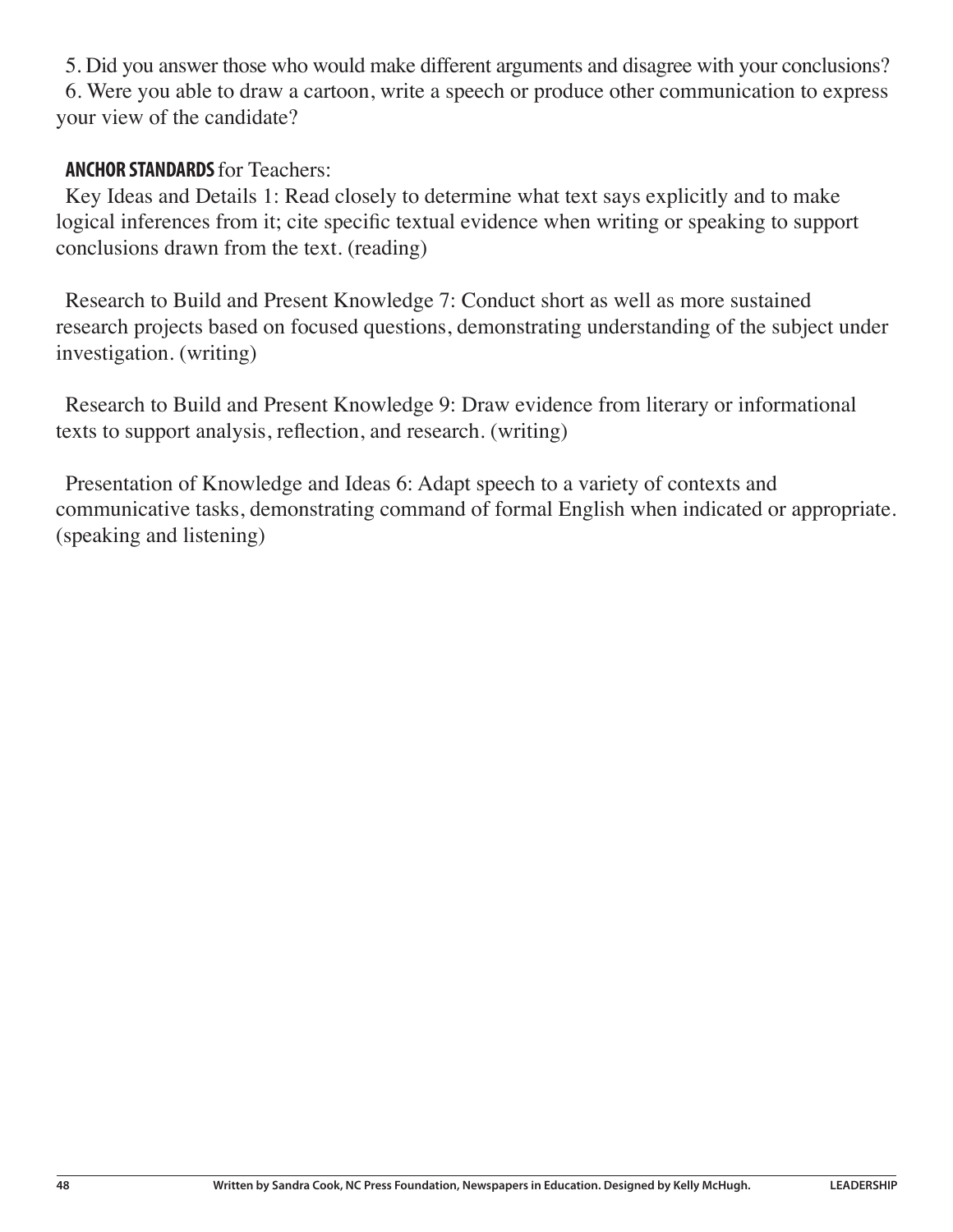## **Lesson Fourteen for Students LEADERSHIP ARGUE FOR A CANDIDATE**

**DIRECTIONS**: Write a question, specifying a candidate. Does \_\_\_\_\_\_\_\_\_\_\_\_\_\_\_\_\_\_\_\_ (NAME of CANDIDATE) deserve support? Read stories in current newspapers, in print and online for facts. Also, search archives for stories that will enable you to draw reasons for answering YES and NO. After thorough research and discussion, write a conclusion on your own.

Is the candidate you chose local, state or national?

| <b>Reasons YES</b> | <b>Question:</b>   | <b>Reasons NO</b> |
|--------------------|--------------------|-------------------|
|                    | <b>Conclusion:</b> |                   |

**FOLLOW-UP:** Choose an approach: Create a political cartoon to state your conclusion. Use your strongest reasons in a discussion or debate. Assume the role of the newspaper's editorialist, and write an editorial. Write your conclusion as a signed column that might appear in your newspaper or on a blog.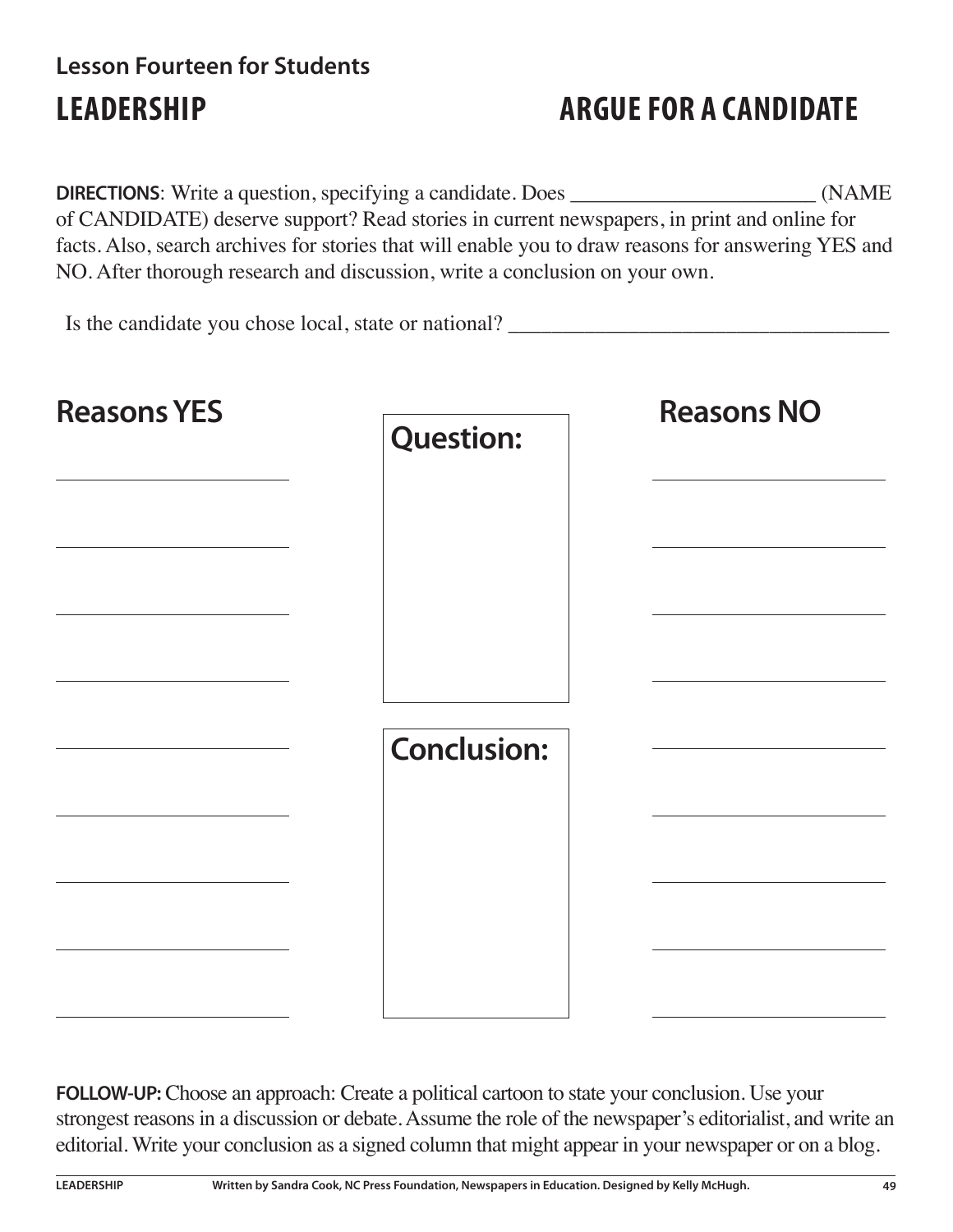### **Teacher's Lesson Fifteen—Lead for Peace**

Nominate someone LOCAL, from your community for a peace prize.

**Purpose for Students:** Understand how and why individuals work for peace and learn about individuals who received recognition for their efforts to bring about peace.

**Description for Teachers (how tos):** Locate or have students locate Norway on a map of the world. Prepare ahead by learning what you can about Alfred Nobel and his motivations for creating the prizes.

Have students identify key words in the quote about the peace prize taken from Nobel's will. Ask questions: What words do you need to know to understand the quote? Can you define fraternity (group of people who feel tied together and concerned for each other), abolition (doing away with something or someone) and congresses (gatherings, generally of representatives)? With classmates, have students discuss what they think the words mean and suggest words with similar or the same meanings. Then, ask them to check dictionaries and other resources.

In the biographies on the Nobel website, have students identify words associated with winners and their organizations. Examples include humanitarian (someone who cares about the welfare of others), advocate (someone who stands up for an individual or idea) and pacifist (someone who opposes violence or war). Discuss the meaning of words and the purposes of any organizations mentioned in the biographies.

The website lists human rights, mediation of international conflicts and arms control as reasons to award the peace prize. To show that they understand the meaning of key terms, such as human rights, mediation of international conflicts and arms control, students should select one or more individuals from the list of Nobel Peace Prize winners who were chosen for their work in those fields. Decide whether to allow students to work in teams or groups. Have them explain why winners were selected before asking them to select someone in their local community for a peace prize, as specified on the student sheet for Lesson Fourteen.

**VARIATIONS** for Teachers: Ask students to write a profile about one or more individuals who won the peace prize or write about someone who is working for peace in their local community or state. Have them use the graphic organizer on the student sheet for Lesson Six titled "Describing a Leader." They should list the four traits that characterize the person who worked for peace and support their choice of the traits with facts gathered from their research about Nobel Peace Prize winners or about someone who works for peace in their local community.

#### **SELF-ASSESSMENT** for Students:

- 1. Were you able to define unfamiliar terms used in Nobel's will?
- 2. Were you able to find Nobel winners who were chosen for their work in human rights and other?
- 3. Were you able to explain why Nobel and others might support peace efforts?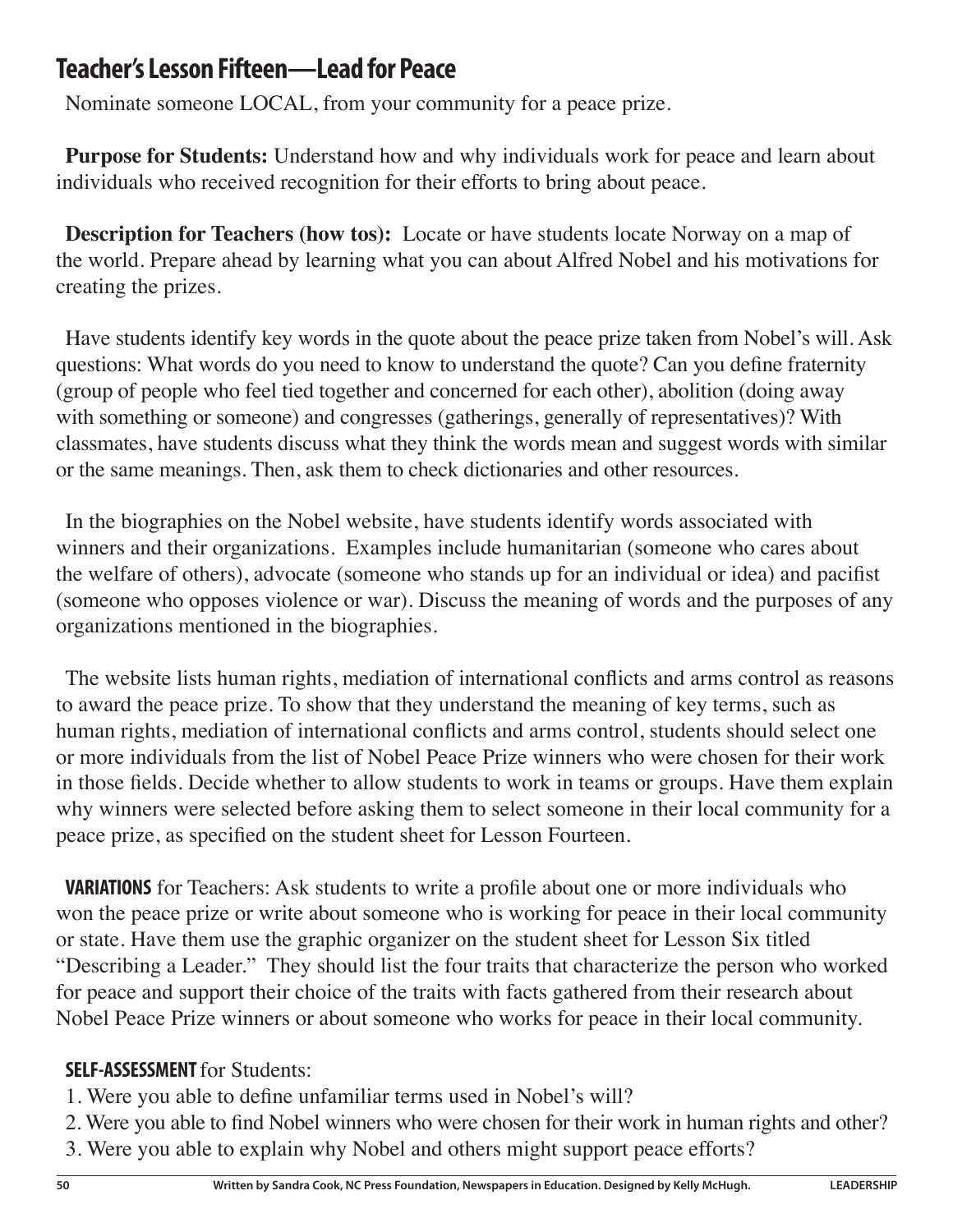4. Did you select someone in your LOCAL community to nominate for the award and give sound reasons for that choice?

5. Did you use the organizer "Describe a Leader," from Lesson Six to write about someone in your community who works for peace or about someone who one the Nobel Peace Prize?

#### **ANCHOR STANDARDS** for Teachers:

Key Ideas and Details 1: Read closely to determine what text says explicitly and to make logical inferences from it; cite specific textual evidence when writing or speaking to support conclusions drawn from the text. (reading)

Craft and Structure 4: Interpret words and phrases as they are used in a text, including determining technical, connotative, and figurative meanings, and analyze how specific word choices shape meaning or tone. (reading)

Research to Build and Present Knowledge 7: Conduct short as well as more sustained research projects based on focused questions, demonstrating understanding of the subject under investigation. (writing)

Research to Build and Present Knowledge 9: Draw evidence from literary or informational texts to support analysis, reflection, and research. (writing)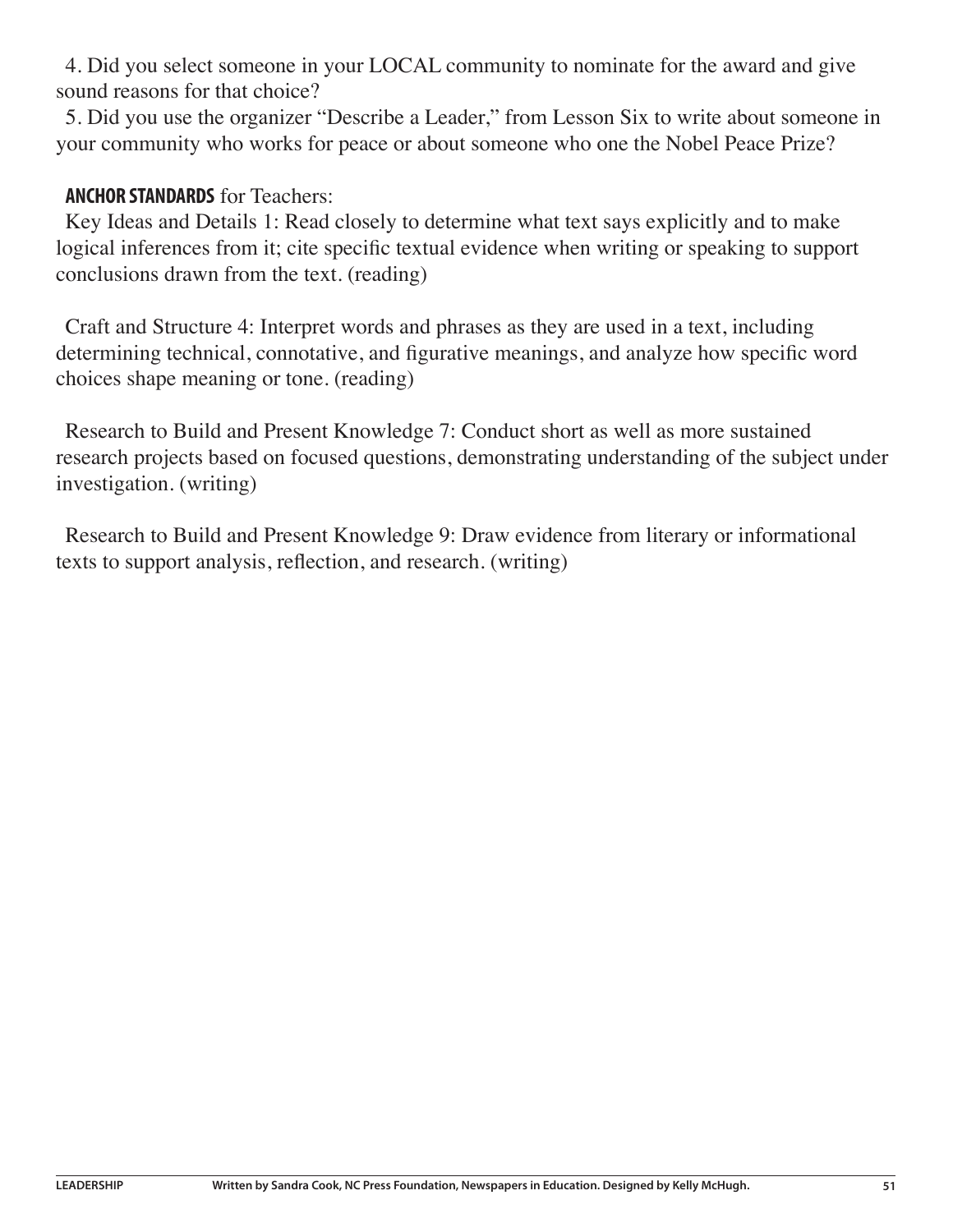# **Lesson Fifteen for Students**

# **LEADERSHIP SEEKING PEACE**

**DIRECTIONS**: In his will, dated 1895, Alfred Nobel left much of his wealth to support the Nobel Peace Prize and four other prizes. Henry Dunant, founder of the Red Cross, and Frederic Passy, a leading international pacifist, won the first peace prize in 1901. In 2011, three African women shared the award.

1. What more do you know about the Nobel Peace Prize? Visit www.nobelprize.org, and record important details:

2. Five persons chosen by the Parliament of Norway serve on the Nobel Committee. Alfred Nobel's will specifies that the Nobel Peace Prize should go to "the person who has done the most or the best work for the fraternity between nations and the abolition or reduction of standing armies and for the holding and promotion of peace congresses."

a. What do you think Nobel's quote means?

b. How do you describe the person whom he wants to recognize for promoting peace?

3. If a peace prize were awarded to someone in your school or community, who would you nominate and why? Support your nomination with news and information that you find in local news sources and gather through interviews or personal observations.

a. Who are you nominating?

b. Why?

**FOLLOW-UP:** Why recognize someone for promoting peace?